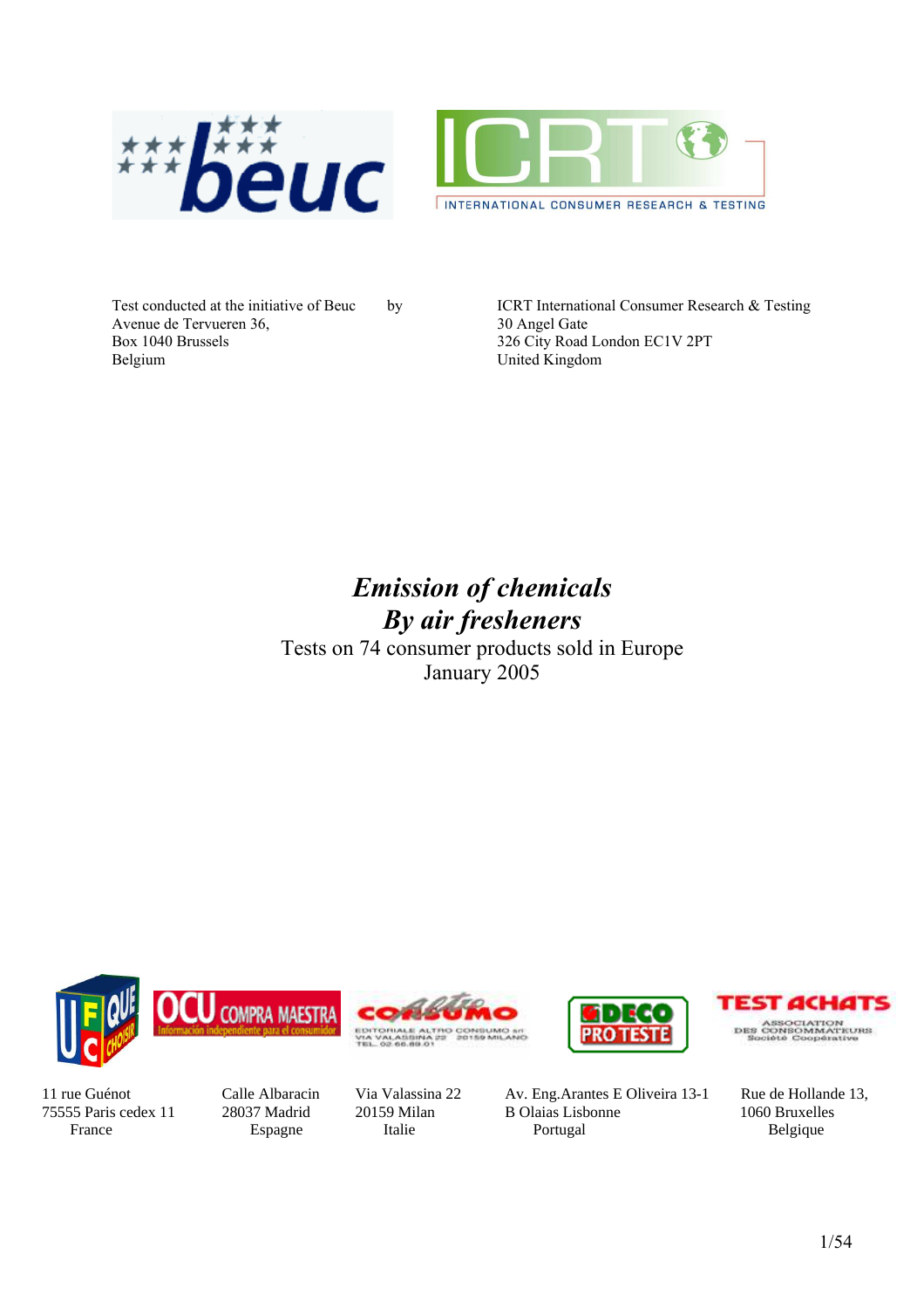## Summary

The health and comfort of the occupants of a home depends heavily on the quality of the air and the presence of pollutants. These pollutants come from a multitude of sources, such as furniture, paints, varnishes, cleaning products, glues, etc. In this document, we shall be looking at polluting emissions from air fresheners. Laboratory tests have been carried out at the initiative of BEUC (Bureau européen des Unions de Consommateurs) by ICRT (International Consumer Research & Testing) on air fresheners sold in Europe. The results of these tests were published in December 2004 in the magazines of the consumers' organisations which are members of ICRT: Altro Consumo (Italy), Compra Maestra (Spain), Pro Teste (Portugal), Test Achats (Belgium) and Que Choisir (France).

This report records the chemicals emitted by air fresheners. The tests, simulating common use of such products by consumers, were carried out on 74 products belonging to different categories (incense, natural products, scented candles, aerosols, liquid diffusers, electric diffusers and gels); for each product, the concentration of Volatile Organic Compounds (VOCs) and aldehydes in the air after the use of the product was measured.

The results are systematically compared against the guideline values provided by the reference organisations such as the Centre International de Recherche contre le Cancer (CIRC), the World Health Organisation (WHO), the American Environmental Protection Agency (US-EPA) and the US Agency for Toxic Substances and Disease Registry (ATSDR). The guideline values in the occupational sector, although cited, are not used as a reference because they are not suited to the general population.

The conclusions demonstrate total VOC emissions which are often very much higher than 200  $\mu$ g/m<sup>3</sup>, the value considered to be significant, substantially increasing the background indoor pollution. The number of different molecules emitted by the 74 products studied under the survey is over 350.

Among the substances emitted we find the presence of allergens in the majority of the products tested. Certain products combine up to 3 molecules emitted (cinnamaldehyde, eugenol and coumarin), while others show high concentrations of a single molecule (in particular limonene, which is an allergen in its oxidized form).

A more detailed analysis of the concentrations is proposed for several substances of interest on account of their known toxicity or impact on health: benzene, formaldehyde, terpenes, styrene, diethylphthalate and toluene.

Very high levels of benzene, which is a high priority because it is carcinogenic, are found in incense in particular (with a maximum concentration at  $221 \mu g/m^3$ ). These, with incense paper (papier d'Arménie), also produce high emissions of formaldehyde, equally classed as carcinogenic, at concentrations sometimes 6 to 7 times higher than the guideline values: in the case of incense, a maximum value of 69  $\mu$ g/m<sup>3</sup> and for incense paper (papier d'Arménie), 42  $\mu$ g/m<sup>3</sup>. These levels of formaldehyde can be increased by the chemical reactions between primary VOCs, such as terpenes, and other molecules present in the atmosphere, such as ozone, causing the formation of new molecules of formaldehyde.

Worrying levels of exposure can be recorded in the case of molecules such as styrene and diethylphthalate (DEP), by virtue of inadequate data: incense emits more than 60  $\mu$ g/m<sup>3</sup> of styrene and values in excess of a milligram for DEP.

Only toluene does not seem to be emitted at concentrations which cause concern for the health of the consumer.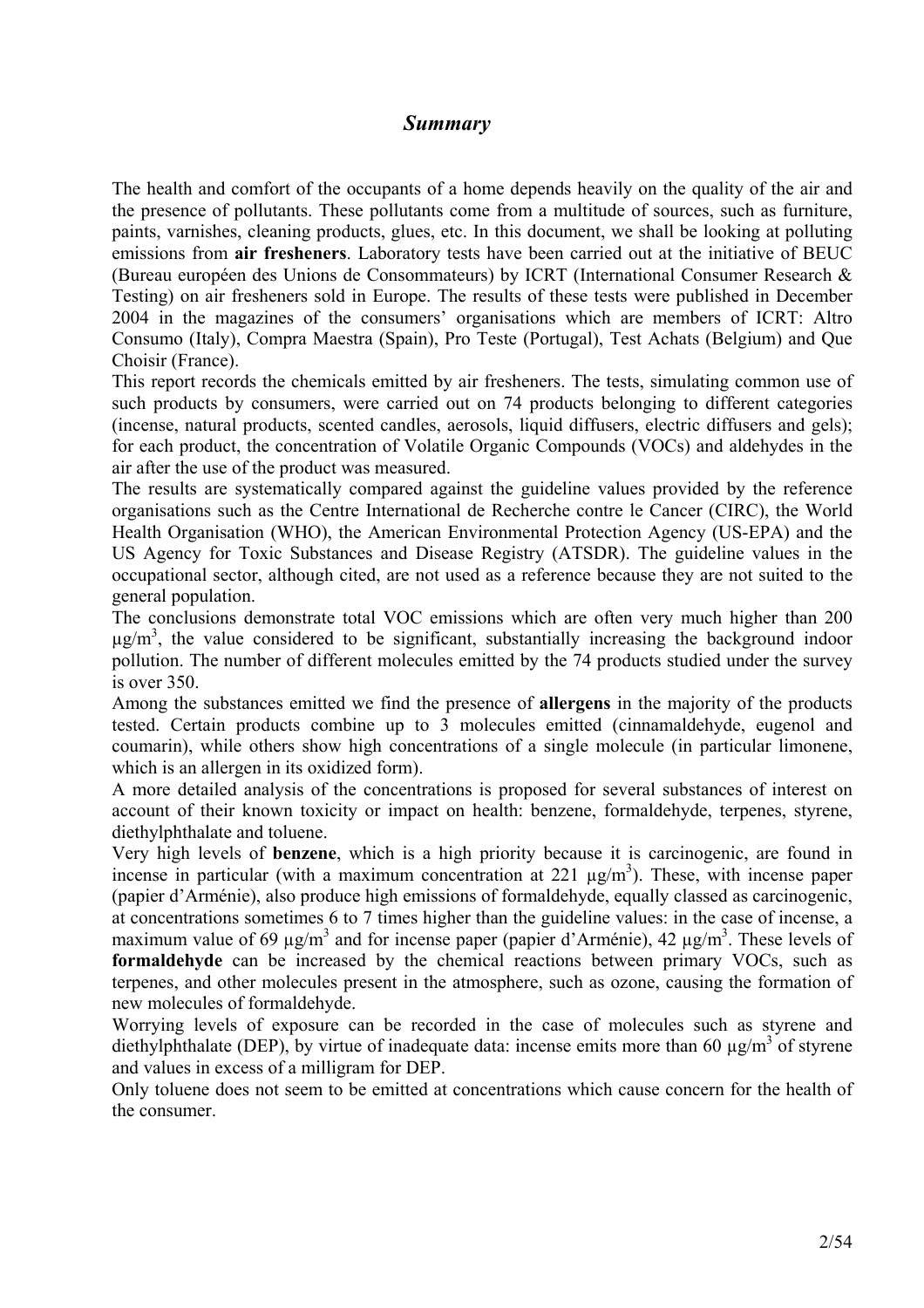# TABLE OF CONTENTS

| <u>1</u>       | <b>OBJECTIVES OF THE STUDY</b>                              | 9          |
|----------------|-------------------------------------------------------------|------------|
|                |                                                             |            |
|                |                                                             |            |
| 2              | <b>DEFINITIONS OF VOLATILE ORGANIC COMPOUNDS (VOCS)</b>     | 10         |
| 2.1            | <b>SOURCES OF POLLUTION</b>                                 | 10         |
| 2.2            | <b>EXPOSURE INSIDE BUILDINGS</b>                            | 10         |
| 2.3            | <b>IMPACT OF VOCS ON HEALTH</b>                             | 10         |
| $\overline{3}$ | <b>THE TEST</b>                                             | <u> 12</u> |
| 3.1            | <b>IMPLEMENTATION OF THE PRODUCTS</b>                       | 12         |
| 3.2            | <b>METHODOLOGY</b>                                          | 12         |
| 3.3            | <b>SAMPLING METHODS</b>                                     | 12         |
| 3.4            | <b>VOC ASSAY BY TDS-GC-MS</b>                               | 13         |
| 3.5            | $C=O$ ASSAY BY HPLC-UV                                      | 13         |
| 3.6            | <b>OLFACTOMETRIC MEASUREMENTS</b>                           | 13         |
| 4              | <b>TOTAL VOCS</b>                                           | <u>14</u>  |
| 4.1            | <b>GUIDELINE VALUES</b>                                     | 14         |
| 4.2            | <b>SECONDARY POLLUTANTS</b>                                 | 14         |
| 4.3            | <b>RESERVOIR EFFECT: ADSORPTION</b>                         | 15         |
| 4.4            | <b>RESULTS</b>                                              | 15         |
| 4.4.1          | INCENSE PAPER (PAPIER D'ARMENIE) AND OTHER NATURAL PRODUCTS | 15         |
| 4.4.2          | <b>SCENTED CANDLES</b>                                      | 15         |
| 4.4.3          | <b>INCENSE</b>                                              | 16         |
| 4.4.4          | <b>GEL FRESHENERS</b>                                       | 16         |
|                | 4.4.5 LIQUID AIR FRESHENERS                                 | 16         |
| 4.4.6          | <b>ELECTRIC DIFFUSERS</b>                                   | 17         |
|                | 4.4.7<br><b>SPRAYS</b>                                      | 17         |
|                | <b>4.5 CONCLUSION</b>                                       | 18         |
| $\overline{5}$ | <b>ALLERGENS</b>                                            | 19         |
|                |                                                             |            |
| 5.1            | AN ALLERGIC MECHANISM SPECIFIC TO PERFUMING SUBSTANCES      | 19         |
| 5.2            | <b>RESPIRATORY ALLERGIES AND SKIN ALLERGIES TO PERFUMES</b> | 19         |
|                | 5.3 RESULTS                                                 | 19         |
| 5.3.1          | <b>NATURAL PRODUCTS</b>                                     | 19         |
| 5.3.2          | <b>SCENTED CANDLES</b>                                      | 20         |
|                | 5.3.3<br><b>INCENSE</b>                                     | 20         |
|                | 5.3.4<br><b>GEL AIR FRESHENERS</b>                          | 20         |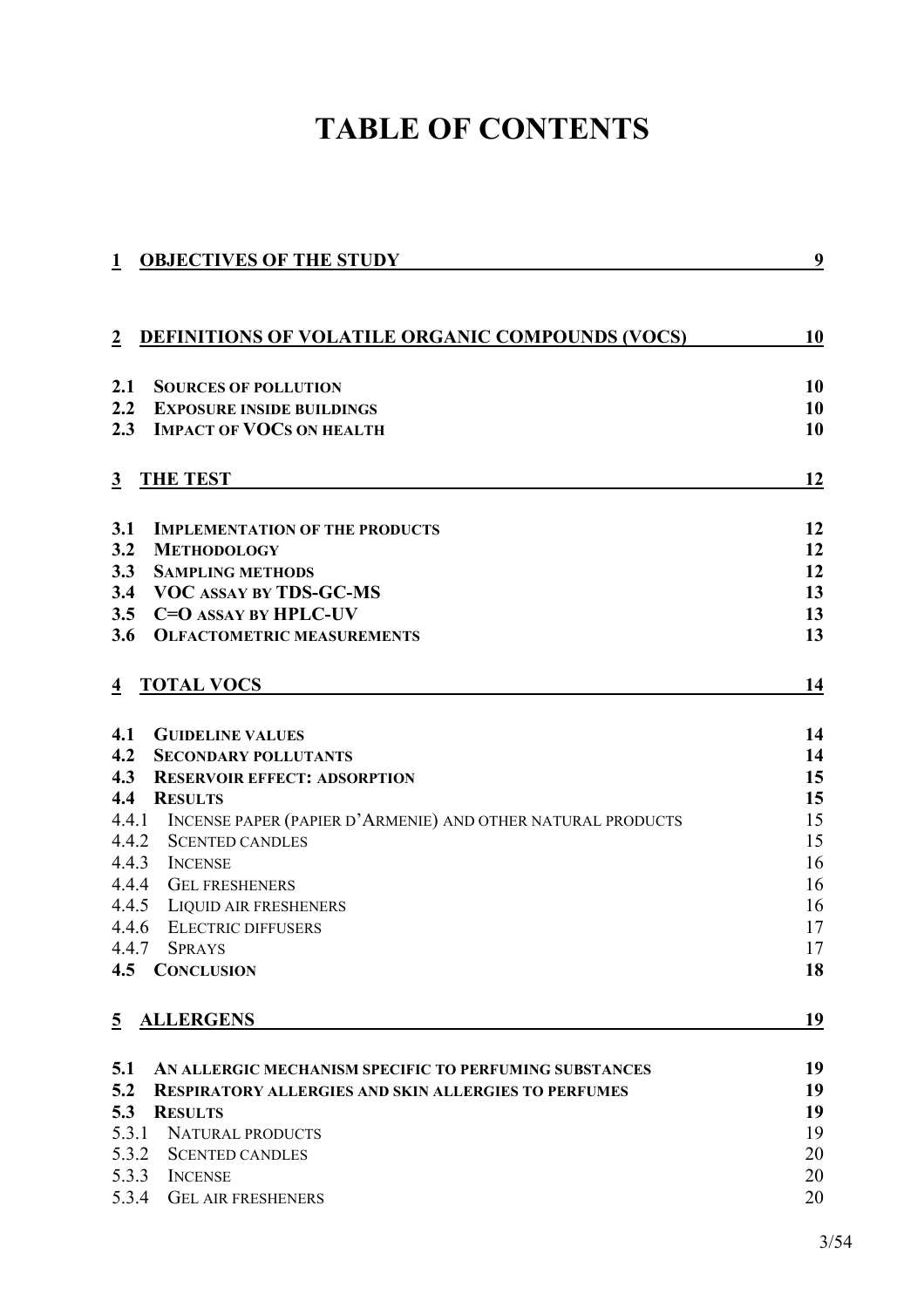| 5.3.5      | LIQUID AIR FRESHENERS                                                           | 20        |
|------------|---------------------------------------------------------------------------------|-----------|
| 5.3.6      | <b>ELECTRIC DIFFUSERS</b>                                                       | 20        |
| 5.3.7      | <b>SPRAYS</b>                                                                   | 20        |
| 5.3.8      | <b>CONCLUSION</b>                                                               | 21        |
| 6          | <b>FIRST SUBSTANCE OF INTEREST: BENZENE (CAS 71-43-2)</b>                       | 22        |
|            |                                                                                 |           |
| 6.1        | <b>SOURCES</b>                                                                  | 22        |
| 6.2        | <b>EXPOSURE AND IMPACT ON HEALTH</b>                                            | 22        |
| 6.3        | <b>TOXICOLOGICAL VALUES</b>                                                     | 22        |
|            | 6.3.1 OCCUPATIONAL REGULATIONS                                                  | 22        |
| 6.3.3      | 6.3.2 THE OBSERVATOIRE DE LA QUALITE DE L'AIR INTERIEUR IN FRANCE<br>THE US-EPA | 23<br>23  |
| 6.3.4      | THE WHO                                                                         | 24        |
| 6.3.5      | <b>OTHERS</b>                                                                   | 24        |
|            | <b>6.4 RESULTS</b>                                                              | 24        |
|            | 6.4.1 INCENSE PAPER (PAPIER D'ARMENIE) AND OTHER NATURAL PRODUCTS               | 24        |
| 6.4.2      | <b>SCENTED CANDLES</b>                                                          | 24        |
| 6.4.3      | <b>INCENSE</b>                                                                  | 25        |
| 6.4.4      | <b>GEL AIR FRESHENERS</b>                                                       | 25        |
| 6.4.5      | <b>LIQUID AIR FRESHENERS</b>                                                    | 25        |
| 6.4.6      | <b>ELECTRIC DIFFUSERS</b>                                                       | 26        |
| 6.4.7      | <b>SPRAYS</b>                                                                   | 26        |
| 6.5        | <b>CONCLUSION</b>                                                               | 26        |
|            |                                                                                 |           |
|            |                                                                                 |           |
| 7          | <b>SECOND SUBSTANCE OF INTEREST: FORMALDEHYDE (CAS 50-00-0)</b>                 | 27        |
| 7.1        | <b>SOURCES</b>                                                                  | 27        |
| 7.2        | <b>EXPOSURE AND IMPACT ON HEALTH</b>                                            | 27        |
| 7.3        | <b>TOXICOLOGICAL VALUES</b>                                                     | 28        |
| 7.3.1      | OCCUPATIONAL REGULATIONS                                                        | 28        |
|            | 7.3.2 THE WHO                                                                   | 28        |
| 7.3.3      | THE US-EPA                                                                      | 29        |
| 7.3.4      | THE ATSDR                                                                       | 29        |
|            | 7.3.5 OTHERS                                                                    | 29        |
|            | 7.4 RESULTS                                                                     | 29        |
| 7.4.1      | INCENSE PAPER (PAPIER D'ARMENIE) AND OTHER NATURAL PRODUCTS                     | 29        |
| 7.4.2      | <b>SCENTED CANDLES</b>                                                          | 30        |
| 7.4.3      | <b>INCENSE</b>                                                                  | 30        |
|            | 7.4.4 GEL AIR FRESHENERS                                                        | 30        |
|            | 7.4.5 LIQUID AIR FRESHENERS                                                     | 30        |
|            | 7.4.6 ELECTRIC DIFFUSERS                                                        | 30        |
| 7.4.7      | <b>SPRAYS</b>                                                                   | 31        |
| 7.5        | <b>CONCLUSION</b>                                                               | 31        |
| 8          | <b>THIRD SUBJECT OF INTEREST: TERPENES</b>                                      | <u>32</u> |
|            |                                                                                 |           |
| 8.1<br>8.2 | <b>SOURCES</b><br><b>EXPOSURE AND IMPACT ON HEALTH</b>                          | 32<br>32  |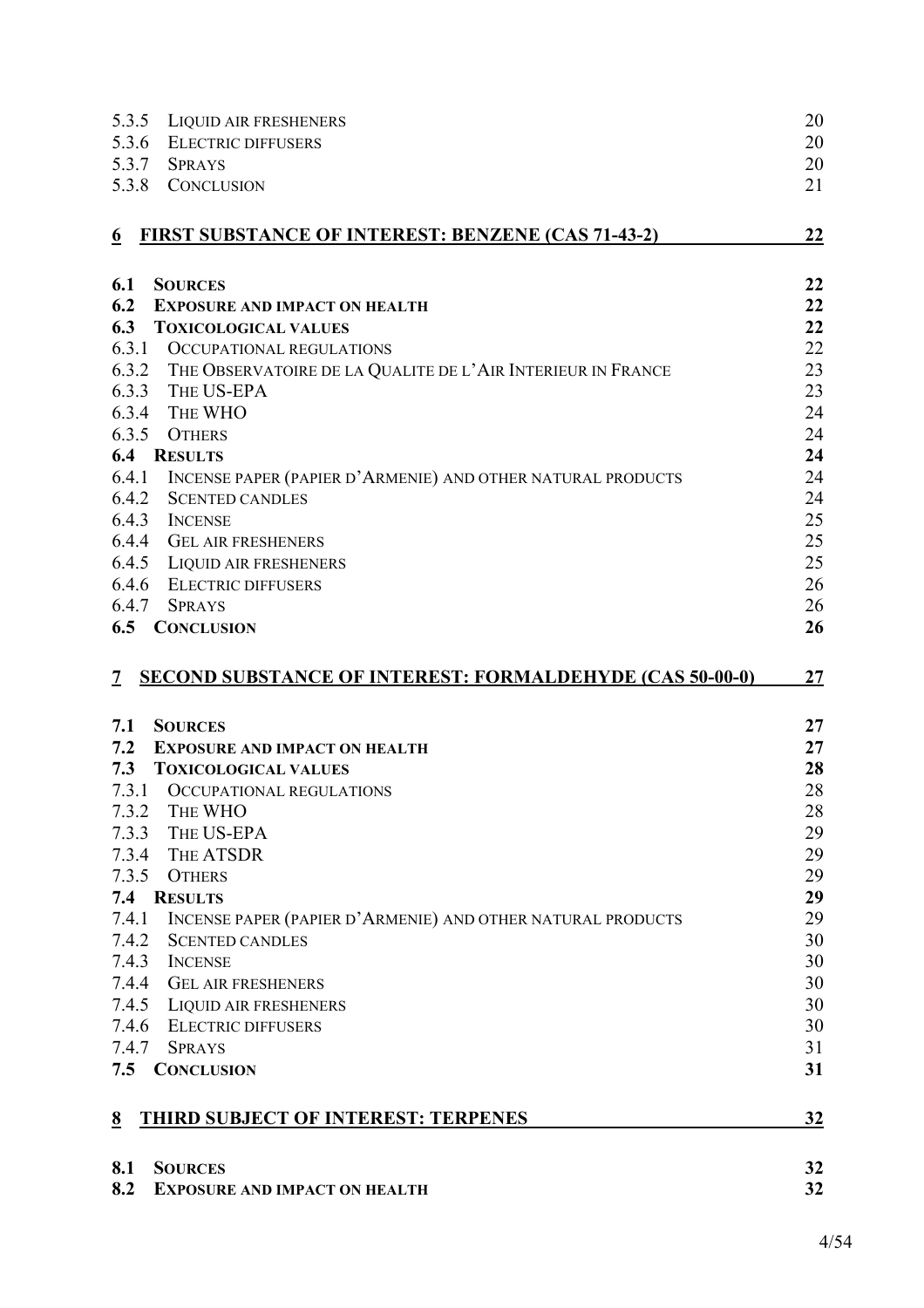| 8.3            | <b>GUIDELINE VALUES</b>                                           | 32        |
|----------------|-------------------------------------------------------------------|-----------|
| 8.4            | <b>RESULTS</b>                                                    | 32        |
|                | 8.4.1 INCENSE PAPER (PAPIER D'ARMENIE) AND OTHER NATURAL PRODUCTS | 32        |
| 8.4.2          | <b>SCENTED CANDLES</b>                                            | 33        |
| 8.4.3          | <b>INCENSE</b>                                                    | 33        |
| 8.4.4          | <b>GEL AIR FRESHENERS</b>                                         | 33        |
|                | 8.4.5 LIQUID AIR FRESHENERS                                       | 34        |
| 8.4.6          | <b>ELECTRIC DIFFUSERS</b>                                         | 34        |
|                | 8.4.7 SPRAYS                                                      | 34        |
| 8.5            | <b>CONCLUSION</b>                                                 | 35        |
| $\overline{9}$ | <b>FOURTH MOLECULE OF INTEREST: STYRENE (CAS 100-42-5)</b>        | 36        |
| 9.1            | <b>SOURCES</b>                                                    | 36        |
| 9.2            | <b>EXPOSURE AND IMPACT ON HEALTH</b>                              | 36        |
| 9.3            | <b>TOXICOLOGY</b>                                                 | 37        |
|                | 9.3.1 OCCUPATIONAL REGULATIONS                                    | 37        |
|                | 9.3.2 THE WHO                                                     | 37        |
|                | 9.3.3 THE US-EPA                                                  | 37        |
|                | 9.3.4 THE EUROPEAN UNION                                          | 37        |
|                | 9.3.5 OTHERS                                                      | 37        |
|                | 9.4 RESULTS                                                       | 37        |
| 9.4.1          | INCENSE PAPER (PAPIER D'ARMENIE) AND OTHER NATURAL PRODUCTS       | 37        |
|                | 9.4.2 SCENTED CANDLES                                             | 38        |
| 9.4.3          | <b>INCENSE</b>                                                    | 38        |
| 9.4.4          | <b>GEL AIR FRESHENERS</b>                                         | 38        |
| 9.4.5          | LIQUID AIR FRESHENERS                                             | 39        |
| 9.4.6          | <b>ELECTRIC DIFFUSERS</b>                                         | 39        |
| 9.4.7          | <b>SPRAYS</b>                                                     | 39        |
| 9.5            | <b>CONCLUSION</b>                                                 | 40        |
|                | 10 FIFTH MOLECULE OF INTEREST: DIETHYLPHTHALATE (CAS 84-66-5)     | <u>41</u> |
| <b>10.1</b>    | <b>SOURCES</b>                                                    | 41        |
| 10.2           | <b>EXPOSURES</b>                                                  | 41        |
| 10.3           | <b>TOXICOLOGY</b>                                                 | 41        |
| 10.4           | <b>REGULATION</b>                                                 | 42        |
| 10.5           | <b>RESULTS</b>                                                    | 42        |
| 10.5.1         | <b>CANDLES</b>                                                    | 42        |
| 10.5.2         | <b>INCENSE</b>                                                    | 42        |
| 10.5.3         | <b>ELECTRIC DIFFUSERS</b>                                         | 42        |
|                | 10.5.4 AEROSOLS                                                   | 42        |
|                | 10.5.5 LIQUID DIFFUSERS                                           | 43        |
| 10.5.6         | <b>GELS</b>                                                       | 43        |
| 10.5.7         | <b>NATURAL PRODUCTS</b>                                           | 43        |
| 10.6           | <b>CONCLUSION</b>                                                 | 43        |
| 11             | <b>SIXTH MOLECULE OF INTEREST: TOLUENE (CAS 108-88-3)</b>         | 44        |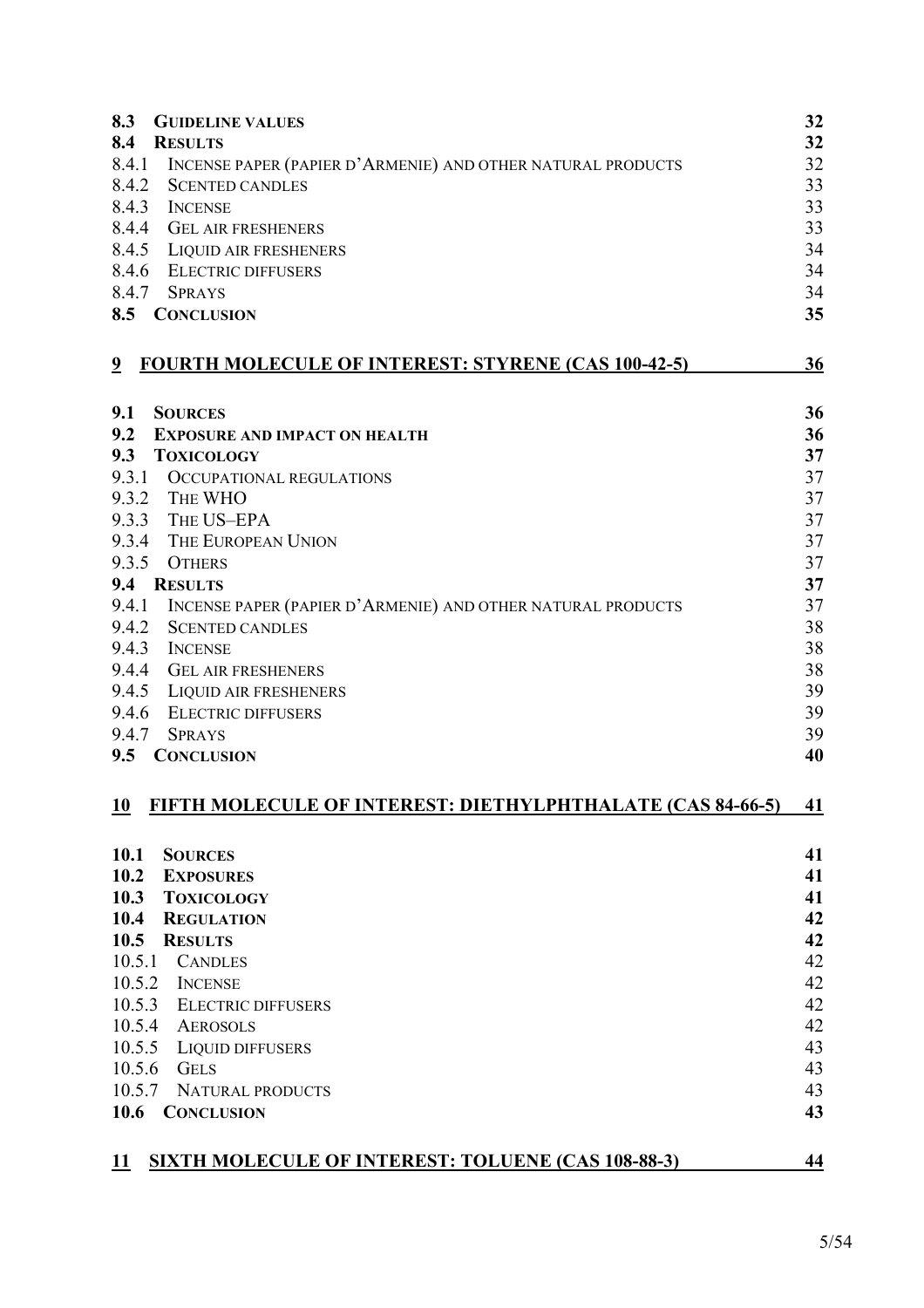| 11.1<br><b>SOURCES</b>                                                | 44 |
|-----------------------------------------------------------------------|----|
| 11.2<br><b>EXPOSURE AND IMPACT ON HEALTH</b>                          | 44 |
| 11.3<br><b>TOXICOLOGICAL VALUES</b>                                   | 44 |
| 11.3.1<br>OCCUPATIONAL REGULATIONS                                    | 44 |
| 11.3.2<br>THE WHO                                                     | 44 |
| 11.3.3 THE US-EPA                                                     | 45 |
| 11.3.4 THE ATSDR                                                      | 45 |
| 11.3.5<br><b>OTHERS</b>                                               | 45 |
| 11.4<br><b>RESULTS</b>                                                | 45 |
| 11.4.1<br>INCENSE PAPER (PAPIER D'ARMENIE) AND OTHER NATURAL PRODUCTS | 45 |
| 11.4.2<br><b>SCENTED CANDLES</b>                                      | 45 |
| 11.4.3<br><b>INCENSE</b>                                              | 46 |
| 11.4.4<br><b>GEL AIR FRESHENERS</b>                                   | 46 |
| 11.4.5<br>LIQUID AIR FRESHENERS                                       | 46 |
| 11.4.6<br><b>ELECTRIC DIFFUSERS</b>                                   | 47 |
| 11.4.7<br><b>SPRAYS</b>                                               | 47 |
| 11.5<br><b>CONCLUSION</b>                                             | 47 |
|                                                                       |    |
| <b>CONCLUSION</b><br>12                                               | 48 |
|                                                                       |    |

| 13 | <b>REFERENCES</b> |  |
|----|-------------------|--|
|    |                   |  |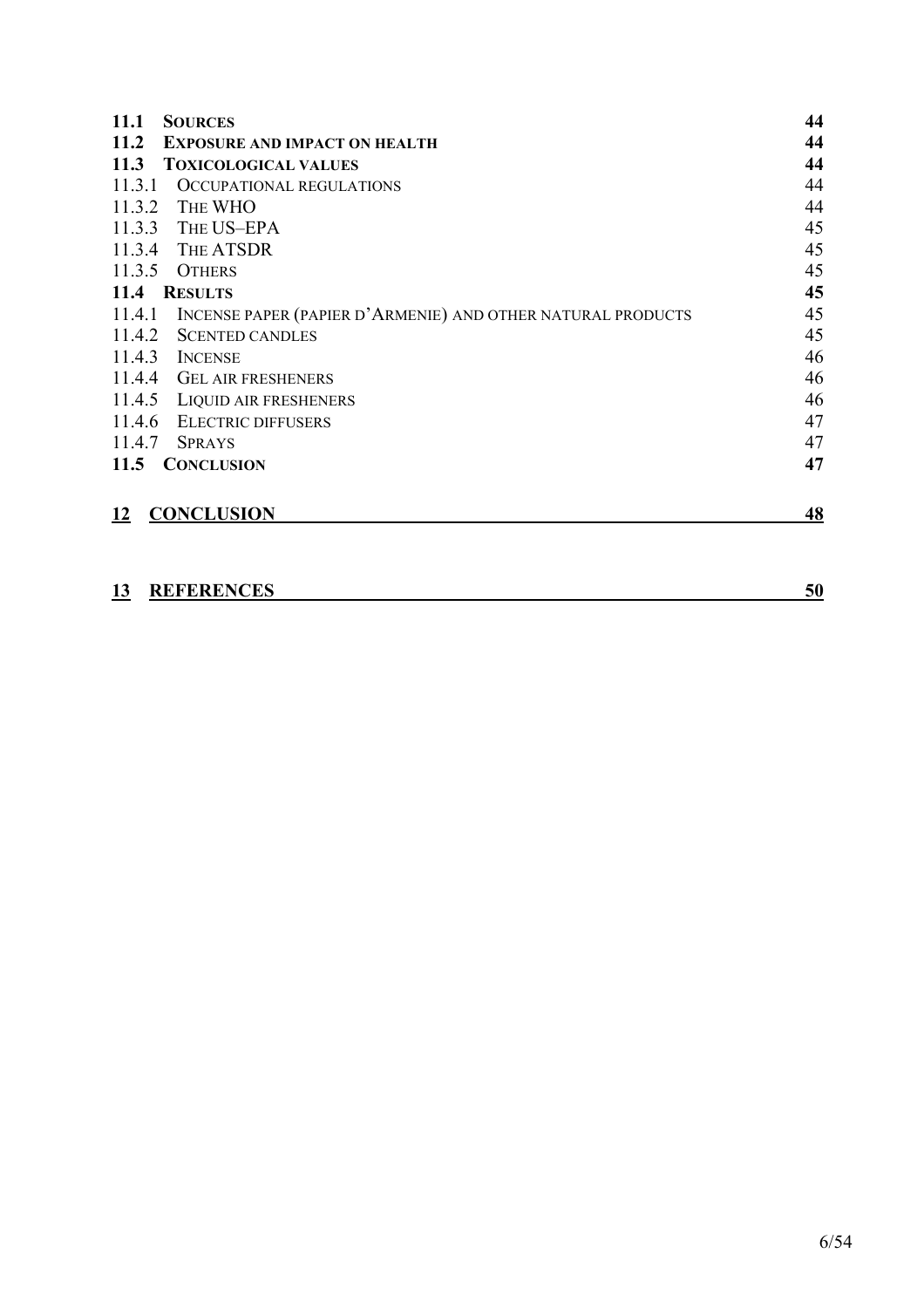## **Preface**

"There were a number of factors in the decision to test air fresheners. Many scientific studies indicate actual and potential dangers to human health in the use of air fresheners in enclosed spaces - especially for vulnerable groups including pregnant women and children (and pets). Air freshener use is increasing. The sector is virtually unregulated; there are no direct legislative controls or standards for the emissions, primary or secondary, of air fresheners. Labelling requirements are minimal and lists of ingredients not required. There is also increasing concern about the total exposure to chemicals to which consumers may be subject from multiple sources. Furthermore, much of the marketing of air fresheners gives the impression that they 'purify' or improve the quality, in some objective sense, of the air we breathe.

Against this background, the tests presented in the present report were carried out in order to find out more about air fresheners on the market, to inform consumers about the situation through our members' magazines and to contribute to our work on the REACH proposal for a programme of assessment of the tens of thousands of chemicals to which consumers are exposed in everyday life".

Jim Murray Director of Beuc Brussels, 3 January 2005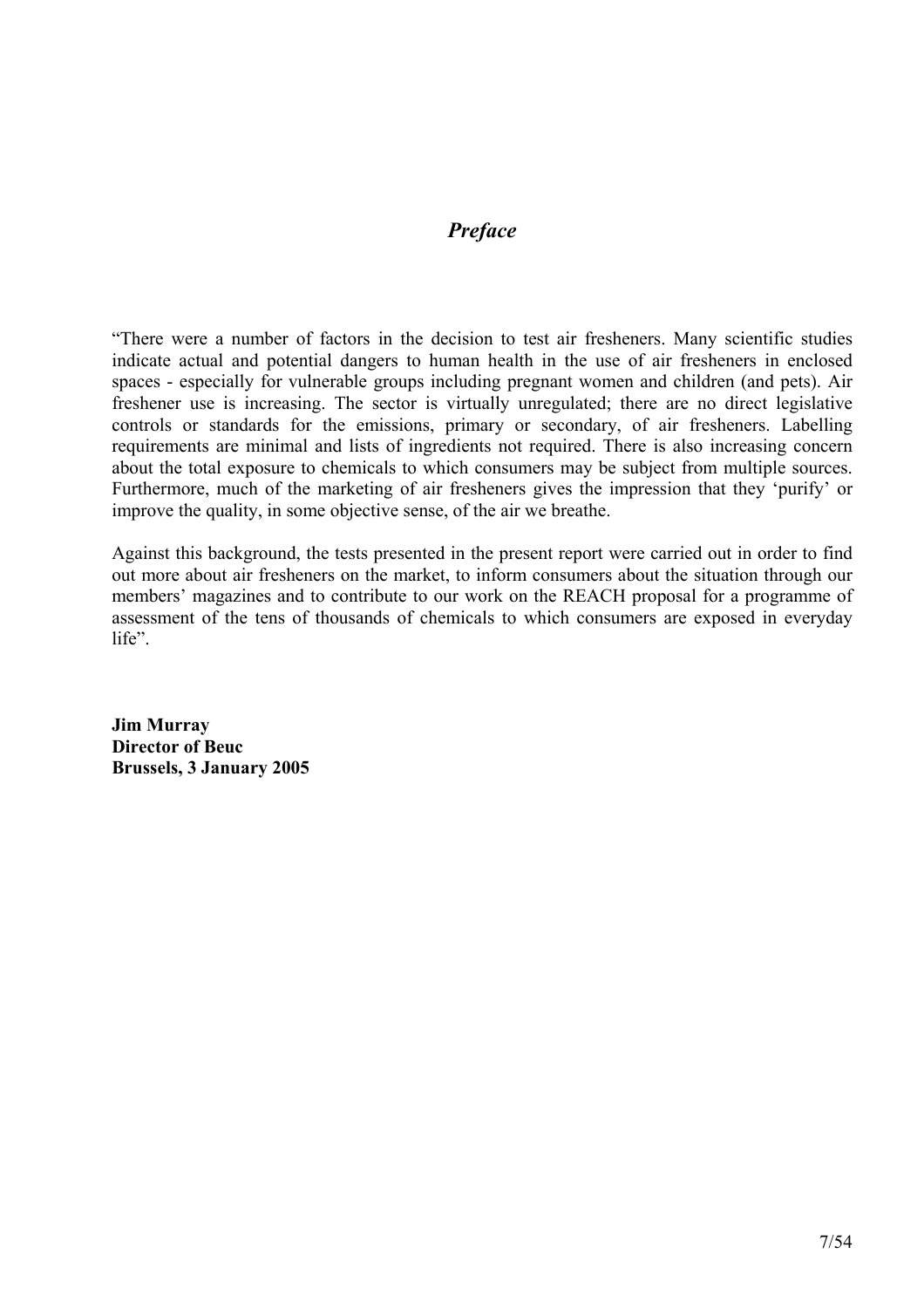# INTRODUCTION

Air fresheners today belong to a range of common consumer products. Marketed as products associated with comfort and well-being, they allegedly create a relaxing, clean and sophisticated atmosphere in our homes. Moreover, scientific studies show the impact of odours on mood and their beneficial effects. Some advertisements in Europe even focus on the purifying properties of these products.

Yet, whether of natural or synthetic origins, perfumes are chemical substances which are liable to interact with other biological systems than the sense receptors. More and more publications focus on the risks and dangers to human health of the molecules emitted by these perfumes and air fresheners, while indoor air quality is becoming a subject of growing concern. However, no regulatory framework is in place to define the safety of these products, this being left to the goodwill of the manufacturers.

Despite being called fresheners, these products actually work thanks to the fact that they contain perfuming molecules capable of masking 'bad odours' by desensitising our sensory system. What about the effects of these molecules on our health?

With little data available on such products offered to consumers in Europe, Beuc has taken the initiative of entrusting a comparative study into the emissions of 74 air fresheners with several objectives: to gain precise results as to their emissions of chemical substances, to get the public at large to be aware of their impact on air quality and finally to put pressure on the Community health authorities and professionals to ensure that air quality is finally at the heart of their concerns.

This document details the results of measurements of concentrations in the air of the VOCs obtained for every category of products, and identifies the substances of priority interest in the light of the toxicological data available.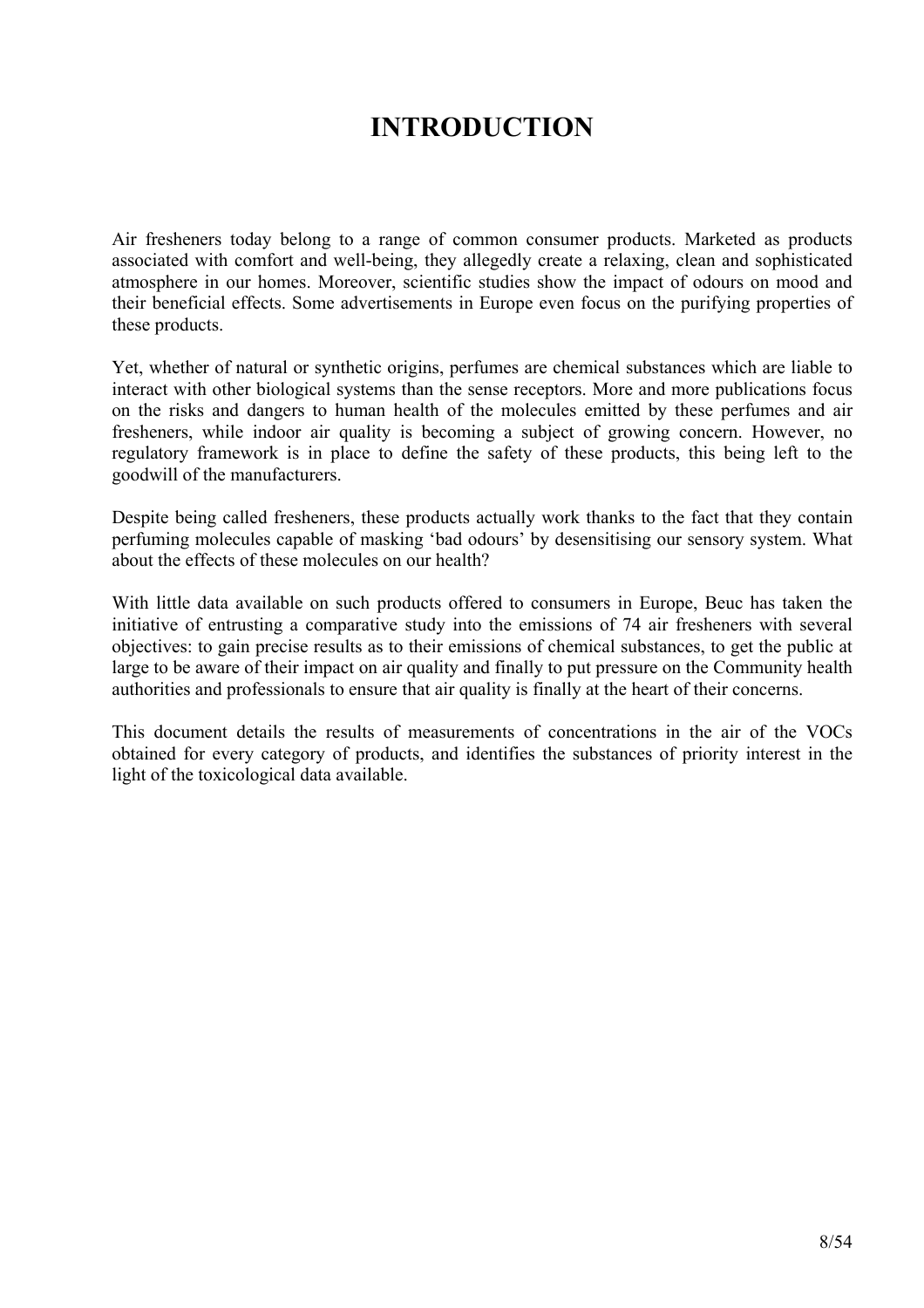## **1 Objectives of the study**

Our objective was to identify and quantify the polluting chemicals emitted by air fresheners. The point is that the scientific literature on the subject mentions multiple pollution, liable to have an adverse effect on the health of the occupants of homes where these products are used. However, no complete information has been available until now on the products marketed in France or in the other countries in Europe, especially in Southern Europe. Yet with the commercial development of these products being very significant these days, consumers' exposure to the chemicals that they emit is on the increase.

The studies conducted in various countries, in the United States or in Europe, on air quality in homes, show worrying levels of pollution linked to the various activities carried out indoors, such as cleaning, decorating, DIY, cooking and so on. Several national or international bodies, plus a number of consumers' associations, have published test results on sources of pollution such as chipboard furniture<sup>1</sup>, paints<sup>2</sup> and cleaning products<sup>3</sup>. Certain studies even show a link between various illnesses and consumers' exposure to air fresheners<sup>4</sup>.

Our study has therefore focused on measuring the concentrations of pollutants emitted by certain air fresheners, natural or not, such as incense paper (papier d'Arménie), incense, scented candles, and air fresheners in liquid, gel or spray form.

The values measured have then been interpreted in the light of the work of the bodies below:

- the Centre International de Recherche contre le Cancer (CIRC) has evaluated the carcinogenic potential of chemical substances in man; it proposes a classification of the substances depending on the strength of the proof of their carcinogenic nature, but does not propose any Toxicological Reference Values (TRVs).
- the World Health Organisation (WHO) has drawn up a document called 'Guidelines for Air Quality', a reference work in terms of air quality; the WHO suggests guideline values in the air depending on variable lengths of exposure (30 minutes, 8 hours, 24 hours, 7 days, 1 year, etc), and these values may be assimilated to TRVs; for a given dangerous agent, the WHO can offer two types of TRV, for carcinogenic effects and for non-carcinogenic effects.
- the American Environmental Protection Agency (US-EPA) proposes TRVs for chronic carcinogenic and non-carcinogenic effects, but none for short exposures; like the CIRC, it suggests a classification of the carcinogenic power of substances.
- the Agency for Toxic Substances and Disease Registry (ATSDR), an American body, publishes toxicological indexes only for non-carcinogenic effects. The nature of the data used and the arrangements for the derivation of these toxicological indexes make them into a separate set of TRVs. This agency rates TRVs as acute (exposure of less than 15 days), subchronic or intermediate (exposure of between 15 and 365 days) and chronic (exposure of over 1 year).

The reference values published by these bodies are systematically used in the framework of our study in order to evaluate the risks associated with exposure to the emissions from the products tested.

The reference values used in occupational regulations are cited for information purposes. However, these do not take account of populations such as babies, children, pregnant women, the elderly or those suffering from asthma or a depressed immune system. Moreover, exposures in the workplace are shorter than in the domestic framework. There has thus been a focus on the Lowest Concentration of Interest (LCI) in order to take account of the particular situation of consumers in their domestic environment.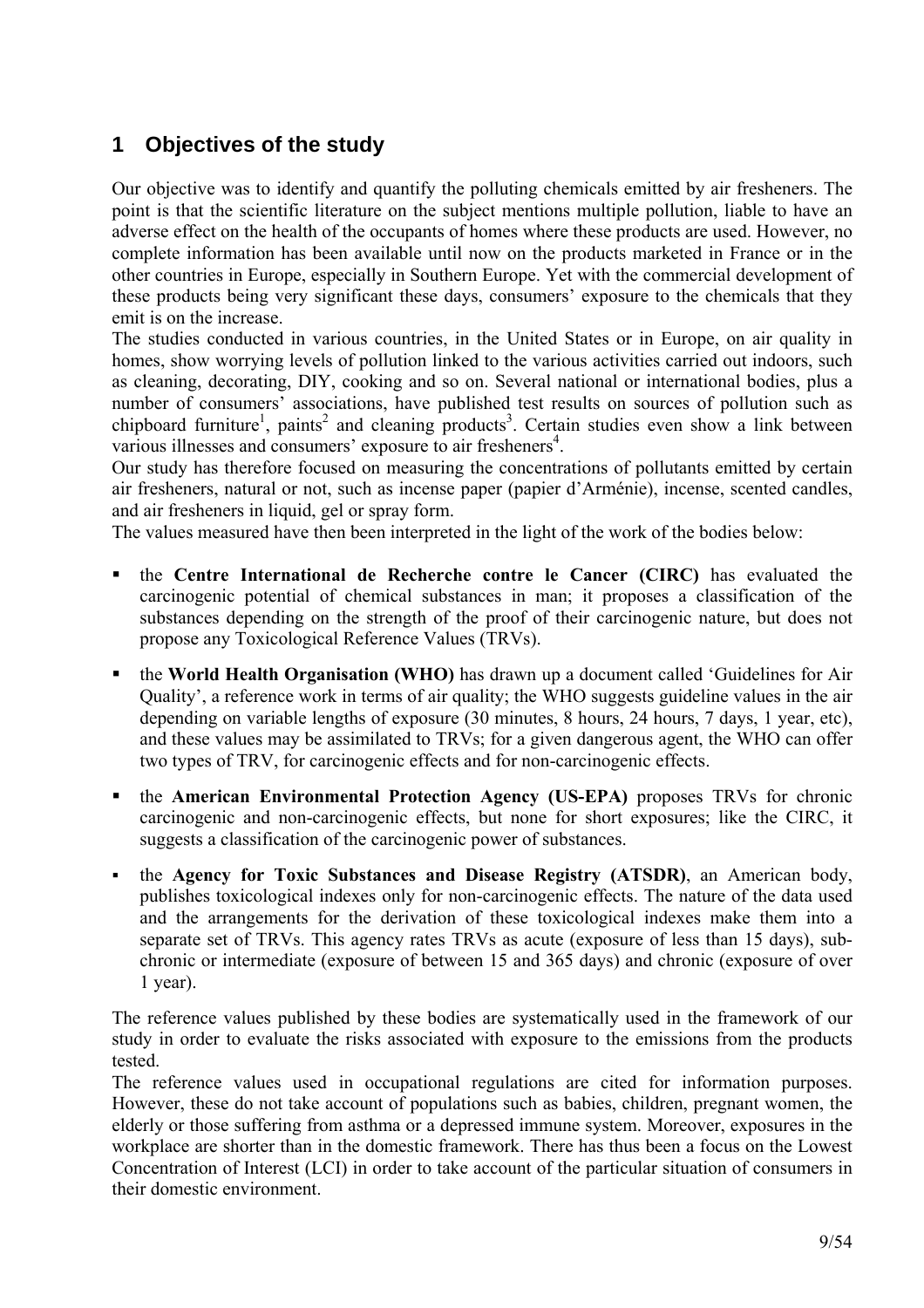## **2 Definitions of Volatile Organic Compounds (VOCs)**

The term VOC refers to any organic compound with a vapour pressure of 0.01 kPa or higher at a temperature of 293.15 K or with a corresponding volatility under particular conditions of use<sup>5</sup>.

In France, for example, a ministerial decree dated 11 March 1993 likewise defines VOCs as 'any compound which, with the exception of methane, contains C and H which can be substituted for other atoms  $(X, O, S, N, P)$  with the exception of CO and carbonates<sup>56</sup>.

Volatile organic compounds (or VOCs) cover a multitude of substances which may be of natural or artificial origin (synthetic chemistry). They are always made up of the element carbon and other elements such as hydrogen, halogens, oxygen, sulphur, etc. Their volatility gives them the ability to propagate themselves at greater or smaller distances from their place of emission, thus leading to direct and indirect impacts on man or the environment.

VOCs do not include compounds which do not react photochemically, such as methane, ethane and chlorofluorocarbons (CFCs). Aldehydes (such as formaldehyde) are not VOCs but are ubiquitous pollutants: they have been included in the scope of our study.

## **2.1 Sources of pollution**

According to the EPA, the principal sources of VOCs in indoor air are, aside from the sources of combustion, paints, aerosols such as disinfectants, insecticides and air fresheners<sup>7</sup>.

## **2.2 Exposure inside buildings**

In 1996, the UK's Building Research Establishment<sup>8</sup> (BRE), conducted a study into VOCs and other polluting substances present in the indoor air in apartments. It seems that the British are exposed to several hundred  $\mu$ g per m<sup>3</sup> of VOCs, with significant variations depending on the housing, while the concentration of VOCs outdoors is a few tens of  $\mu$ g per m<sup>3</sup>:

| Average annual concentrations of $1$ VOC in the air $(\mu g/m)$ |     |         |                              |                |                |
|-----------------------------------------------------------------|-----|---------|------------------------------|----------------|----------------|
| Compounds                                                       |     |         | Concentrations $(\mu g/m^3)$ |                |                |
| <b>TVOC</b>                                                     | n   | Average | <b>Standard</b><br>deviation | <b>Minimum</b> | <b>Maximum</b> |
| Bedroom                                                         | 173 | 415     | 323                          | 40             | 2051           |
| Lounge                                                          | 173 | 406     | 314                          | 51             | 1799           |
| Outdoors                                                        |     | 40      | 30                           | 14             | 120            |

Average annual concentrations of TVOC in the air  $(\mu g/m^3)$ 

TVOC: total volatile organic compounds

In 1991, the teams of Wallace L et al. $<sup>9</sup>$  at the US-EPA and the California Air Resources Board</sup> (CARB) studied the exposure of residents of Los Angeles (California) to 25 different VOCs, in indoor air over an entire year. The results showed up a greater concentration of VOCs in indoor air than in outdoor air, with concentrations (indoors or outdoors) that were higher in winter than in summer; and only in winter, concentrations of VOCs outdoors that were higher at night than during the day.

Similar data were obtained in France by the work conducted by the consumers' association UFC-Que Choisir in 1999<sup>10</sup> and by the Observatoire de la Qualité de l'Air Intérieur<sup>11</sup>: the air is 'more polluted indoors than outdoors' by a factor of 1 to 10, or ten times more polluted indoors than outdoors in the case of certain pollutants.

## **2.3 Impact of VOCs on health**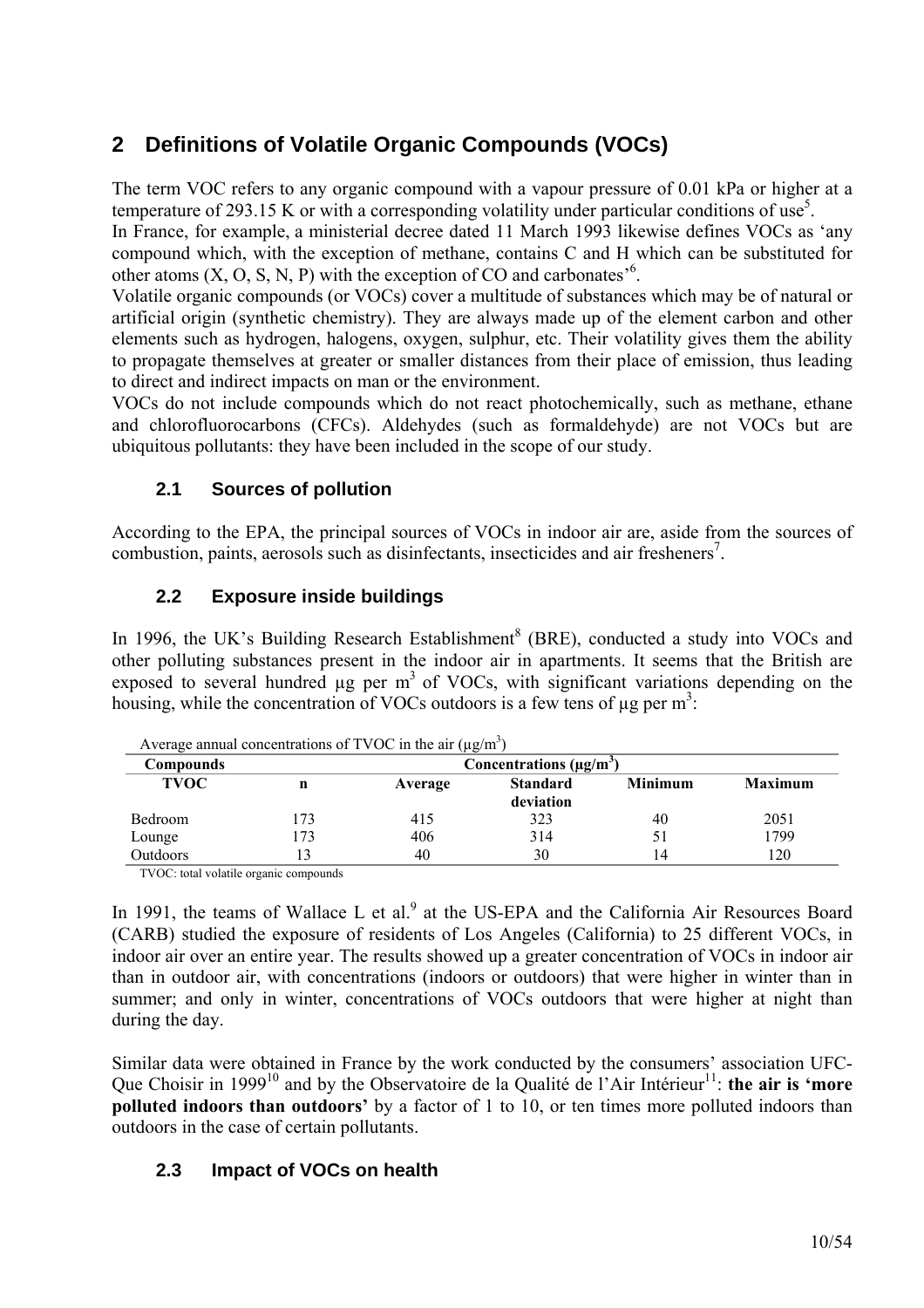The direct impact of VOCs on the body may stem from their inhalation or their contact with the skin. Consumer products (household products, toiletries and cosmetics, paints and printing inks) individually represent minor sources of emissions of VOCs, but they all make a significant contribution to the total load of VOCs and the problems associated with air quality.

Very recently, the American team of Rumchev K. et al.<sup>12</sup> (2004) showed the existence of a link between domestic exposure to volatile organic compounds and asthma in young children. In this study, the VOCs taken individually represent a significant risk factor for asthma, with the likelihood highest for benzene followed by ethylbenzene and toluene. For every increase in the concentration of toluene and benzene  $(\mu g/m^3)$  of 10 units, the risk of driving up asthma incidence is multiplied by a factor of two and three respectively.

As long ago as 1997, an American animal experiment study, conducted by Anderson laboratories<sup>13</sup> sought to denounce the toxic effects of emissions from air fresheners. According to this study, exposure of mice for one hour to classic levels of air freshener use triggers pulmonary irritations, respiratory difficulties (asthma type, loss of 50% of respiratory capacity in 10 minutes of exposure) and behavioural anomalies explicable by neurological weakening, with some of the mice dying. Yet the analysis of the VOCs present in the air during the tests shows the presence of substances such as benzene, toluene, limonene, terpene derivatives and other aldehydes (formaldehyde) considered as damaging.

Recently, in Great Britain, the Avon Longitudinal Study of Parents and Children<sup>14</sup> (ALSPAC) also known as 'Children of the 90s', tracked the health and development of 14,000 children throughout their prenatal and postnatal period. This study was the first on the effects of VOCs on very young children. The researchers randomly chose 170 mothers, and monitored them through their pregnancies and the first year of their children's lives. They studied the levels of VOCs in the home over the course of a year and sought to determine which household products were very probably likely to increase the levels of VOCs in the air.

The researchers found that frequent use of air fresheners or aerosols during the mothers' pregnancies was associated inter alia with frequent diarrhoea among the very young children. As to the mothers, headaches and signs of depression were attributed to the regular use of air fresheners. An increase of 32% in babies suffering diarrhoea was recorded in homes where air fresheners (sticks, sprays and aerosols) were used every day, compared to homes where they were used once a week or less. In the case of the mothers, 16% who had used air fresheners suffered from depression, compared to 12.7% who used them only rarely.

Following these publications on emissions of toxic compounds by air fresheners, more and more countries are adopting provisions designed to protect consumers. For example, in the United States, the California Air Resources Board<sup>15</sup> (CARB, 2001) has adopted a regulation to reduce emissions from consumer products, including air fresheners, because of the chemical compounds considered toxic that these products emit. In that context, the Office of Environmental Health Hazard Assessment (OEHHA) in California publishes a list (Proposition 65) of the substances which are regulated because they are recognised to be carcinogenic with no authorised exposure limit; these include benzene.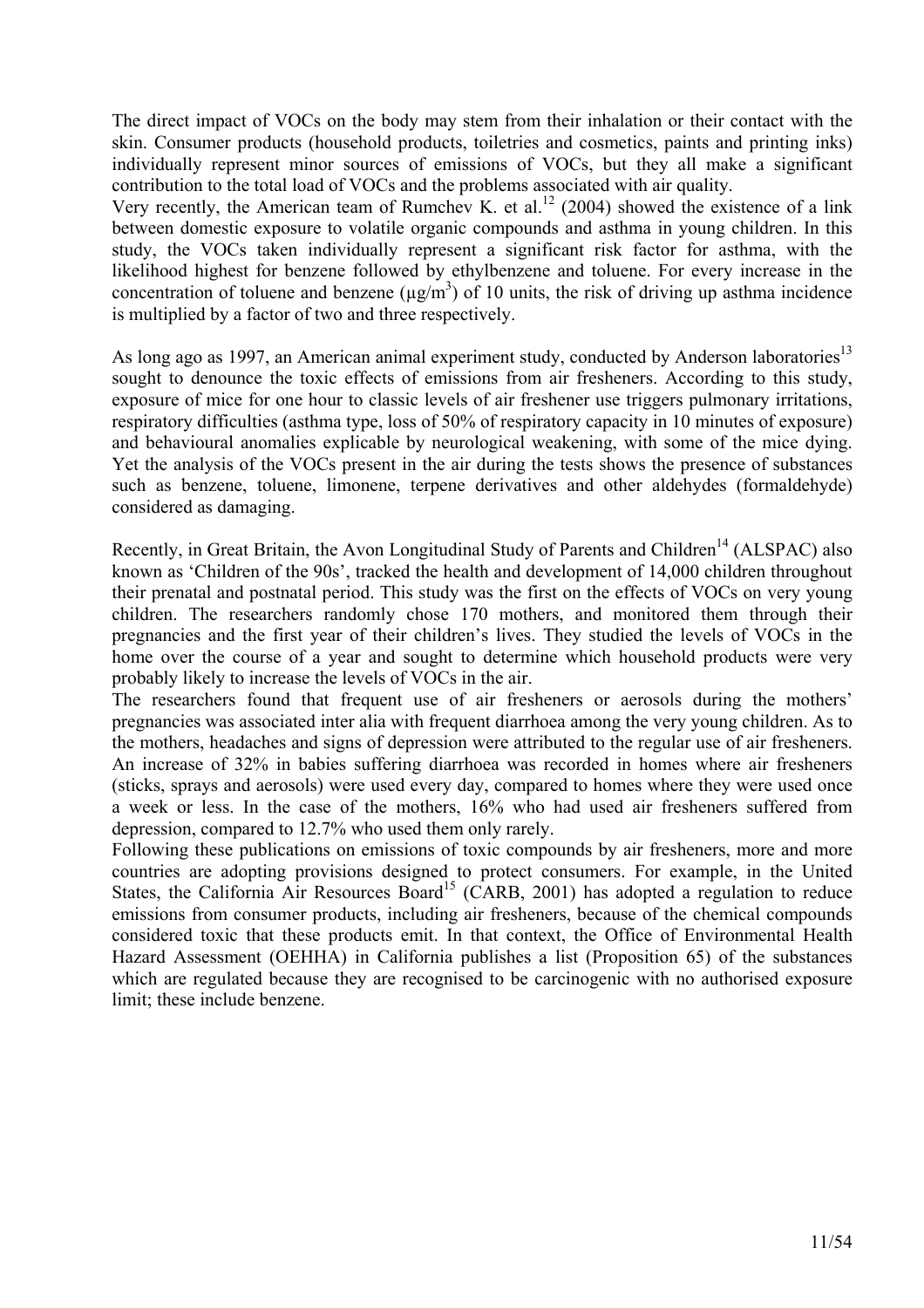## **3 The test**

What we did was to simulate the use of air fresheners by consumers, and thus to test them under realistic conditions of use. We staged tests in rooms located in an empty and unoccupied building. The levels of pollutants were measured using air samples from the room, the same air that the consumer would breathe when using the products. (We did not choose to conduct the laboratory tests in emission chambers: because of their small dimensions, emission chambers are not suitable for certain products, in particular aerosols, whose droplets might land on the walls; this method might, however, be suitable for certain air fresheners and its reliability is proven.)

## **3.1 Implementation of the products**

The methodology of application and sampling (i.e. recovery of the pollutants for subsequent analysis) has been designed according to the 5 different categories of products:

|     | - Candles            | sampling 2 hours after ignition                                         |
|-----|----------------------|-------------------------------------------------------------------------|
| $-$ | Incense              | sampling after complete combustion <i>i.e.</i> 1 hour 30                |
|     | $-$ Essential oils   | sampling after 2 hours                                                  |
|     | - Electric diffusers | sampling 2 hours after switching on (position max)                      |
|     | - Sprays             | 3 puffs spaced at 15 minutes, sampling 1 minute after the<br>final puff |

− Slow-release gels and liquids sampling 2 hours after opening

## **3.2 Methodology**

The tests were conducted in several newly built rooms in the laboratory. Seven rooms were selected in regard to their low background levels (chemicals and odours).

The products were placed on the floor in the middle of the rooms. All the doors were kept closed during testing.

The samples were taken at a distance of 2 metres away from the product. As soon as a test was completed, we opened the doors and made a forced draught through the rooms.

We observed that a delay of at least 3 days was necessary to get the rooms clean and odourless.

## **3.3 Sampling methods**

3 different sampling methods were used for these tests:

- − direct sampling in Tedlar<sup>®</sup> bags (without preconcentration) was performed according to NF-X 43-104 and EN13725. This method is the one used for odour quantification by dynamic olfactometry. For low odour levels, we observed that the bag had to be flushed 3 times prior to the final sampling (in order to avoid adsorption loss).
- − VOCs were collected on Tenax TA cartridges (Gerstel, Germany) according to ISO16000- 6, at a flow rate of 100ml/min with Gilian Gilair 5 pumps (with low-flow adapter). A sampling duration of 50 minutes (5L/cartridge) was necessary to reach low detection thresholds and avoid MS saturation.
- − specific sampling was applied for carbonyl derivatives by using DNPH cartridge 'Xposure Sep-pak' supplied by *Waters* (ref WAT047205). The cartridge content is silica impregnated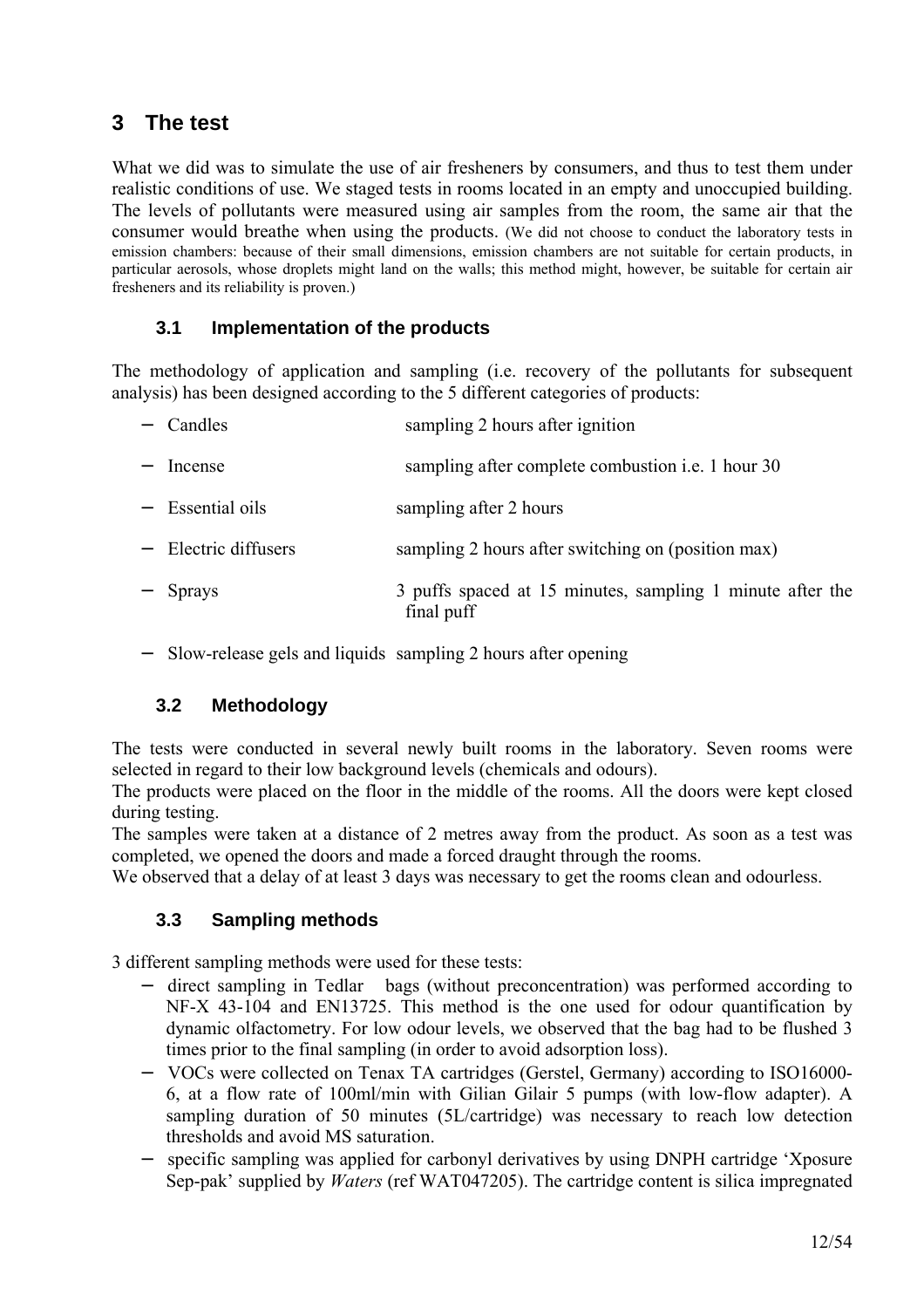with DNPHydrazine and orthophosphoric acid. Carbonyl bonds react with DNPH to produce the stable hydrazone derivatives. For the sampling, an air volume was flushed through the cartridge by using a high precision pump (*Gilian*, Gilair 5). The flow rate was fixed at 1.5 l/min and the sampling time was 20 minutes. This method has been validated according to the NIOSH guidelines for STEL measurements (short-term exposure).

## **3.4 VOC assay by TDS-GC-MS**

- − Gas chromatography was used for the analysis of individual traces of VOCs (volatile organic compounds) following EPA method TO17 (see also ISO16000-6). Our GC was coupled to a mass spectrometry (MS) detector and thermal desorption (TDS from Gerstel) as injection device.
- − Chromatographic separation was achieved on a non-polar Supelco Petrocol (DH 50m x 0.25 mm ID, 0.5µm film thickness). Identification of the chemicals was based on the specific retention time (RT) and the mass spectrometry (by comparison to the data in the literature). External standard curves were used for the semi-quantification in regard to peak height.

## **3.5 C=O assay by HPLC-UV**

− Derivatised carbonyls (Hydrazone) were desorbed with 3 ml acetonitrile and the eluate was analysed using an HPLC system equipped with UV detection. The external standard method was used for the quantification. A high-purity (99%) DNPH derivatives solution (available from Supelco ref 47285-U) was used as stock solution to prepare a set of 6 calibration standards in the same range as the expected concentration of the samples (20  $\mu$ g/m<sup>3</sup> to 1000  $\mu$ g/m<sup>3</sup>). Calibration fit and quantification are based on the peak area.

## **3.6 Olfactometric measurements**

- − Odour intensity measurements were also made: we describe 1 operational method for information purposes because the results of these tests are not discussed in the present document. Accurate and objective odour quantification can be performed according to the new European standard (EN 13725) which describes a method based on dynamic olfactometry at detection threshold with human assessors.
- − The odour concentration determinations were performed with the ODILE olfactometer from Odotech (Montreal, Quebec). Odourless air supply of ODILE was ensured by a WS15 compressor (oil-free system from Compair). Our testing room was neutral (white walls) and odour-free.
- − An air-conditioning unit in the room gave the guarantee of an optimised measuring environment (21°C, 50% rh). The bags were placed in a pressurised cylinder in such a way that the odour was pushed into the dilutor (without pumps). The odour was then distributed to the 6 sniffing ports. We worked with 6 panel members who were previously calibrated in regard to their sensitivity to n-butanol. They all had their own board for the vote equipped with 3 outlets (2 for neutral air and 1 for the odour). Presentations of the odour lasted 15 seconds, with a delay of one minute between each presentation. The sequence started at a low concentration of the odour (high dilution factor without perception), then the concentration was doubled for the next presentation until all the panel members were able to completely identify the odour. We ran 3 sequences per sample.
- − The odour level was calculated according to the standard, on all the individual results (max. 3 sequences x 6 panellists). The standard recommends a minimum of 10 ITE.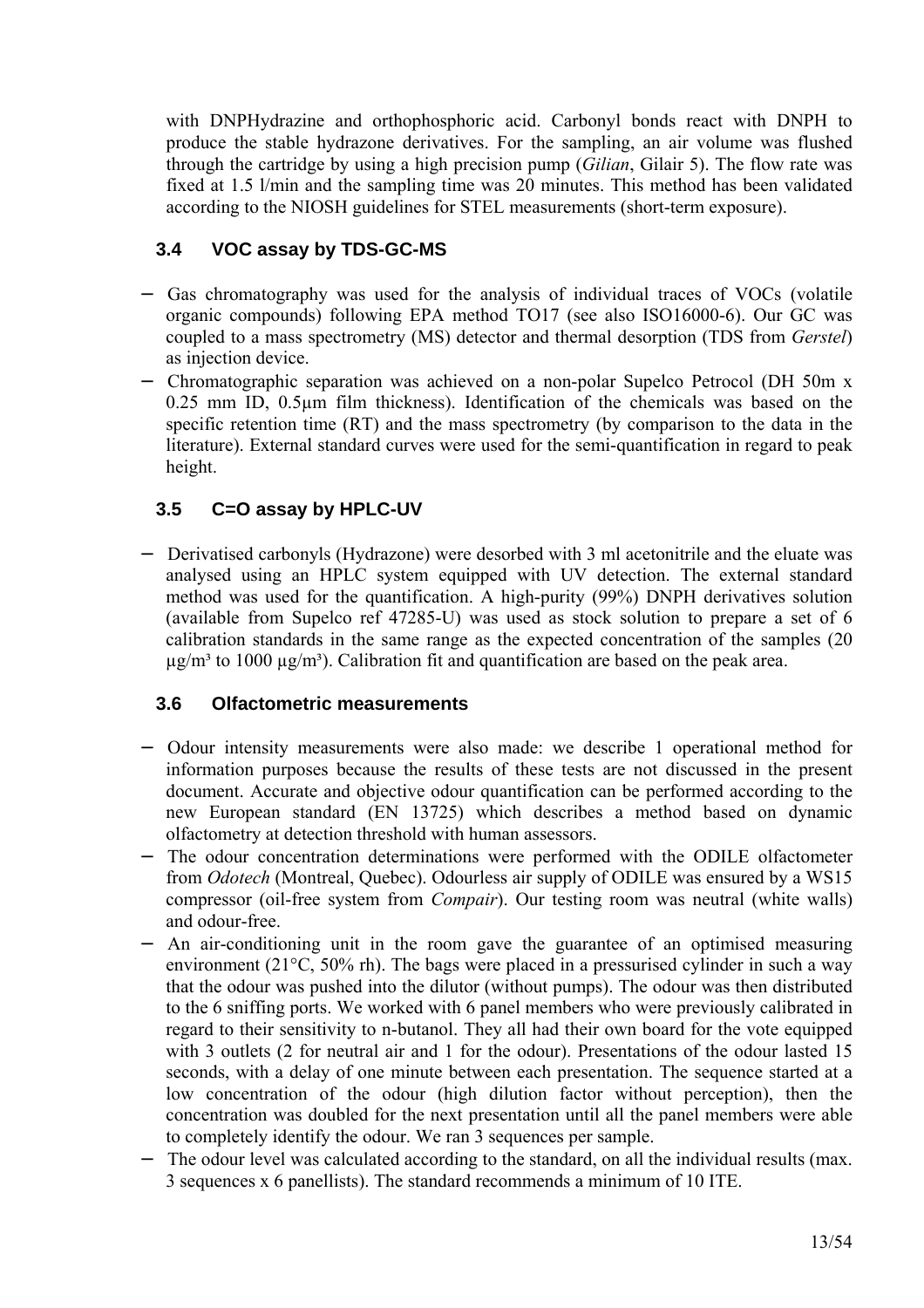## **4 Total VOCs**

The sum of the concentrations of all the VOCs, or total VOCs, allows an initial interpretation of the level of pollution created by air fresheners. So this is the first criterion which we have taken as an indicator of the level of pollution and which we will discuss in this chapter. We will discuss in the following chapters how to take account of the individual compounds emitted.

## **4.1 Guideline values**

There is no regulatory limit for the maximum concentration in the air in non-industrial premises. However, many national or international bodies have put forward limit values of between 200 and 500 μg/m<sup>3</sup>.

| Value                      | <b>Category of value</b>    | <b>Source</b>                           |
|----------------------------|-----------------------------|-----------------------------------------|
| $< 200 \mu g/m^3$          | Comfort level               | Commission of the European              |
|                            |                             | communities; Molhave 1990 <sup>16</sup> |
| $200 \mu g/m^3$            | Maximum level               | Finnish Society of Indoor Air           |
|                            |                             | Quality and Climate, 2001 <sup>17</sup> |
| $200 \mu g/m^3$            | Maximum level               | Public works and Government             |
|                            |                             | Services – Canada                       |
| $< 200 \mu g/m^3$          | <b>EPA RTP Campus</b>       | American Environmental Protection       |
|                            |                             | Agency (EPA)                            |
| 300 $\mu$ g/m <sup>3</sup> | Maximum level               | Commission of the European              |
|                            |                             | Communities; Seifert 1990 <sup>18</sup> |
| $400 \mu g/m^3$            | Maximum level – provisional | Ministry of Health, Labour and          |
|                            | guideline                   | Welfare, Japan, 2001 <sup>19</sup>      |
| 500 $\mu$ g/m <sup>3</sup> | Maximum level for one hour  | National Health and Medical             |
|                            |                             | Research Council, Australia, June       |
|                            |                             | 199320                                  |
| 500 $\mu$ g/m <sup>3</sup> | Maximum level               | State of Washington <sup>21</sup>       |

In light of these data, valid for the total concentration of pollutants in indoor air, or the sum from all sources, we have taken the acceptable limit value of  $200 \mu g/m^3$ , ie the lowest of these values. This value will serve here to evaluate the contribution of the individual product to the total pollution.

The limit values taken in the specifications of the quality labels for emissions from materials are of the same order of magnitude: thus the German quality label GUT (*Gemeinschaft umweltfreundlicher Teppichboden*) applicable to floor coverings provides, three days after it is installed, a total VOC emission limit value of 300  $\mu$ g/m<sup>3</sup>; the values in this set of specifications are compatible with those published in Germany by the Committee for Health-Related Evaluation of Building Products<sup>22</sup>.

## **4.2 Secondary pollutants**

VOCs emitted by products are known as 'primary pollutants': they can be converted by reaction with photochemical oxidizing agents, under the influence of the sun's rays and heat, into so-called 'secondary' pollutants such as ozone and other photochemical pollutants (aldehydes, ketones, organic acids, etc). These secondary pollutants often have more alarming effects than the primary pollutants. Account will thus need to be taken, in the case of products emitting VOCs at high concentrations, of the risk of the production of secondary pollutants.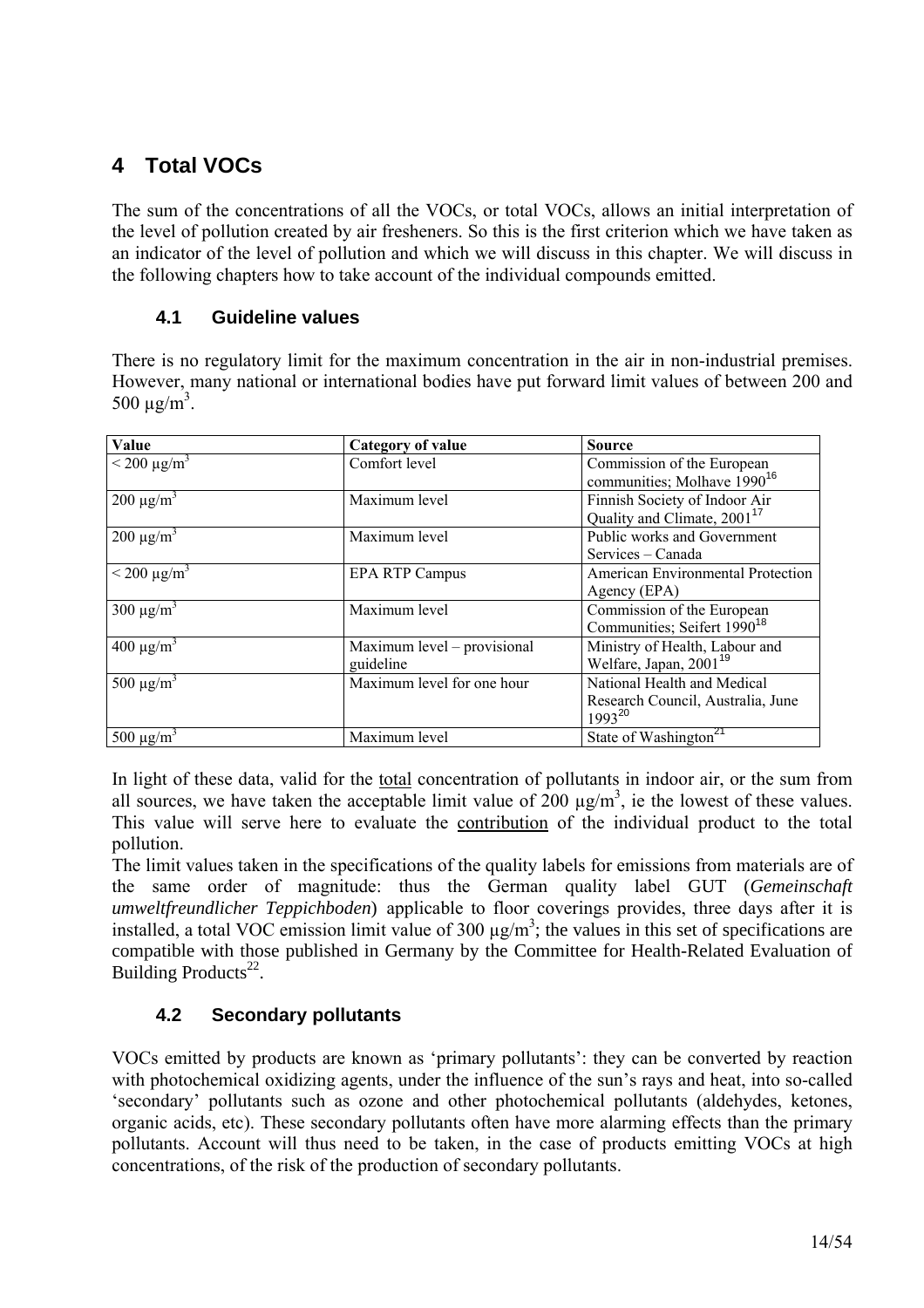The commonest reaction observed involves VOCs and the radical hydroxyl (OH), formed from ozone and water vapour under the influence of the sun's rays. Studies are currently underway to extend our understanding of the speeds of the reactions between certain VOCs and radical hydroxyl, in order to evaluate the life spans of VOCs in the atmosphere, estimated at a few hours to several months.

Recent studies tend to measure and identify, in indoor air, the products generated by the reaction between ozone, radical hydroxyl and  $VOCs<sup>23</sup> <sup>24</sup> <sup>25</sup>$ , likewise considered as dangerous. It has been shown that many toxic organic acids and aldehydes are formed in the course of reactions between ozone and organic alkenes (C=C). Radical hydroxyl in a reaction with VOCs is apparently responsible for the formation of 56 to 70% of the formaldehyde<sup>26</sup> present in indoor air.

It has been amply demonstrated<sup>27</sup> that terpenes (limonene, pinene isoprene), very widespread VOCs in everyday consumer products, in particular air fresheners, react with the ozone present in indoor air. These reactions lead to exposure to new particles, whose structure is little understood, which can trigger respiratory problems<sup>28</sup>. These reactions likewise occur in the absence of ozone.

A team of American researchers<sup>29</sup> has noted that a potentially harmful mini 'smog' can form inside homes as a result of reactions between air fresheners and ozone. These reactions generate the production of formaldehyde. Other teams<sup>30</sup> likewise insist on the formation of aldehydes such as formaldehyde by the oxidization of organic compounds, present in air fresheners, containing double bonds (C=C), by ozone.

## **4.3 Reservoir effect: adsorption**

The reservoir effect refers to the ability of materials to adsorb and release chemicals. These materials, carpets and rugs or wall coverings, paper, bedding, etc, thus act like reservoirs for contamination.

Several studies<sup>31</sup> describe the phenomena of the adsorption of volatile molecules present in indoor air on carpets and rugs in houses. This effect has not been taken into account in the present study, but its existence needs to be borne in mind in the study of indoor pollution phenomena: the point is that it increases the time of exposure of consumers to the substances adsorbed and re-emitted, and under certain circumstances it permits skin contact with the pollutants.

## **4.4 Results**

## 4.4.1 Incense paper (papier d'Arménie) and other natural products

In the case of incense paper (papier d'Arménie), 13 molecules of different VOCs are found at a total concentration of  $\overline{78}$   $\mu$ g/m<sup>3</sup>. In comparison, other air freshening products classed as natural products contain 16 to 24 VOCs at concentrations of 1484 and  $1668 \mu g/m^3$ , for Aromatic refreshner oil rose and Florame diffuseur d'arôme, respectively, or well beyond the limit of 200  $\mu$ g/m<sup>3</sup> that we had set.

| Papier d'Arménie             | $78 \mu g/m^3$              |
|------------------------------|-----------------------------|
| Florame diffuseur d'arôme    | 1484 $\mu$ g/m <sup>3</sup> |
| Aromatic refreshner oil rose | $1668 \mu g/m^3$            |

## 4.4.2 Scented candles

Of the 16 scented candles tested, the emissions represent a total number of molecules of VOCs of between 3 and 36 different molecules, for concentrations ranging from 12 to 327  $\mu$ g/m<sup>3</sup>, respectively, for AIRWICK vanille caramel and AIRWICK épices et cannelle. The product emitting the largest number of VOCs is not the one with the greatest concentration, since AMBI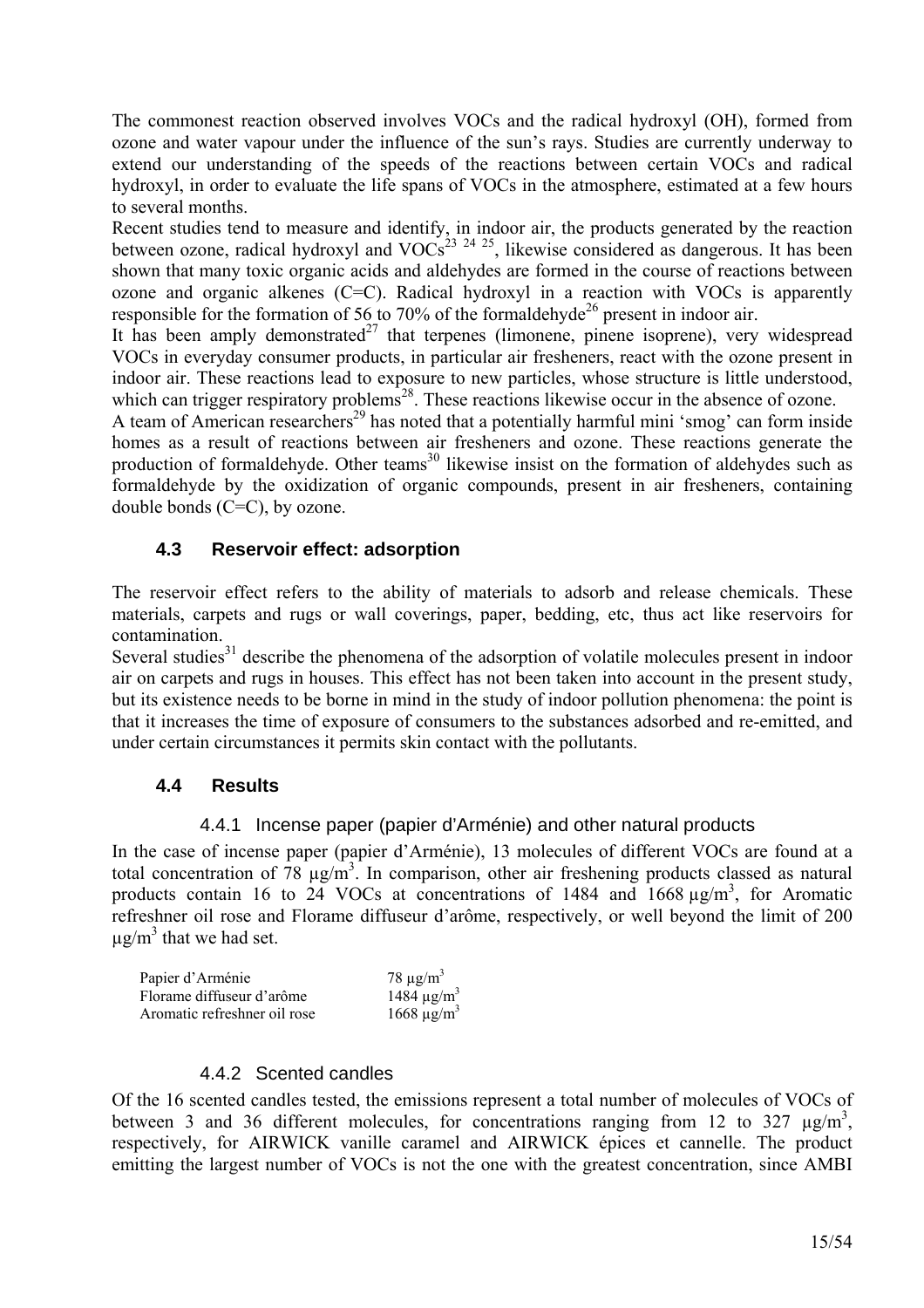PUR lueur de parfum Odyssey delivers a total concentration in VOCs in the air of over 670  $\mu$ g/m<sup>3</sup> with 16 different molecules.

Nine products exceed the limit value of total VOCs of 200  $\mu$ g/m<sup>3</sup>.

| AIRWICK vanille caramel          | $12 \mu g/m^3$             | 3 molecules  |
|----------------------------------|----------------------------|--------------|
| FLAME Homeware angelic vanilla   | $22 \mu g/m^3$             | 5 molecules  |
| ROGITTO Tribo vanilla            | $32 \mu g/m^3$             | 8 molecules  |
| Natura velas perfumadas vanilla  | $71 \mu g/m^3$             | 11 molecules |
| SPAAS aromatherapy relaxing lila | 134 $\mu$ g/m <sup>3</sup> | 9 molecules  |
| GLADE sun dream                  | $136 \mu g/m^3$            | 9 molecules  |
| BRISE Pétales de fraîcheur       | $153 \mu g/m^3$            | 25 molecules |
| DELHAIZE anti-tabac              | 222 $\mu$ g/m <sup>3</sup> | 14 molecules |
| <b>BRISE 3 parfums</b>           | 233 $\mu$ g/m <sup>3</sup> | 19 molecules |
| <b>CONTINENTE</b> floral         | 248 $\mu$ g/m <sup>3</sup> | 23 molecules |
| GB vanille                       | $281 \mu g/m^3$            | 20 molecules |
| AIRWICK épices et cannelle       | $327 \mu g/m^3$            | 36 molecules |
| USHUAIA fleur de passion         | 375 $\mu$ g/m <sup>3</sup> | 26 molecules |
| AUCHAN lirio dos vales           | 586 $\mu$ g/m <sup>3</sup> | 14 molecules |
| BRISE pomme-cannelle             | 620 $\mu$ g/m <sup>3</sup> | 34 molecules |
| AMBI PUR lueur de parfum Odyssey | $670 \mu g/m^3$            | 16 molecules |

#### 4.4.3 Incense

Among the types of incense tested, none emits fewer than 22 molecules of VOCs, at total concentrations among the highest of all the products tested, namely more than 415 up to 1725  $\mu$ g/m<sup>3</sup>. All the total emissions of VOCs are higher than 200  $\mu$ g/m<sup>3</sup>.

| DRAKE floralies fragrance incense cones      | $415 \mu g/m^3$             | 27 molecules |
|----------------------------------------------|-----------------------------|--------------|
| MONOPRIX Bleu d'évasion figuier des cyclades | 935 $\mu$ g/m <sup>3</sup>  | 22 molecules |
| SARATHI Incense sticks camomilla             | 1232 $\mu$ g/m <sup>3</sup> | 23 molecules |
| USHUAIA fleur de vanille                     | $1725 \text{ µg/m}^3$       | 29 molecules |
|                                              |                             |              |

## 4.4.4 Gel fresheners

Of the nine products tested, the total number of molecules measured was between 10 and 46 VOCs, the latter value being the highest total so far. Total VOC concentrations across these minimum and maximum molecules range from over 100 to 1172.4  $\mu$ g/m<sup>3</sup>, respectively.

The highest number of molecules does not represent the highest concentration, since the highest concentration is over  $1203 \mu g/m^3$  for 28 molecules. Three products out of nine emit under 200  $\mu$ g/m<sup>3</sup>.

| AIRWICK Crystal'air fleur de coton   | $76 \mu g/m^3$              | 11 molecules |
|--------------------------------------|-----------------------------|--------------|
| <b>BRISE Victorian Rose</b>          | 95 $\mu$ g/m <sup>3</sup>   | 21 molecules |
| IL GIGANTE fiorito                   | $100 \mu g/m^3$             | 10 molecules |
| AIRWICK Aroma Mangue et citron vert  | 222 $\mu$ g/m <sup>3</sup>  | 18 molecules |
| <b>BRISE</b> Lavanda                 | 481 $\mu$ g/m <sup>3</sup>  | 25 molecules |
| AMBI PUR Golden Sun New July         | 743 $\mu$ g/m <sup>3</sup>  | 21 molecules |
| IBA Ibana citron vert                | 997 $\mu$ g/m <sup>3</sup>  | 14 molecules |
| AIRWICK Crystal'Air Fleurs de Pêcher | $1172 \mu g/m^3$            | 46 molecules |
| AIRWICK Crystal'Air lavande gardenia | 1203 $\mu$ g/m <sup>3</sup> | 28 molecules |
|                                      |                             |              |

#### 4.4.5 Liquid air fresheners

The 10 liquid air fresheners tested released 10 to 35 different VOC molecules, with total concentrations of VOCs from 145 up to more than 1956  $\mu$ g/m<sup>3</sup> respectively. In this case, the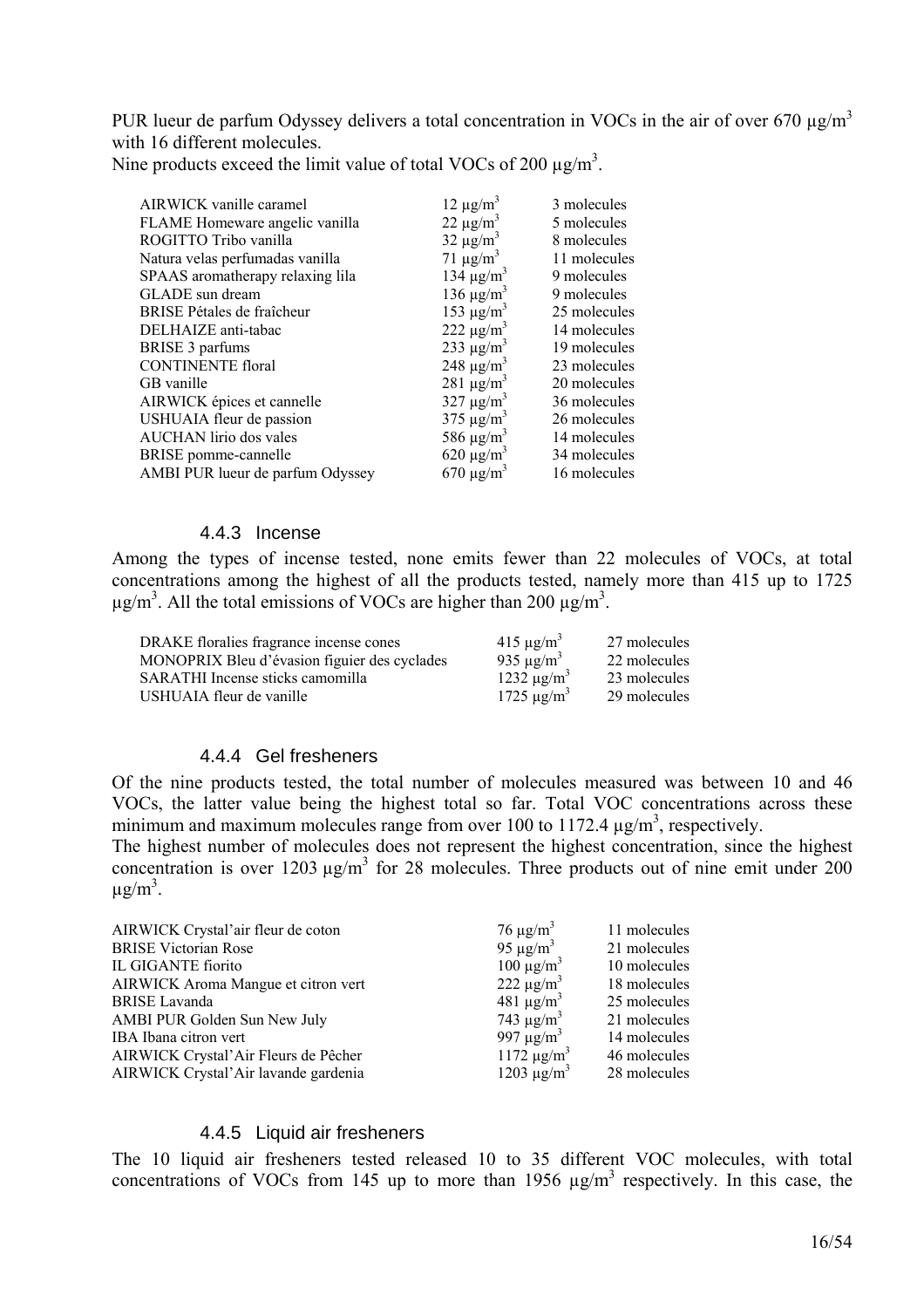highest number of molecules represents the highest concentration measured so far with the products tested. Only five of the ten products emit under 200  $\mu$ g/m<sup>3</sup>.

| <b>AUCHAN</b> limone                         | $78 \mu g/m^3$              | 12 molecules |
|----------------------------------------------|-----------------------------|--------------|
| ADRITT désodorisant mèche peach              | $129 \mu g/m^3$             | 31 molecules |
| IBA Tikala thé vert passion                  | 145 $\mu$ g/m <sup>3</sup>  | 10 molecules |
| AIRWICK pomme-chèvrefeuille                  | $153 \mu g/m^3$             | 19 molecules |
| IBA Sanaga pyramide épices marines           | 194 $\mu$ g/m <sup>3</sup>  | 22 molecules |
| AIRWICK décosphère mangue-citron vert        | $480 \text{ µg/m}^3$        | 34 molecules |
| CAMPAGNIA DEL INDIE new age                  | 590 $\mu$ g/m <sup>3</sup>  | 15 molecules |
| AIRWICK decosphère ambiance vanille-orchidée | 629 $\mu$ g/m <sup>3</sup>  | 26 molecules |
| Ambria vanilla                               | $1637 \mu g/m^3$            | 16 molecules |
| Lampes Berger orange de cannelle             | 1956 $\mu$ g/m <sup>3</sup> | 35 molecules |

## 4.4.6 Electric diffusers

Among the 16 electric diffusers tested, the total number of VOCs emitted was between 9 and 29 for concentrations of 55  $\mu$ g/m<sup>3</sup> and over 2284  $\mu$ g/m<sup>3</sup>, respectively.

The highest total concentration of VOCs was over  $3163 \mu g/m^3$ , for a diffuser containing only 11 different molecules. Only two of the 16 products emit under 200  $\mu$ g/m<sup>3</sup>.

| Kill Paff perfume diffusor + recambio | 55 $\mu$ g/m <sup>3</sup>   | 9 molecules  |
|---------------------------------------|-----------------------------|--------------|
| AIR WICK Mobil'air vanilla-orchidée   | 146 $\mu$ g/m <sup>3</sup>  | 13 molecules |
| AIRWICK mandarine thé vert            | 252 $\mu$ g/m <sup>3</sup>  | 15 molecules |
| AMBIPUR harmony baunilha & lis        | 633 $\mu$ g/m <sup>3</sup>  | 22 molecules |
| <b>CARREFOUR frutas citricas</b>      | $1149 \mu g/m^3$            | 20 molecules |
| AMBIPUR April Thé vert                | 1161 $\mu$ g/m <sup>3</sup> | 27 molecules |
| BRISE circul'air plaisir d'été        | $1268 \mu g/m^3$            | 25 molecules |
| GREY rillassante vanilla-lily         | 1595 $\mu$ g/m <sup>3</sup> | 13 molecules |
| AUCHAN marino                         | 1662 $\mu$ g/m <sup>3</sup> | 27 molecules |
| CONTINENTE canela                     | $2185 \mu g/m^3$            | 24 molecules |
| <b>CARREFOUR</b> terre                | 2284 $\mu$ g/m <sup>3</sup> | 29 molecules |
| AUCHAN cesta floral                   | $2752 \mu g/m3$             | 23 molecules |
| COOP bouquet di orchidée              | 3163 $\mu$ g/m <sup>3</sup> | 11 molecules |

#### 4.4.7 Sprays

The sprays tested in the course of this study are among the air fresheners containing the greatest total number of VOC molecules, but also the greatest concentrations measured in indoor air, after use. Out of the 21 products, we count up to 42 molecules in total, and a maximum concentration in indoor air measured at 7228  $\mu$ g/m<sup>3</sup>. Five of the twenty-one products emit under 200  $\mu$ g/m<sup>3</sup>.

| 63 $\mu$ g/m <sup>3</sup>   | 9 molecules                 |
|-----------------------------|-----------------------------|
| 68 $\mu$ g/m <sup>3</sup>   | 5 molecules                 |
| $104 \mu g/m^3$             | 9 molecules                 |
| $187 \mu g/m^3$             | 30 molecules                |
| 198 $\mu$ g/m <sup>3</sup>  | 14 molecules                |
| 332 $\mu$ g/m <sup>3</sup>  | 21 molecules                |
| $361 \text{ µg/m}^3$        | 28 molecules                |
| 378 $\mu$ g/m <sup>3</sup>  | 18 molecules                |
| $400 \mu g/m^3$             | 10 molecules                |
| 788 $\mu$ g/m <sup>3</sup>  | 42 molecules                |
| 915 $\mu$ g/m <sup>3</sup>  | 13 molecules                |
| 920 $\mu$ g/m <sup>3</sup>  | 36 molecules                |
| $1073 \mu g/m^3$            | 27 molecules                |
| 1198 $\mu$ g/m <sup>3</sup> | 32 molecules                |
|                             | 17 molecules                |
|                             | 1324 $\mu$ g/m <sup>3</sup> |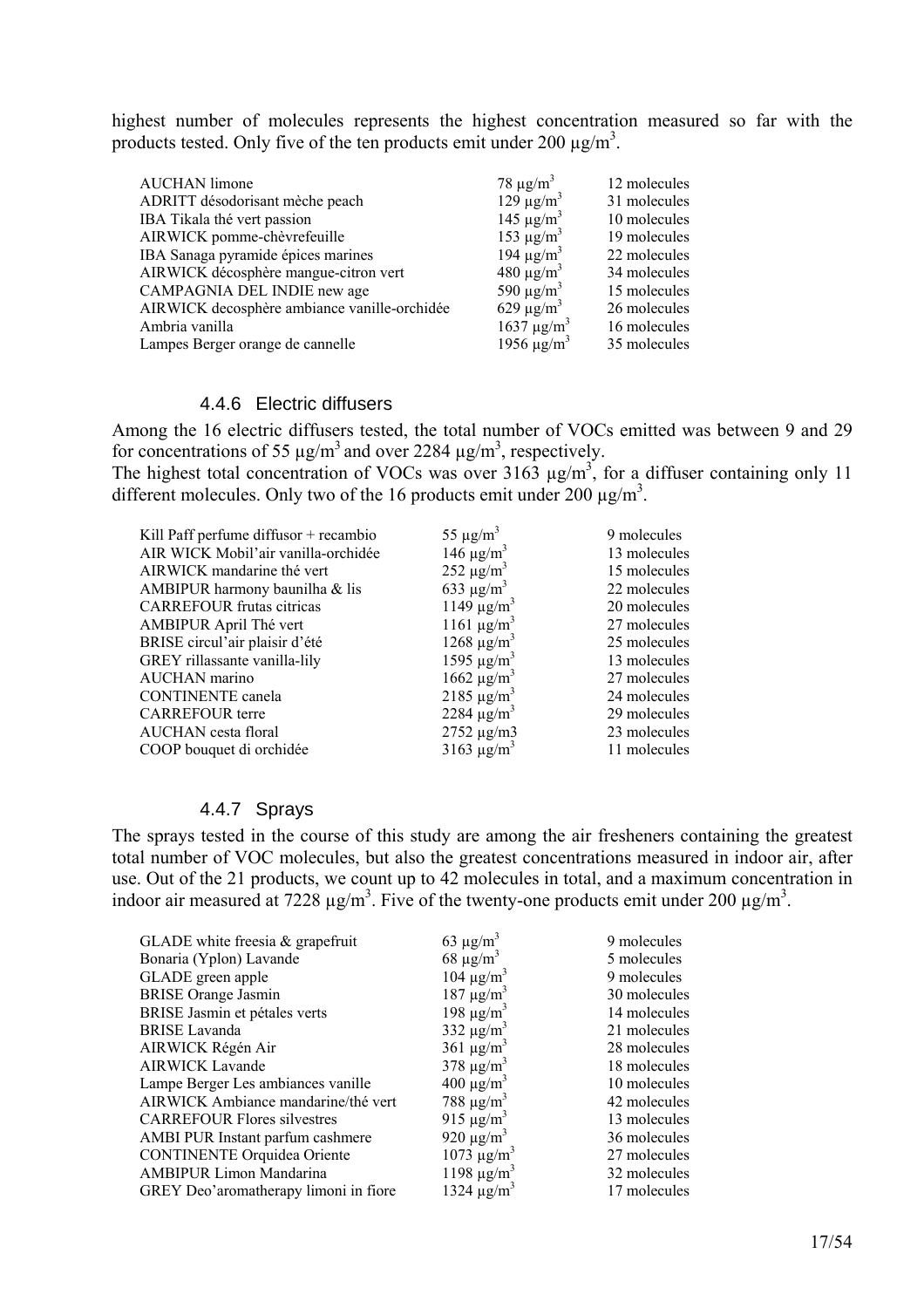| AUCHAN lavanda                             | $1622 \mu g/m^3$            | 38 molecules |
|--------------------------------------------|-----------------------------|--------------|
| AIRWICK click spray rosa bouquet           | $2018 \mu g/m^3$            | 20 molecules |
| Phytaromasol bergamote lemon grass         | $2856 \mu g/m^3$            | 27 molecules |
| Maison parfum natural spray style colonial | 4596 $\mu$ g/m <sup>3</sup> | 27 molecules |
| BRISE Touch & Fresh brin de muguet         | 4655 $\mu$ g/m <sup>3</sup> | 33 molecules |
| Royale Ambree Legrain                      | 7228 $\mu$ g/m <sup>3</sup> | 36 molecules |

## **4.5 Conclusion**

Most of the products contribute strongly to the increase in the pollution of indoor air, with a total of VOCs often very much higher than  $200 \mu g/m<sup>3</sup>$ . Given the large number of molecules and the complex character of reactions which may give rise to the formation of secondary pollution, the total levels of VOC concentrations recorded are cause for concern.

Given the wide diversity between the number of different VOC molecules present in each of the products, the concentration emitted of each of these molecules and their more or less toxic character, a more detailed analysis of these results is called for. The point is that even if certain products do not emit a large number of molecules and do not attain a high level of total VOCs emitted, the strong concentration of certain substances may prove very harmful.

In the following sections, we shall look at these molecules and their potentially irritant, allergic or, in the long term, carcinogenic, mutagenic or reprotoxic effects.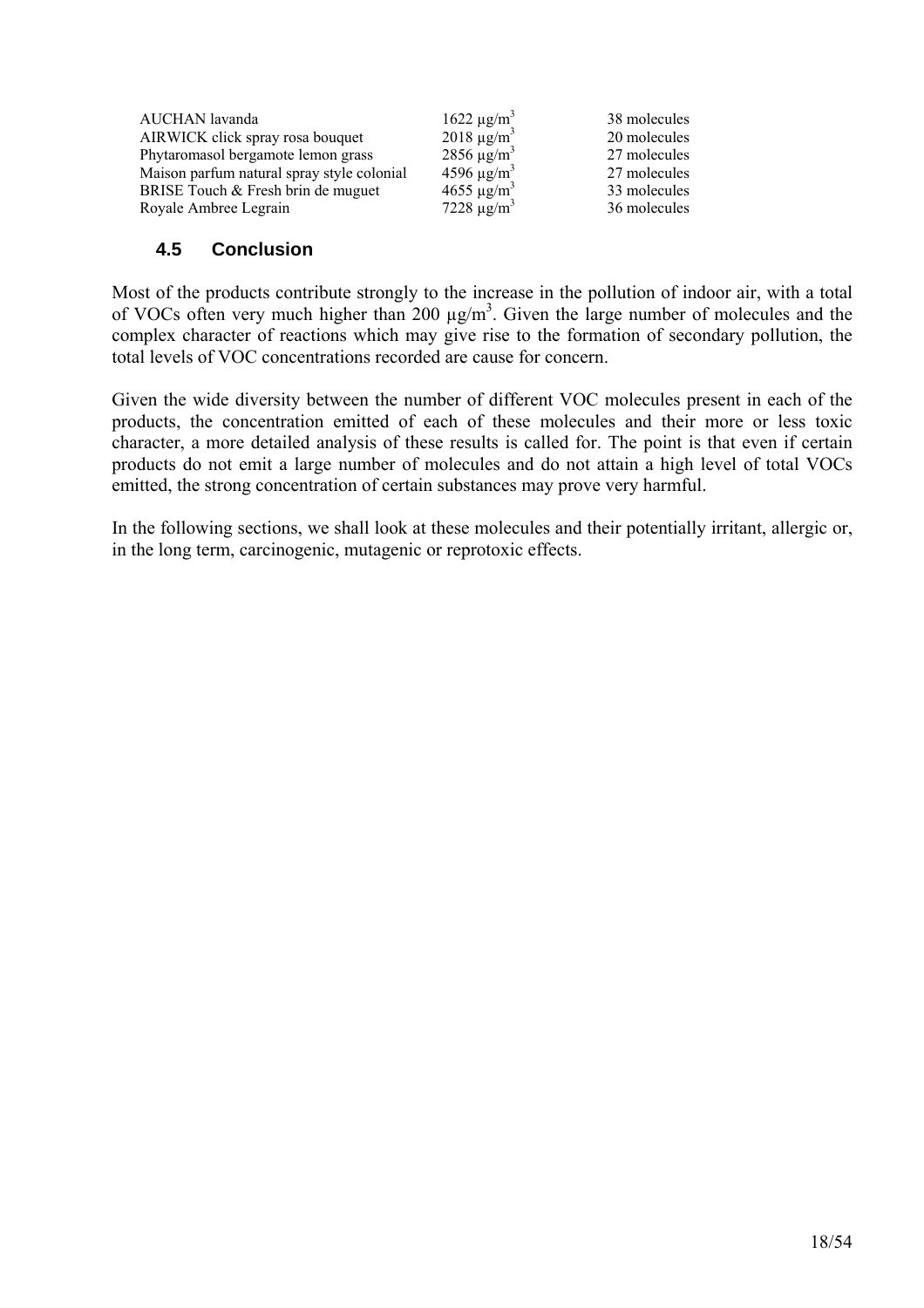## **5 Allergens**

## **5.1 An allergic mechanism specific to perfuming substances**

Among the list of the VOCs emitted by air fresheners we find some potentially allergenic substances. In particular, perfuming substances are present.

The compounds which cause allergies do so via mechanisms which are significantly different from the common allergies to pollens and other protein allergies. The point is that allergies to proteinbased substances occur when the body registers these substances, considers them as harmful and unleashes its defence mechanisms. Yet the majority of VOCs are too small to be detected by the body as allergens. But these substances have the ability to bond with skin proteins. Once modified in this way, these latter are registered by the body, which considers them to be foreign substances, thereby triggering the allergic reaction.

Once a person is sensitised, the only way to avoid the allergy is to avoid exposure. These types of allergies are usually for life, and worsen with each new exposure.

## **5.2 Respiratory allergies and skin allergies to perfumes**

The SCCNFP (Scientific Committee on Cosmetic Products and Non-Food Products) divides allergens into two categories, the substances most frequently reported as contact allergens and those less frequently reported as allergens. This list serves as a basis for the new labelling rules introduced at Community level for cosmetics, and by October 2005, for detergents. Among these allergens, the majority are present in the emissions of the products tested (linalol, geraniol, Dlimonene, citral, coumarin, etc).

Allergy specialists in various countries in Europe are finding a significant increase in contact allergies to the fragrance mix, the blend of perfumes commonly used in the skin reaction tests. A study in Germany puts the fragrance as the prime skin allergen, responsible for 15.9 % of the positive reactions among the population studied. $32$ 

Terpenes, in particular limonene, are ever-present in air fresheners: they lead to the formation of oxidization products in indoor air, which are significant allergens in our European context<sup>33</sup>. The importance of allergies triggered by the appearance of secondary compounds also needs to be taken into consideration.

Accordingly, the chemicals whose concentration is measured in the emissions from air fresheners are likely to provoke respiratory allergies. But these gaseous compounds can also be absorbed by the skin and lead to skin allergies. Moreover, through phenomena of adsorption on materials and objects in the rooms (walls, rugs, carpets, etc), these primary and/or secondary compounds increase the risks of contact with the skin and the emergence of skin allergies.

## **5.3 Results**

## 5.3.1 Natural products

- Among the natural products, only Florame diffuseur d'arôme emits limonene: Florame diffuseur d'arôme (D-limonene)  $243 \mu g/m^3$  (L-limonene)
- Only one natural product contains two allergens rated as 'frequent', citral and coumarin.

Aromatic refreshner oil rose Papier d'Arménie

 $(citral)$  20 µg/ m<sup>3</sup>  $(coumarin)$  $5 \mu g/m^3$  (coumarin)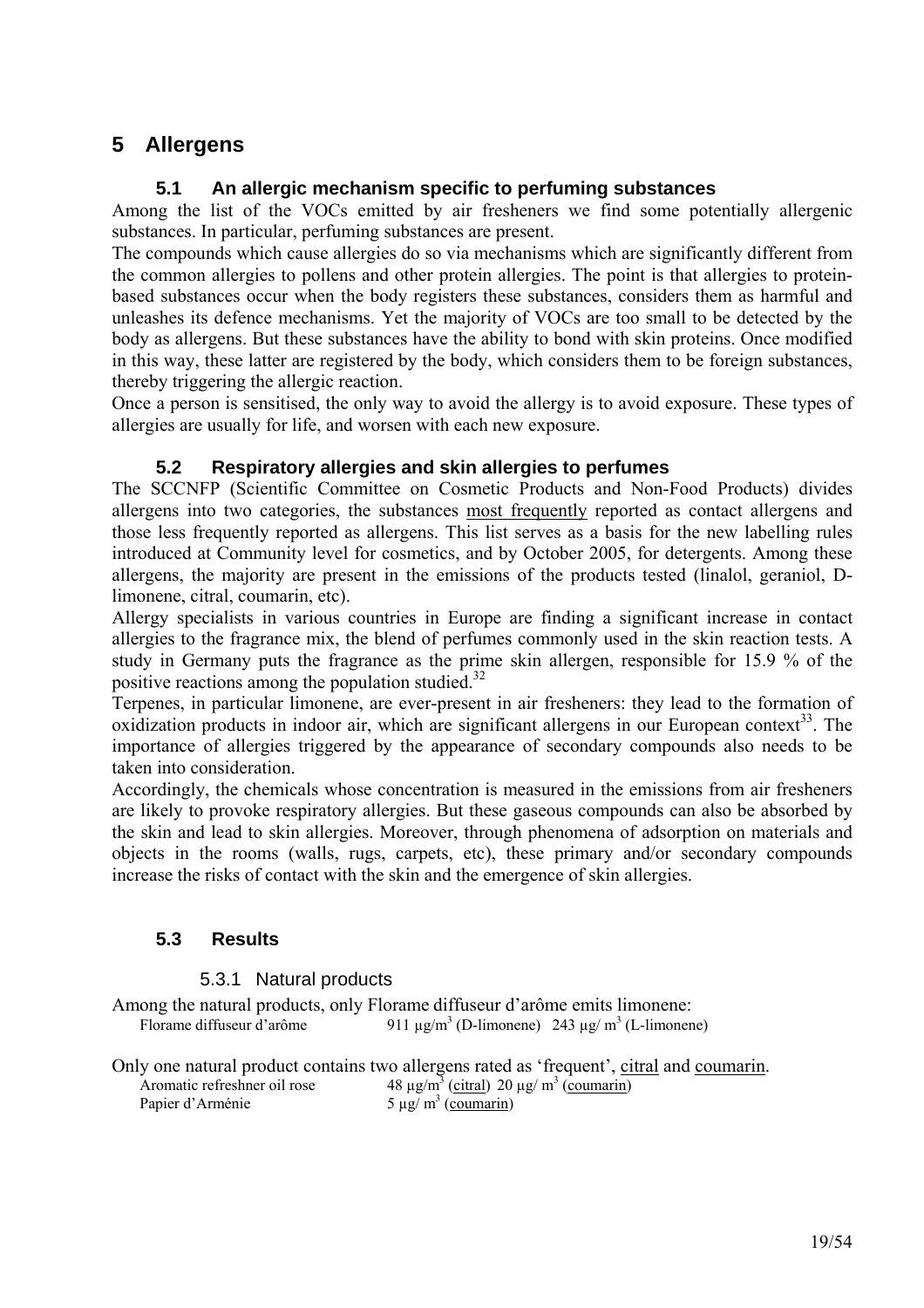#### 5.3.2 Scented candles

Among scented candles, the most frequently emitted allergens are cinnamaldehyde (a frequent allergen), linalol and limonene in the majority of products (cf. chapter on terpenes):

Brise pomme cannelle AIRWICK épices et canelle Ambi pur lueur de parfum Odyssey Natura velas perfumadas vanilla

66  $\mu$ g/m<sup>3</sup> (cinnamaldehyde)  $3 \mu g/m^3$  (cinnamaldehyde)  $47 \mu g/m^3$  (linalol)  $5 \mu g/m^3$  (linalol)

#### 5.3.3 Incense

Among the types of incense, three out of four emit limonene (cf. chapter on terpenes) and only one emits linalol.

DRAKE floralies fragrance incense cones  $81 \text{ µg/m}^3$  (linalol)

#### 5.3.4 Gel air fresheners

Six of the nine gel air freshener products tested essentially emit limonene (cf. 8. terpenes), and one emits linalol.

BRISE Lavanda

 $37\mu$ g/m<sup>3</sup> (linalol)

#### 5.3.5 Liquid air fresheners

One of the liquid air fresheners essentially emits cinnamaldehyde in high concentrations, and nine of the ten products tested emit limonene (cf. chapter on terpenes). Coumarin, eugenol (allergen plus) and lilial are emitted only at low concentrations and by very few products.  $146 \mu g/m^3$  (cinnamaldehyde)

Lampes Berger orange de cannelle

|               | $8 \mu g/m^3$ (coumarin) |
|---------------|--------------------------|
|               | $16 \mu g/m^3$ (eugenol) |
| AUCHAN limone | $2 \mu g/m^3$ (lilial)   |

#### 5.3.6 Electric diffusers

All of the electric diffuser products tested emit limonene (cf. chapter on terpenes). Linalol is emitted by eight of the thirteen products tested, lilial by two and cinnamaldehyde and benzyl alcohol by just one.

| <b>CARREFOUR</b> terre           | $25 \mu g/m^3$ (linalol)             |                                    |
|----------------------------------|--------------------------------------|------------------------------------|
| AIRWICK mandarine thé vert       | $46 \mu g/m^3$ (linalol)             |                                    |
| <b>CARREFOUR frutas citricas</b> | 65 $\mu$ g/m <sup>3</sup> (linalol)  |                                    |
| AUCHAN marino                    | $75 \mu g/m^3$ (linalol)             | $30 \mu g/m^3$ (lilial)            |
| AUCHAN cesta floral              | 107 $\mu$ g/m <sup>3</sup> (linalol) | 41 $\mu$ g/m <sup>3</sup> (lilial) |
| <b>CONTINENTE</b> canela         | 111 $\mu$ g/m <sup>3</sup> (linalol) | $14 \mu g/m^3$ (cinnamaldehyde)    |
| COOP bouquet di orchidée         | 112 $\mu$ g/m <sup>3</sup> (linalol) |                                    |
| Ambipur April Thé vert           | 146 $\mu$ g/m <sup>3</sup> (linalol) |                                    |
| AMBI PUR harmony baunilha & lis  | $22 \mu g/m^3$ (benzyl alcohol)      |                                    |

#### 5.3.7 Sprays

Sprays emit 9 allergenic molecules. Limonene is emitted by seventeen out of twenty-one of the products tested (cf. chapter on terpenes). Linalol is emitted by nine of the products tested and lilial by eight. Hydroxycitronellal, geraniol, coumarin, citral, benzyl benzoate and cinnamaldehyde are emitted by only one product.

| BRISE Jasmin et pétales verts    | $22 \mu g/m^3$ (linalol) | 9 µg/ $m^3$ (benzyl benzoate) |
|----------------------------------|--------------------------|-------------------------------|
| AIRWICK click spray rosa bouquet | $49 \mu g/m3$ (linalol)  |                               |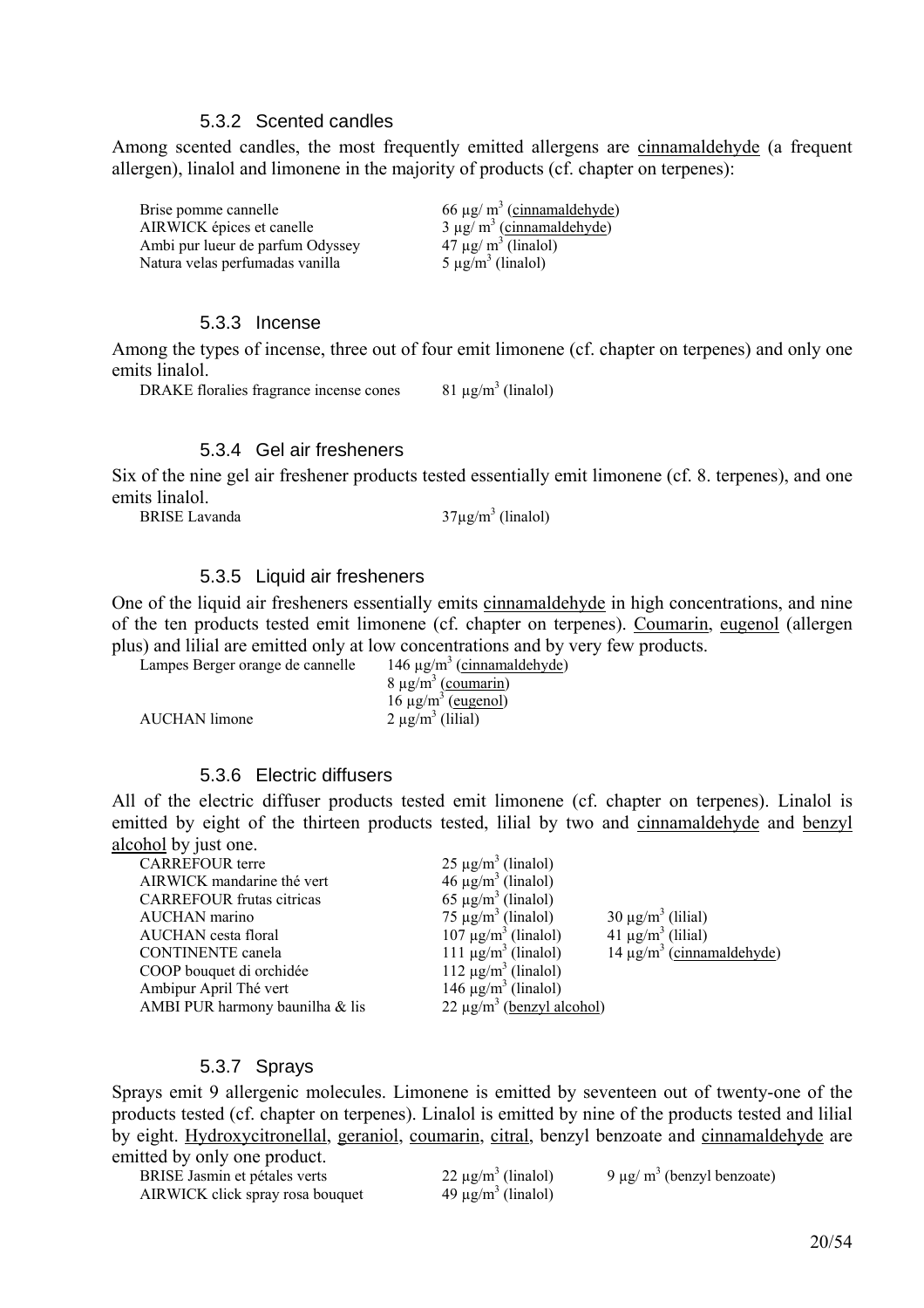| AIRWICK Ambiance mandarine/thé vert        | 50 $\mu$ g/m <sup>3</sup> (linalol) | $2 \mu g/m^3$ (citral)             |
|--------------------------------------------|-------------------------------------|------------------------------------|
| <b>AMBIPUR Limon Mandarina</b>             | 65 $\mu$ g/m <sup>3</sup> (linalol) | 6 $\mu$ g/ m <sup>3</sup> (lilial) |
| <b>AIRWICK Lavande</b>                     | 68 $\mu$ g/m <sup>3</sup> (linalol) | $3 \mu g/m^3$ (lilial)             |
| <b>CONTINENTE Orquidea Oriente</b>         | $77 \mu g/m^3$ (linalol)            |                                    |
| Maison parfum natural spray style colonial | $78 \mu g/m^3$ (linalol)            | $22 \mu g/m^3$ (coumarin)          |
| Royale Ambree Legrain                      | $750 \mu g/m^3$ (linalol)           | 51 µg/ $m^3$ (hydroxycitronellal)  |
| Phytaromasol bergamote lemon grass         | 103 μg/m <sup>3</sup> (linalol)     | $40 \mu g/m^3$ (geraniol)          |
| GLADE white freesia $&$ grapefruit         | 9 $\mu$ g/m <sup>3</sup> (lilial)   | 9 µg/ $m^3$ (cinnamaldehyde)       |
| AUCHAN lavanda                             | $45 \mu g/m^3$ (lilial)             |                                    |
| AIRWICK Régén Air                          | $24 \mu g/m^3$ (lilial)             |                                    |
| <b>CARREFOUR Flores silvestres</b>         | $115 \mu g/m3$ (lilial)             |                                    |
| BRISE Touch & Fresh brin de muguet         | $310 \mu g/m^3$ (lilial)            |                                    |

#### 5.3.8 Conclusion

In conclusion, the majority of the products tested emit allergens, at concentrations ranging up to 911 µg/m<sup>3</sup> in the case of limonene in one natural product (Florame diffuseur d'arôme). Certain products tested combine allergenic substances emitted such as the Lampe Berger orange de cannelle, in which three different allergenic molecules were measured, with a combined concentration reaching 170  $\mu$ g/m<sup>3</sup>.

These results are corroborated by the study by the Danish Environmental Protection Agency<sup>34</sup> seeking to provide a chemical characterisation of air fresheners in order to explain the upward trend in allergies to perfumes among the Danish population using 19 air fresheners\*. The concentration of allergens was measured at concentrations up 16% of the total weight of the air freshener, especially in the liquid forms.

\* 6 car products (suspended, plug-in or sprays) and 13 home air fresheners (4 electric ones for all around the home, 3 cartridges for vacuum cleaners, 2 sprays for all around the home, and 4 for bathrooms).

The nature of the emissions measured in our study shows that these products are likely to provoke reactions in the form of respiratory and skin allergies: the worrying nature of these phenomena and their increase among the general population in Europe, in particular among children, thus makes air fresheners into a significant source and needs to be taken into account, by professionals and the health authorities, with regard to both the formulation of the products and their labelling.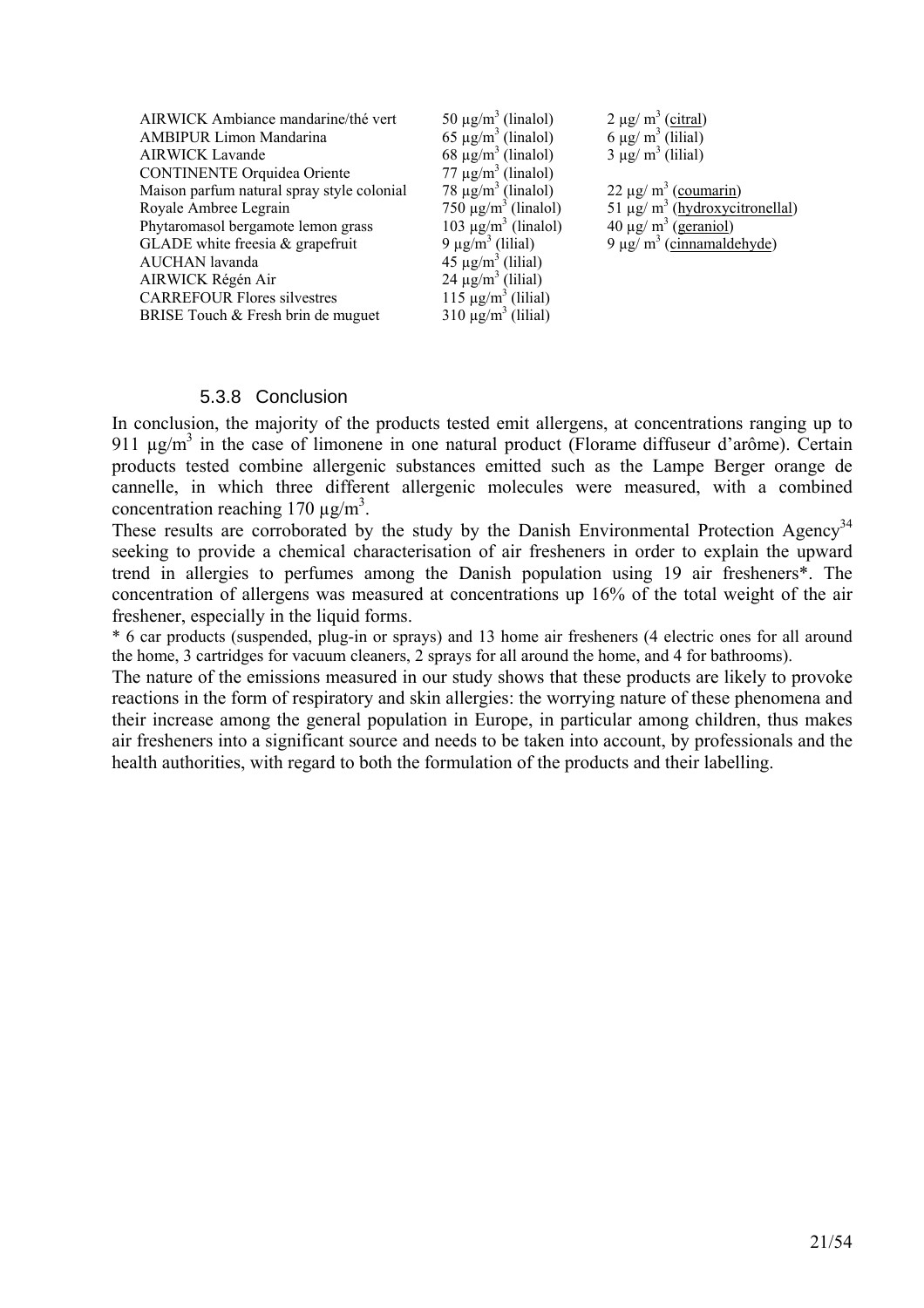## **6 First substance of interest: benzene (CAS 71-43-2)**

Benzene  $(C_6H_6)$  is an aromatic compound belonging to the family of Volatile Organic Compounds (VOCs) taken into account in many indoor air pollution reduction programmes (see below). It is present in the air primarily in vapour form. Its concentration in the air depends on several factors, notably environmental factors (urban or rural) and climatic factors.

## **6.1 Sources**

The principal sources of the potential production of benzene are oil refineries, the petrochemical industry, petrol, the synthesis of chemical products (for example: phenol, nitrobenzene, chlorobenzene, etc), solvents used in the rubber, leather, footwear and paint industries, and chemical and biological laboratories (usage currently regulated). For the public at large, benzene comes mainly from petrol (car pollution) and cigarette smoke and the air inside homes, furniture polishes, glues, paints, and solvents for domestic use.

## **6.2 Exposure and impact on health**

The average annual concentrations of benzene in the outdoor air registered in Europe by the air quality monitoring associations stand at between  $1 \mu g/m^3$  in background urban sites and more than 10 μg/m<sup>3</sup> in sites close to traffic. As an hourly average, these concentrations can reach 30 μg/m<sup>3</sup>.

The European Environment Agency has laid down a 5  $\mu$ g/m<sup>3</sup> limit for benzene in air (Directive 2000/69/EC of the European Parliament and of the Council of 16 November 2000 relating to limit values for benzene and carbon monoxide in ambient air). At present, the European regulation sets the limit concentration value at a concentration of 10  $\mu$ g/m<sup>3</sup> as an annual average.

For indoor air, the scientific team at the Observatoire de la Qualité de l'Air Intérieur<sup>35</sup> (OOAI) in France classes benzene as a priority substance given the health issues recognised by the toxicological databases systematically consulted. The preliminary results obtained thanks to a pilot study by the OQAI conducted between March and July 2001 identified a concentration of benzene in homes and schools of an average of 0.18  $\mu$ g/m<sup>3</sup>. A quality objective for indoor air was defined by the Conseil Supérieur d'Hygiène Publique in France at  $2 \mu g/m^3$ . This objective is far exceeded in the case of consumers using certain of the products that we have tested.

In 1996, the UK Building Research Establishment<sup>36</sup> (BRE) conducted a survey into the VOCs and other polluting substances present in indoor air in apartments. The measurements obtained on benzene in different rooms are detailed in the table below:

| Average annual concentrations of ocuzene in an (ug/m |                                           |         |                              |         |                |
|------------------------------------------------------|-------------------------------------------|---------|------------------------------|---------|----------------|
| <b>Compounds</b>                                     | Concentrations ( $\mu$ g/m <sup>3</sup> ) |         |                              |         |                |
| <b>TVOC</b>                                          | n                                         | Average | <b>Standard</b><br>deviation | Minimum | <b>Maximum</b> |
| Bedroom                                              | 173                                       |         |                              |         | 32             |
| Lounge                                               | 173                                       |         |                              |         | 46             |
| Outdoors                                             |                                           |         |                              |         |                |

Average annual concentrations of benzene in air  $(\mu g/m^3)$ 

## **6.3 Toxicological values**

## 6.3.1 Occupational regulations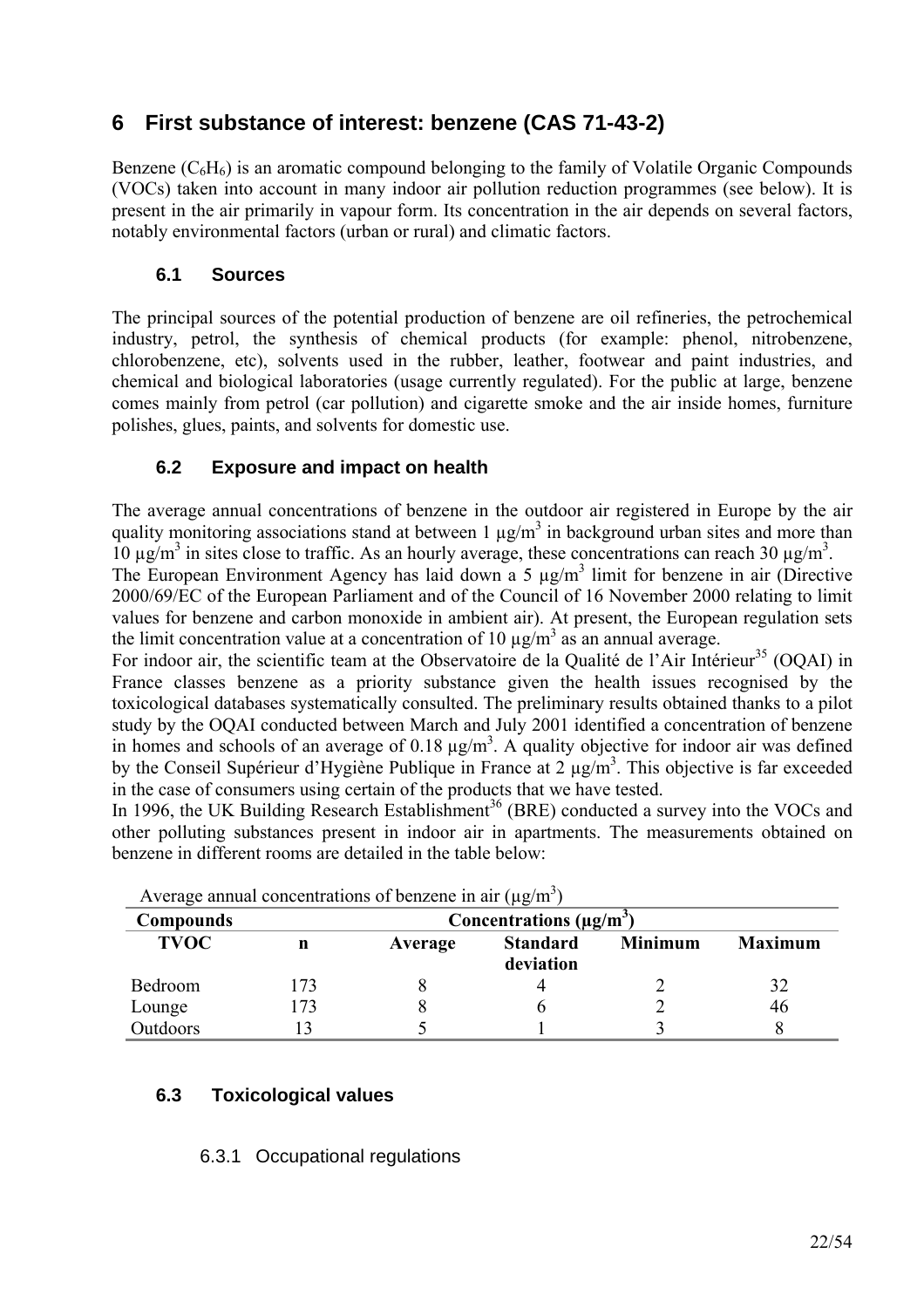The OSHA (Occupational Safety & Health Administration) in the United States defines the permissible exposure limits (PELs) as follows:

Employers shall ensure that no employee is exposed to a concentration of benzene in air of more than 1 ppm across an average of eight hours' exposure. For the short-term exposure limit (STEL), the concentration of benzene in the air must not exceed 5 ppm for 15 minutes.

At the European Union level, and in the framework of the protection of workers against the risks associated with exposure to carcinogenic or mutagenic agents, regulatory limit values have been established for benzene. The value laid down for the European Union is 1 ppm or 3.25 mg/m<sup>3</sup> (across 8 hours - Council Directive 1999/38/EC of 29 April 1999), a value that has applied, for example, to France since June 2003 (art. R.231-58 of the 'Code du Travail') and to Belgium (royal decree of 11 March 2002 relating to the protection of the health and safety of workers against the risks associated with chemical agents in the workplace, annex I).

In Italy, an updating of the limits on occupational exposure (directives 97/42/EC and 1999/38/ EC, amending directive 90/394/EEC) on the protection of workers from the risks related to exposure to carcinogens at work and extending it to mutagens, made it possible to reduce the value from 9.75 mg/m<sup>3</sup> to 3.25 mg/m<sup>3</sup>.

The indicative limit value proposed in the United States by the American Conference of Governmental Industrial Hygienists (ACGIH) is 0.5 ppm  $(1.625 \text{ mg/m}^3)$ , half the European regulatory value. A downward revision of the EU value would be warranted.

A study<sup>37</sup> (*Q. LAN. et al., 2004*)<sup>38</sup> recently conducted in China in fact shows that this limit of 1 ppm  $(3.25 \text{ mg/m}^3)$  does not offer sufficient protection, since damage appears at lower levels of exposure; the observations related to 390 Chinese workers exposed (250 workers) or not exposed (140 workers) to quantities of benzene lower than or equal to 1 ppm, for a short part of their lives (3 to 6 years). This research showed haematotoxicity in the workers exposed. In the second group, compared to the control group, we see a significant drop in all types of white cells (global level, granulocytes, lymphocytes, B cells), and platelets. A correlation between the symptoms of the workers and the inhalation of the benzene is shown.

## 6.3.2 The Observatoire de la Qualité de l'Air Intérieur in France

Under the OQAI ratings, benzene is classified among the 6 'high-priority' substances (*Group A*) because of its acute immunological and chronic carcinogenic effects (leukaemia). This body uses as the Toxicological Reference Value for benzene, in the case of acute exposure (duration of exposure less than 15 days) by inhalation, that of the Agency for Toxic Substances and Disease Registry) (ATSDR), namely  $160 \mu g/m^3$ .

On the other hand, in the case of chronic exposure (more than one year) by inhalation, the Toxicological Reference Values taken are those of the US-EPA and the WHO, or, respectively, 2.2  $-7.8 \times 10^{-6}$  /µg/m<sup>3</sup> and  $4.4 - 7.5 \times 10^{-6}$ /µg/m<sup>3</sup> (expressed as the factor of the linear regression slope between the level of exposure and the frequency of the occurrence of cancer, designating the additional probability, compared to an unexposed individual, of contracting cancer for a subject exposed throughout his life to one unit of measurement of the substance).

#### 6.3.3 The US-EPA

In the same way, the US-EPA is currently proceeding with a rating of the individual chemicals found in indoor environments. It seeks to define the priority substances for which action needs to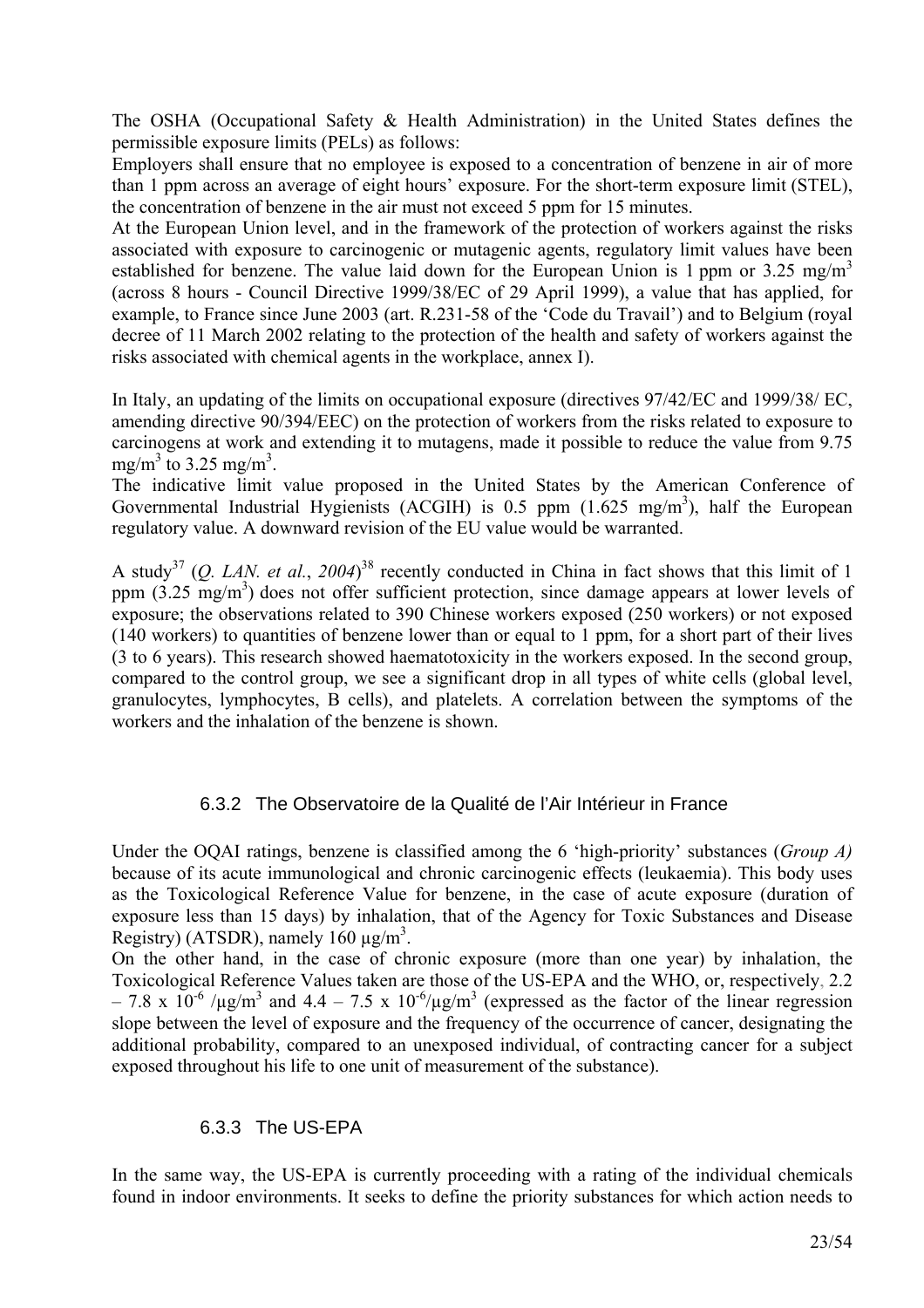be undertaken (Johnston,  $2002$ )<sup>39</sup>. The first substances recognised as being a priority, in addition to acetaldehyde, formaldehyde, toluene and xylenes, include **benzene**. In 1999, the  $EPA^{40}$  defined an index for the risk of cancer through absorption of benzene by inhalation of 2.2  $\times$  10<sup>-6</sup> to 7.8  $\times$  10<sup>-6</sup> for exposure to 1  $\mu$ g/m<sup>3</sup> over a lifetime.

## 6.3.4 The WHO

The WHO places benzene in the group of substances carcinogenic to man, without any concentration limit.

As to the carcinogenic effects, the concentration of benzene in the air associated with various excess risk values gives the following figures:

- excess risk of  $10^{-4}$  (1 case in 10,000) is 17  $\mu$ g/m<sup>3</sup>, for chronic exposure (24 hours a day over a lifetime), a value reached by several of the products we tested.
- excess risk of 10<sup>-5</sup>, the concentration value is 1.7  $\mu$ g/m<sup>3</sup>
- excess risk of 10<sup>-6</sup>, the concentration value is 0.17  $\mu$ g/m<sup>3</sup>.

The WHO considers between 4.4 and 7.5 cases of leukaemia per 1 million individuals, exposed to  $1 \mu g/m<sup>3</sup>$  of benzene over a lifetime. In short, levels of exposure to benzene need to be limited as far as possible. Yet these relatively low values are achieved by several products in our test.

#### 6.3.5 Others

In Denmark, the air quality criteria for emissions from polluting sources are stricter, since the limit for benzene is set at  $0.125 \mu g/m^3$  (for chronic effects).

#### **6.4 Results**

## 6.4.1 Incense paper (papier d'Arménie) and other natural products

In the course of our tests, even though it is presented as natural, incense paper (papier d'Arménie) proved to generate pollution: for every incense paper (papier d'Arménie) burned, we found, in a room with initially low background pollution, over  $3 \mu g/m^3$  of benzene in the indoor air. The other natural products tested does not emit benzene in detectable quantities.

| Aromatic refreshner oil rose | $ND \mu g/m^3$ |
|------------------------------|----------------|
| Florame diffuseur d'arôme    | $ND \mu g/m^3$ |
| Papier d'Arménie             | $3 \mu g/m^3$  |

## 6.4.2 Scented candles

Of the 16 candles tested, only one, Brise pétales de fraîcheur, emits almost 3  $\mu$ g/m<sup>3</sup> after having been burned for 2 hours.

BRISE pétales de fraîcheur  $3 \mu g/m^3$ 

Recently, scientist David Krause<sup>41</sup> (1999) in the United States showed emissions of benzene, among other Volatile Organic Compounds, from scented candles. In his report, exposure to benzene for one candle burned per day reached 0.02 to 1.6  $\mu$ g/m<sup>3</sup>, or less than the product above. For a lifetime exposure to these levels, risk indexes of cancer by inhalation are determined: namely  $3.3 \times 10^{-8}$  to  $1.2 \times 10^{-7}$  for the candles with the lowest emissions up to  $3.5 \times 10^{-6}$  to  $1.2 \times 10^{-5}$  for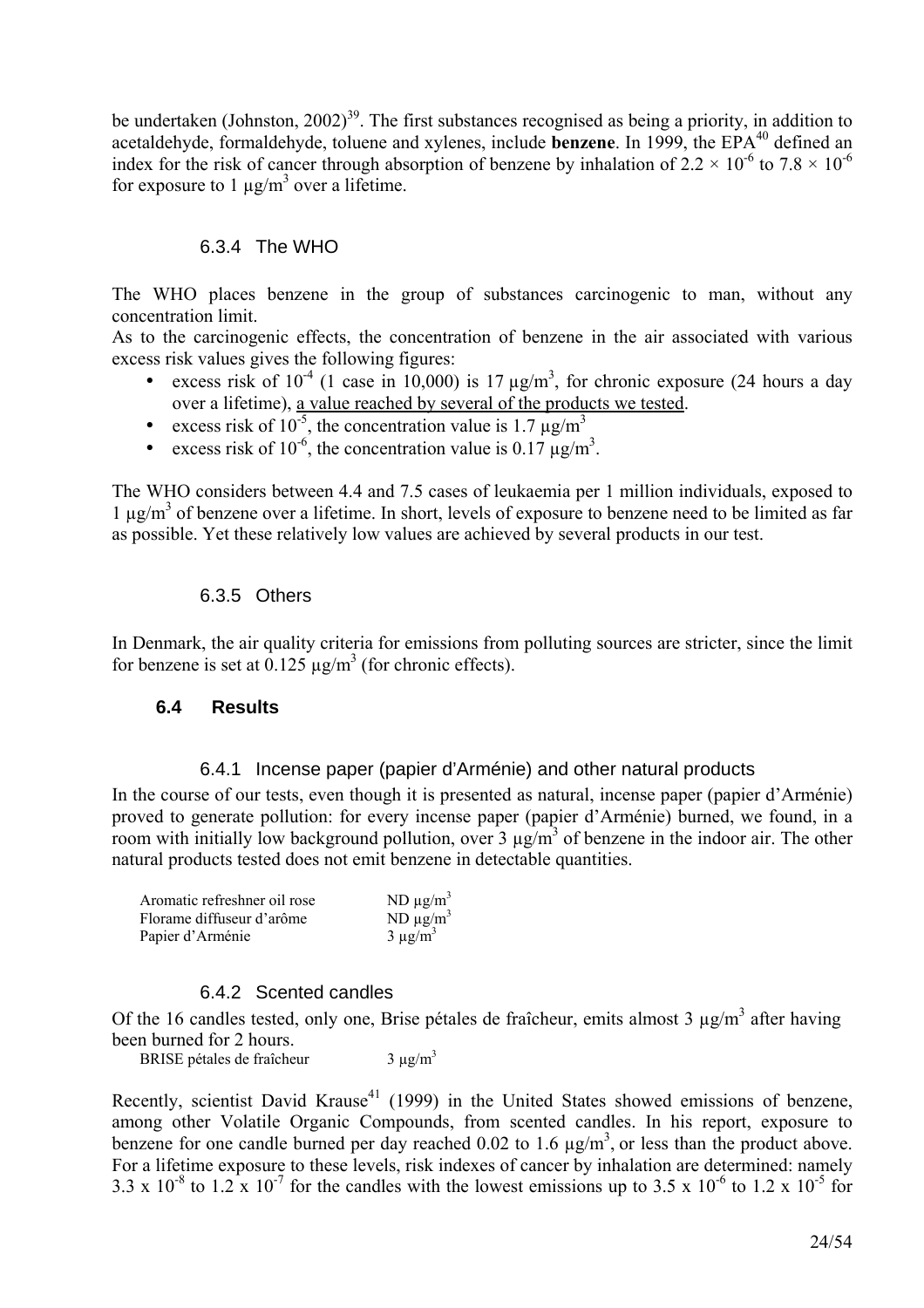candles with higher emissions. The method for the determination of this factor is based on the relative efficiency of the absorption of benzene via the pulmonary and gastro-intestinal barriers.

### 6.4.3 Incense

All the products tested in our study are far in excess of the limit of 5  $\mu$ g/m<sup>3</sup> fixed by the European Environment Agency.

| Monoprix Bleu d'évasion figuier des cyclades | $19 \mu g/m3$        |
|----------------------------------------------|----------------------|
| DRAKE floralies fragrance incense cones      | $27 \mu g/m^3$       |
| SARATHI Incense sticks camomilla             | $137 \mu g/m^3$      |
| USHUAIA fleur de vanille                     | $221 \text{ µg/m}^3$ |

The types of incense tested released an average of 101  $\mu$ g/m<sup>3</sup> of benzene after 1 hour 30 minutes of burning (min.: 19  $\mu$ g/m<sup>3</sup> for the incense Bleu Évasion figuiers des cyclades from Monoprix, max.:  $222 \mu g/m^3$  for Ushuaïa fleur de Vanille).

It should be noted that following the publication of the results of the present study, the Belgian Ministry of the Environment and Health has taken the decision to withdraw DRAKE floralies fragrance cones and USHUAIA fleur de vanille sticks from the market, after conducting three tests:

- search for formaldehyde and benzene in the original product (negative test)
- chamber emission test (WHO limits exceeded)
- emission test under real conditions (ditto)

Other scientific studies had already revealed high emissions of benzene by incense.

The most complete is a Danish study<sup>42</sup> conducted into chemical emissions from incense sticks. Benzene emissions were measured that ran from 11  $\mu$ g/m<sup>3</sup>, for a Japanese incense, to 281  $\mu$ g/m<sup>3</sup> for a stick from Hong Kong. These values are maximum concentrations for a stick burned in a room measuring 20 m<sup>3</sup> where the air is renewed at a rate of 50% (half the air renewed in one hour). The average for 6 types of incense tested (European, Asian and Indian) is 69  $\mu$ g/m<sup>3</sup>. These values are at least double those fixed by the European Environment Agency  $(5 \mu g/m^3)$ . According to this study, burning one incense stick is equivalent to 0.5 to 4 cigarettes smoked in a room measuring 20  $m<sup>3</sup>$  where the air is renewed 0.5 times/hour.

Let us also cite the works of Löfroth G. et al. $^{43}$  in 1991 relating to emissions from incense cones. This article is cited as a reference in a report by the United States Environmental Protection Agency (US-EPA) dating from January 2001<sup>44</sup>. Emissions of benzene from incense cones ranging up to 440 µg/g of incense burned have been measured. These emissions are, of course, in addition to the quantity of benzene already present in the air (1 to 10  $\mu$ g/m<sup>3</sup>). Once again, the reference values are very significantly exceeded.

All these values are all the more alarming for the fact that American<sup>45</sup> and Chinese<sup>46</sup> epidemiological studies respectively show the existence of significant correlations between exposure to smoke from incense and cases of leukaemia or symptoms of respiratory diseases in children.

#### 6.4.4 Gel air fresheners

No emission of benzene measured by the gel air fresheners tested.

#### 6.4.5 Liquid air fresheners

In our study, with regard to liquid air fresheners, the AIRWICK décosphère ambiance vanilleorchidée, the lampes Berger orange de cannelle, the ADRITT mèche peach and the pyramides épices marines IBA Sanaga are among the products to emit benzene.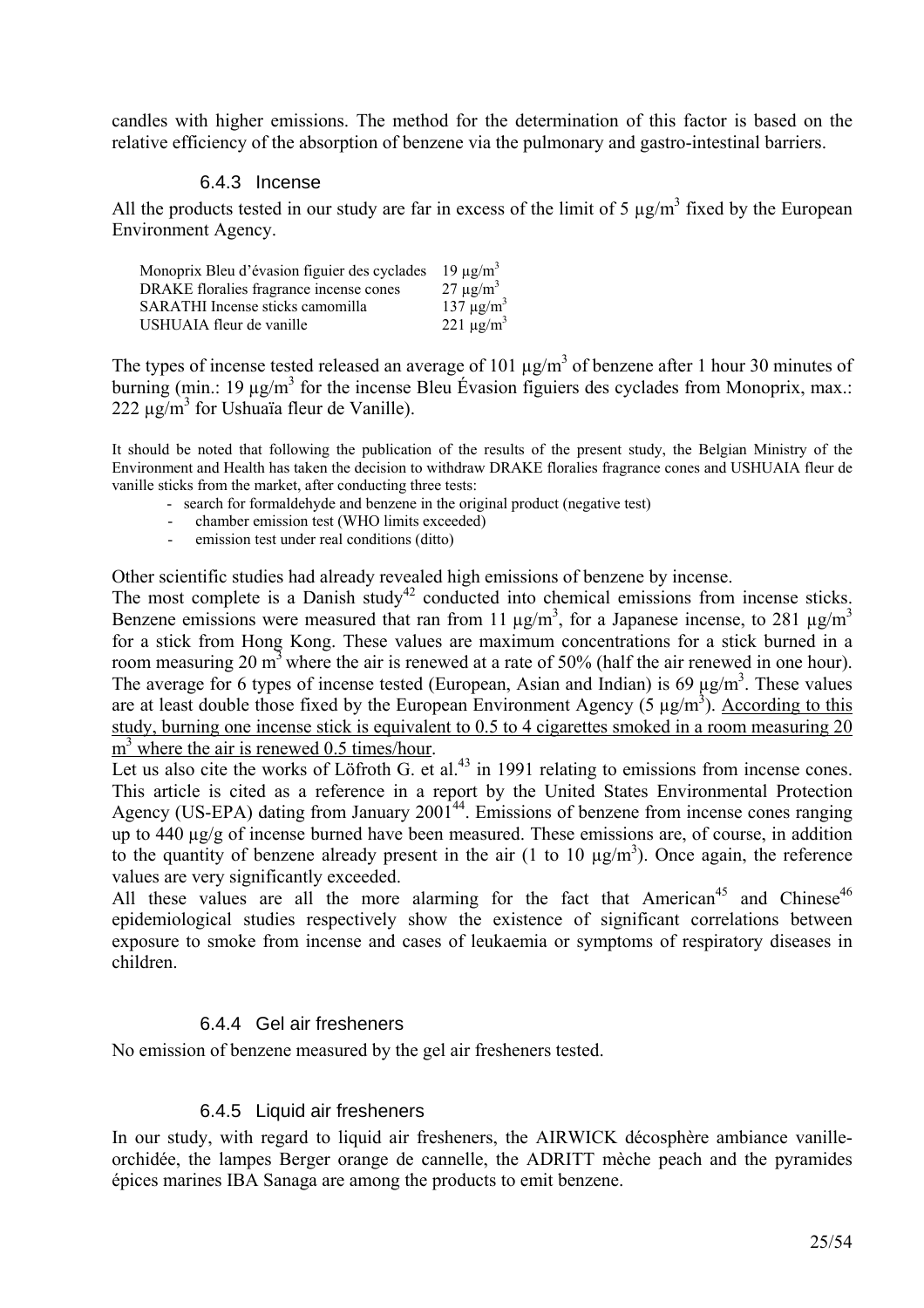| ADRITT désodorisant mèche peach              | $4 \mu g/m^3$ |
|----------------------------------------------|---------------|
| Lampes Berger orange de cannelle             | $7 \mu g/m^3$ |
| IBA Sanaga pyramide épices marines           | $8 \mu g/m^3$ |
| AIRWICK decosphère ambiance vanille-orchidée | $8 \mu g/m^3$ |

Out of 10 products tested, 4 produce an average of 7  $\mu$ g/m<sup>3</sup> after two hours of emission. The maximum concentration emitted is over  $8 \mu g/m^3$ , by the AIRWICK décosphère, and the minimum concentration almost 4  $\mu$ g/m<sup>3</sup> by the ADRITT mèche peach air fresheners. The value established by the European Environment Agency of 5  $\mu$ g/m<sup>3</sup> is therefore exceeded in the majority of cases.

## 6.4.6 Electric diffusers

Benzene is not emitted by any of the electric diffusers tested.

## 6.4.7 Sprays

None of the sprays tested leads to the diffusion of benzene in indoor air.

## **6.5 Conclusion**

Given the very high levels of benzene recorded when incense is burned, confirmed by previous studies, these products should be the subject, at the very least, of appropriate labelling. The point is that the comparison with emissions from cigarettes which are at the same level can only encourage the public authorities to take steps. The labelling should, as the consumers' associations have recommended, not only include information relating to the emission of a carcinogenic compound, but also advise that the product be kept away from children, babies and pregnant women, and that rooms should be aired thoroughly after use. The manufacturers of candles, and particularly of incense, should be working, for their part, to reduce as far as possible the emission of benzene, which is an unavoidable combustion sub-product of the use of their products.

As to the other categories, in particular liquid air fresheners, given the permanent character of the emission and the carcinogenic nature of benzene, it is essential for the professionals to conduct checks before air fresheners are placed on the market, in order to ensure that the emissions contain no benzene.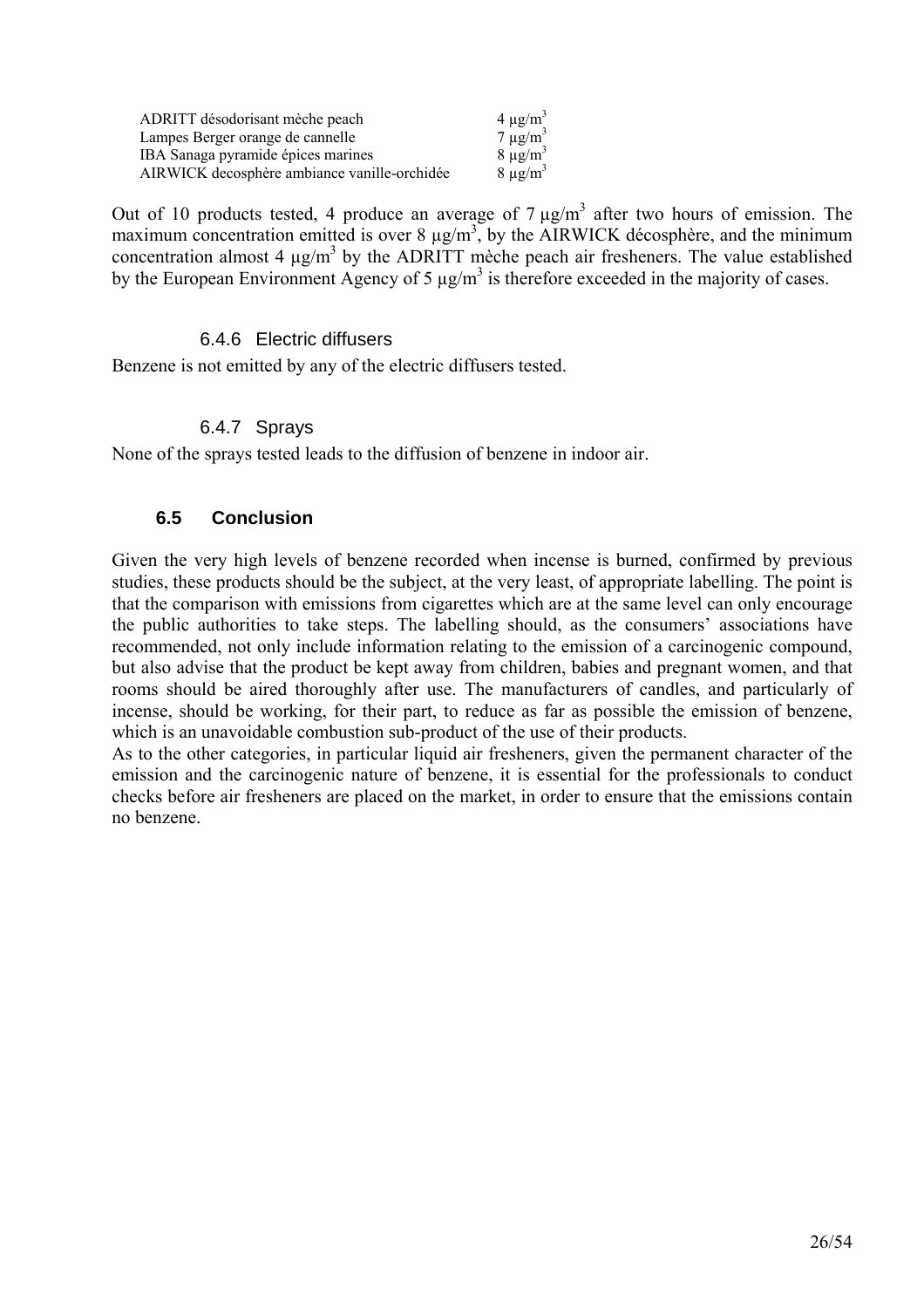## **7 Second substance of interest: formaldehyde (CAS 50-00-0)**

## **7.1 Sources**

Formaldehyde (CAS 50-00-0) is used in the textile, dye and cosmetics industries as a disinfectant, germicide, insecticide, fungicide and preservative. It is also used in the production of resins as an adhesive and binder in timber and paper products; this makes it omnipresent in our environment at work and at home alike. It is also found in many household products and combustion products. The commonest sources of exposure are combustion gases from boilers and motorised vehicles, cigarette smoke, wallpapers, varnishes and paints, as well as chipboard wood resins and ureaformaldehyde insulation foams, which constitute the principal sources.

## **7.2 Exposure and impact on health**

According to the CIRC, the levels of exposure in ambient air are generally low, but higher levels can be found in indoor air inside homes. According to the ATSDR, most of the exposure to formaldehyde occurs through inhalation or by contact with skin and eyes. Formaldehyde is readily absorbed into the lungs. The odour of formaldehyde is detectable by most individuals at a concentration between 0.06 and 0.22 mg/m<sup>3</sup>.

According to the WHO, the average concentration of formaldehyde in an older home, not containing urea-formaldehyde insulating foams, is less than 0.1 ppm  $(115 \mu g/m<sup>3</sup>)$ . In contrast, in an interior containing for example recent chipboard, the levels may be above 0.3 ppm (345  $\mu$ g/m<sup>3</sup>). The WHO further states that average exposures to formaldehyde are measured at 0.02 to 2.4 mg/m<sup>3</sup>, with peaks at between 5 and 18 mg/m<sup>3</sup>. The WHO provides values for average concentrations in exposures to formaldehyde and the contribution of the various atmospheric environments (below):

| Source                             | Concentration $(mg/m3)$ |
|------------------------------------|-------------------------|
| Outdoor air                        | $0.001 - 0.02$          |
| Indoor air                         |                         |
| - Classic                          | $0.03 - 0.06$           |
| - Mobile home                      | 0.1                     |
| - Environment with cigarette smoke | $0.05 - 0.35$           |
| Smoking (20 cigarettes per day)    | $60 - 130$              |

Moreover, the study by the  $OOA<sup>47</sup>$ , the average concentration of formaldehyde collected during the pilot campaign in France is 24  $\mu$ g/m<sup>3</sup>, with maximum concentrations being as high as 74.8  $\mu$ g/m<sup>3</sup>. According to the classification method used by the working group, formaldehyde is listed among the 6 substances (8.4%) out of the 70 initially selected, which are 'high priority' (Group A) with or without taking account of the index of frequency in indoor air.

In 1991, a Danish team<sup>48, 49</sup> had already shown emissions of formaldehyde through an entire year, in two identical apartments, one occupied and one not. In the empty apartment, the concentration of formaldehyde is as high as 400  $\mu$ g/m<sup>3</sup> during the warmer seasons. This concentration is more variable in the occupied apartment, but the authors show that human activity in the apartment introduces new VOCs likely to react with the compounds emitted by the construction materials.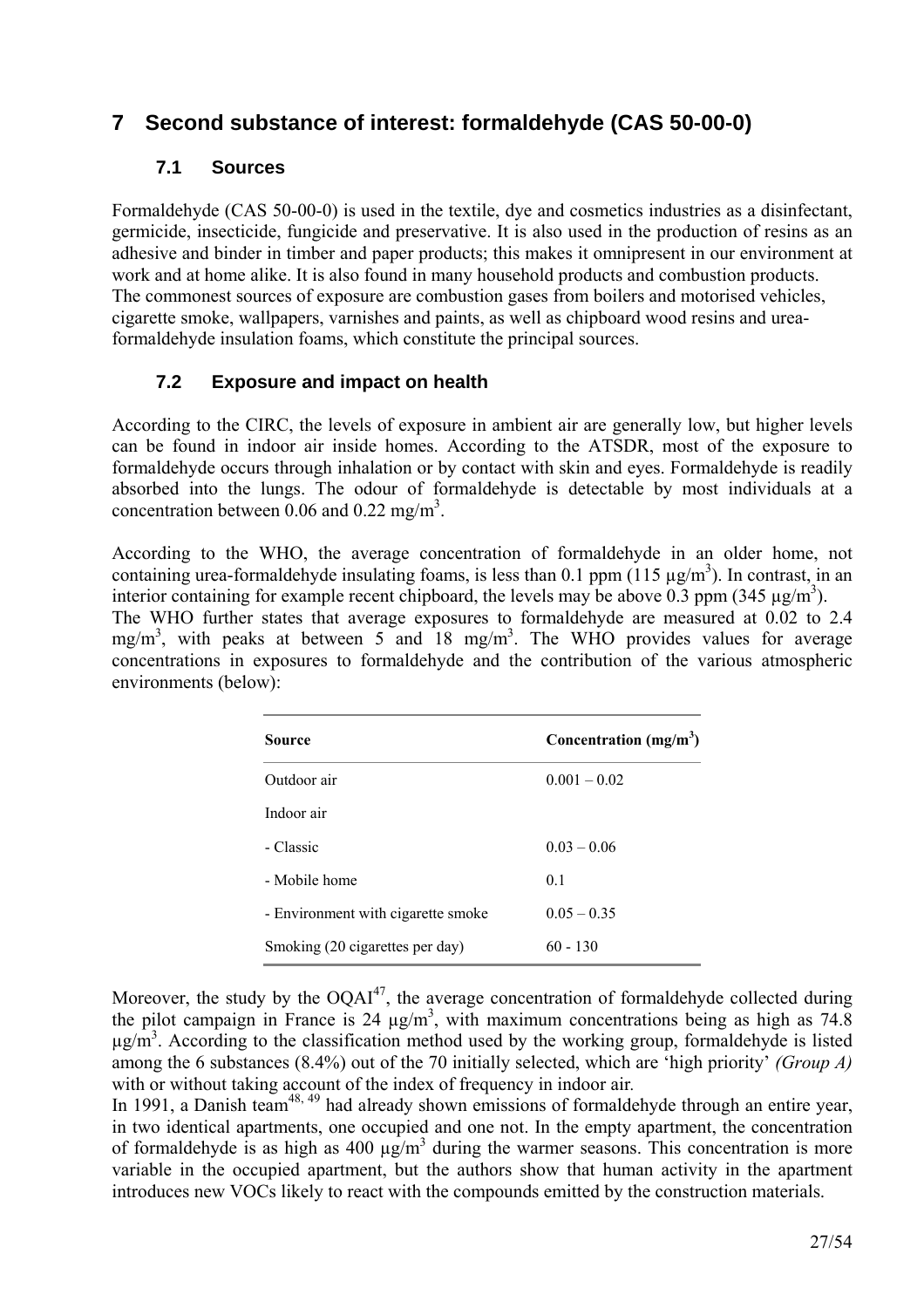In conditions where incense is used regularly (a ritual of faith in Asia, for example), concentrations of formaldehyde increase considerably. A study<sup>50</sup> into emissions of formaldehyde in houses or temples in Hong Kong during the use of incense has recently been published.

Exposure to low doses may result in headaches, rhinitis and dyspnoea; higher doses can cause serious irritations of the mucous membranes with burning, and lead to bronchitis, pulmonary oedema or pneumonia. Sensitive individuals may also have attacks of asthma and dermatitis, even at very low doses. Persons sensitised to formaldehyde may suffer headaches and minor irritations of the eyes and respiratory tract at very low concentration levels.

## **7.3 Toxicological values**

In the report on pollution of indoor air inside buildings<sup>51</sup> by the Fondation Universitaire Luxembourgeoise, the toxicity of formaldehyde led many countries to regulate its utilisation. The United States, Canada, Germany and various Scandinavian countries began taking steps in the early 80s to reduce and regulate emissions of formaldehyde deriving notably from ureaformaldehyde foams and chipboards containing urea-formaldehyde resins.

## 7.3.1 Occupational regulations

The French circular DRT n° 93-18 dated 12 July 1993, modifying and supplementing the modified circular dated 19 July 1992 , relating to the permissible values for concentrations of certain dangerous substances in the atmosphere in the workplace, lays down for formaldehyde an AEV of 0.5 ppm (600  $\mu$ g/m<sup>3</sup>). This value is a value calculated for 8 hours of work per day, 5 days per week.

In Spain, the limit for short exposures in the workplace, laid down by the National Institute for Safety and Health at Work<sup>52</sup>, is 0.3 ppm  $(0.37 \text{ mg/m}^3)$ .

In Belgium, the royal decree of 11 March 2002 relating to the protection of the health and safety of workers against the risks associated with chemical agents in the workplace lays down the limit for occupational exposure to formaldehyde at a STEL of  $0.38 \text{ mg/m}^3$  (short-term exposure).

In France, the Ministry of Labour has laid down an indicative exposure limit (STEL) for formic aldehyde and an indicative average exposure value (AEV) which are permissible in the air in the workplace. These values correspond respectively to 1 ppm  $(1.23 \text{ mg/m}^3)$  and 0.5 ppm  $(0.61 \text{ m})$  $mg/m<sup>3</sup>$ ).

In France, there is no general regulation on the limit values for formaldehyde in indoor air in houses. However, the order dated 6 May 1988 (N° 88-883) lays down the maximum level of formaldehyde coming from the injection of urea-formaldehyde foams in buildings used as dwelling places or intended for permanent or semi-permanent human occupation. This order sets the maximum differential value for the concentration of formaldehyde after application of the ureaformaldehyde insulating foam at 0.2 ppm (230  $\mu$ g/m<sup>3</sup>).

#### 7.3.2 The WHO

We took into consideration the limit values fixed by the WHO (World Health Organisation), namely a value of 100  $\mu$ g/m<sup>3</sup> for exposure of a duration of half an hour<sup>53</sup> and 10  $\mu$ g/m<sup>3</sup> for sensitised persons<sup>54</sup>, still for a duration of half an hour. Considering that formaldehyde is ubiquitous and that there are very few places where the concentration in indoor air is lower than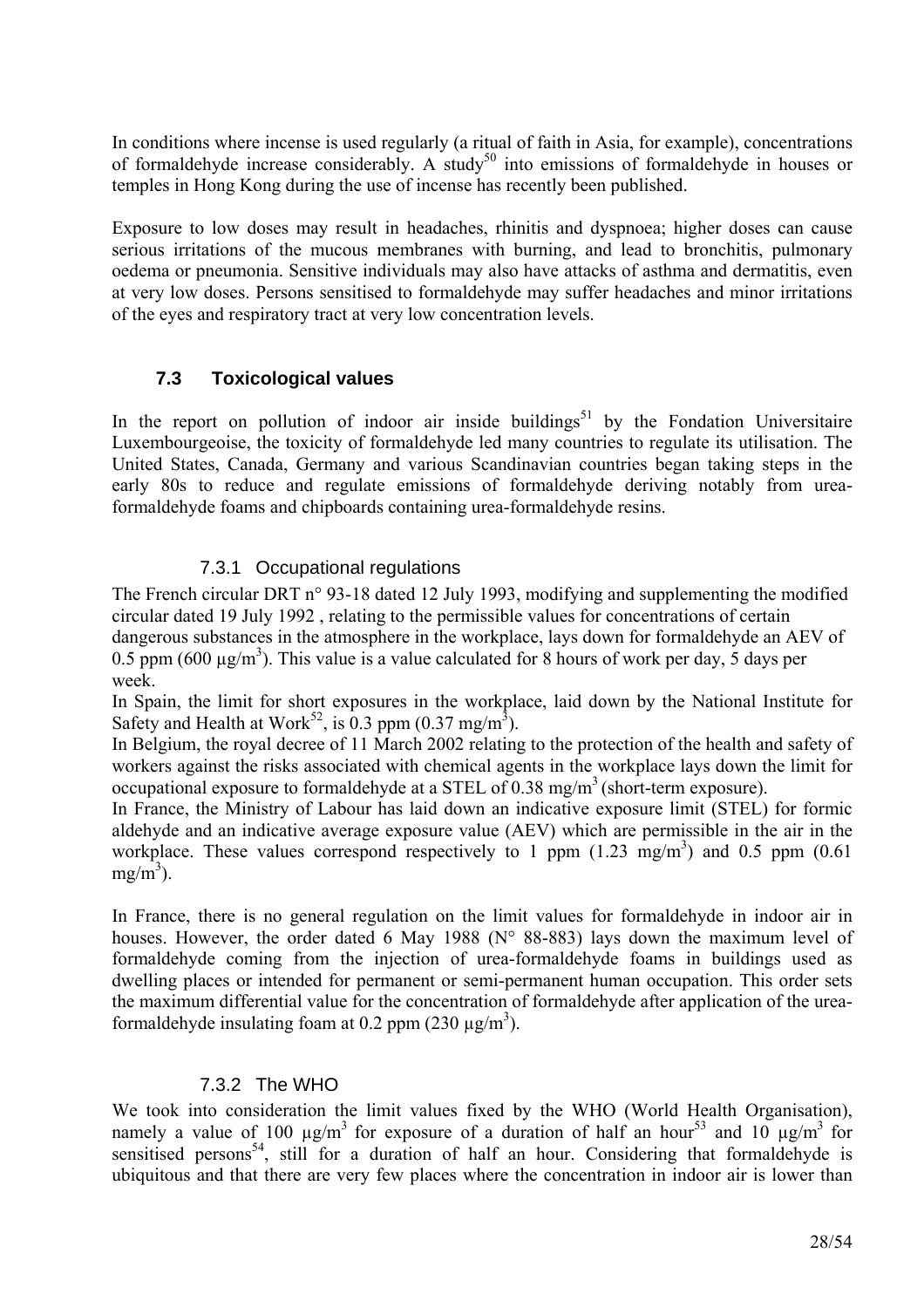this limit of 10  $\mu$ g/m<sup>3</sup>, sensitised persons can run up against considerable difficulties in their everyday lives.

### 7.3.3 The US-EPA

The US-EPA has rated the individual chemicals found in indoor environments. It seeks to define the priority substances for which action needs to be undertaken [Johnston, 2002]. Formaldehyde is rated among the top priority substances. According to the EPA, the Toxicological Reference Value for chronic exposure by inhalation to formaldehyde is 1.3  $10^{-5}$  mg/m<sup>3</sup> (0.013  $\mu$ g/m<sup>3</sup>).

#### 7.3.4 The ATSDR

The American Agency for Toxic Substances and Disease Registry (ATSDR), which depends on the American Ministry of Health, for its part, proposed in 1999 an MRL (minimum risk level) by inhalation of 50  $\mu$ g/m<sup>3</sup> under acute exposure, 40  $\mu$ g/m<sup>3</sup> under subchronic exposure and 10  $\mu$ g/m<sup>3</sup> under chronic exposure.

These values are justified in scientific terms by the Agency that drew them up. This Agency provides the references of the OSHA (Occupational Safety and Health Administration) with regard to the PEL (permissible exposure limit), namely 0.75 ppm or 862.5  $\mu$ g/m<sup>3</sup> (for exposure for eight hours per day) and the STEL (short-term exposure limit) = 2 ppm or 2300  $\mu$ g/m<sup>3</sup> (for 15 minutes). The National Institute for Occupational Safety and Health (NIOSH) value for the IDLH (immediately dangerous to life or health) values given as a reference by the ATDSR is set at 20 ppm or 23 mg/m<sup>3</sup>.

### 7.3.5 Others

In California, the Ministry of Health recommends reducing concentrations of formaldehyde in homes to less than 0.1 ppm (120  $\mu$ g/m<sup>3</sup>), even in the absence of particular symptoms among the occupants. There is even a recommendation that a concentration of 0.05 ppm  $(60 \mu g/m^3)$  or lower be aimed at.

For the OQIA, in the case of substances presenting both carcinogenic effects and non-carcinogenic effects, the concentration in the air associated with an Excess Unit Risk of cancer of  $10^{-6}$ \* is given for formaldehyde at a concentration of 7.7 x  $10^{-2} \mu g/m^3$ .

\*or an excess of one additional case of cancer per 1,000,000 subjects exposed to a unit of measurement over an entire lifetime

In Norway, the guideline value for formaldehyde in the domestic environment has been 60  $\mu$ g/m<sup>3</sup> since 1991. In Sweden it is 130  $\mu$ g/m<sup>3</sup>.

## **7.4 Results**

#### 7.4.1 Incense paper (papier d'Arménie) and other natural products

The concentration of formaldehyde measured is 42  $\mu$ g/m<sup>3</sup>, or 4 times more than the WHO value for 30 minutes and as much as the ATSDR subchronic exposure value (40  $\mu$ g/m<sup>3</sup>). As to the natural products, only the Florame diffuseur d'arôme does not generate any emissions of formaldehyde.

| Florame diffuseur d'arôme    | $ND \mu g/m^3$ |
|------------------------------|----------------|
| Aromatic refreshner oil rose | $2 \mu g/m^3$  |
| Papier d'Arménie             | $42 \mu g/m^3$ |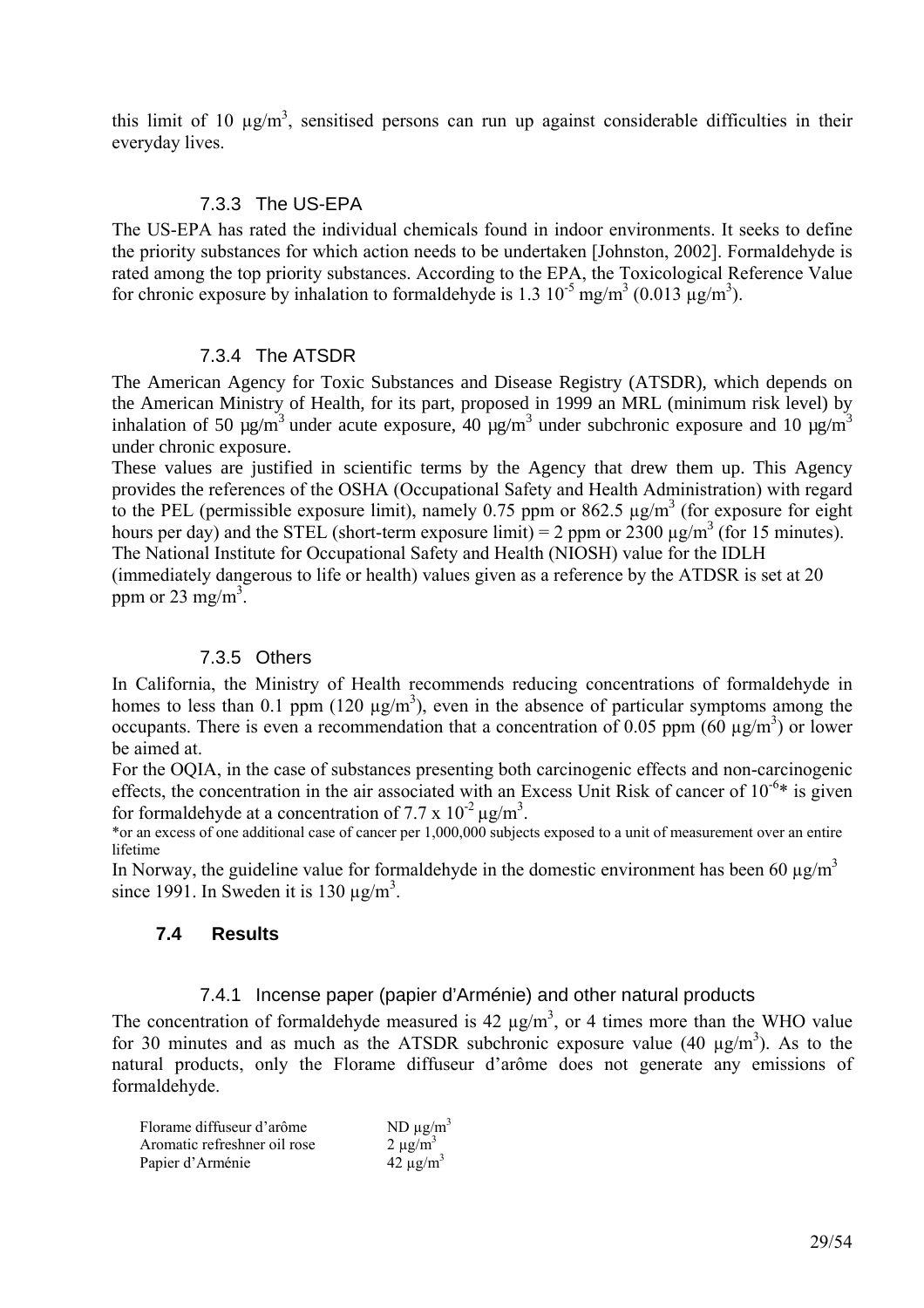#### 7.4.2 Scented candles

Fourteen candles out of 16 of the products tested emitted formaldehyde, at an average concentration of 6  $\mu$ g/m<sup>3</sup>. The highest concentration is measured from Spanish and Portuguese candles such as Natura velas perfumadas vanilla and Rogitto Tribo vanilla respectively with 13  $\mu$ g/m<sup>3</sup>, which is already beyond the limit values laid down by the WHO. Only some Belgian candles, such as *Delhaize anti-tabac* and *Ushuaia fleur de passion*, emit only 1  $\mu$ g/m<sup>3</sup>.

| Natura velas perfumadas vanilla  | $13 \mu g/m^3$           |
|----------------------------------|--------------------------|
| Rogitto Tribo vanilla            | $13 \mu g/m^3$           |
| Auchan Lirio dos vales           | $10\mu\text{g/m}^3$      |
| Glade sun dream                  | 9 $\mu$ g/m <sup>3</sup> |
| Continente floral                | $8 \mu g/m^3$            |
| Brise pomme cannelle             | 6 $\mu$ g/m <sup>3</sup> |
| Brise 3 parfums                  | 6 $\mu$ g/m <sup>3</sup> |
| Ambi pur lueur de parfum Odyssey | $4 \mu g/m^3$            |
| Brise pétales de fraîcheur       | $3 \mu g/m^3$            |
| <b>GB</b> Vanille                | $3 \mu g/m^3$            |
| AIRWICK vanille caramel          | $3 \mu g/m^3$            |
| FLAME homeware angelic vanilla   | $3 \mu g/m^3$            |
| Delhaize anti-tabac              | $1 \mu g/m^3$            |
| Ushuaia fleur de passion         | $1 \mu g/m^3$            |

#### 7.4.3 Incense

The concentrations of formaldehyde in the air are remarkable for the three products tested:

| SARATHI Incense sticks camomilla        | $51 \mu g/m^3$ |
|-----------------------------------------|----------------|
| DRAKE floralies fragrance incense cones | $60 \mu g/m^3$ |
| USHUAIA fleur de vanille                | $69 \mu g/m^3$ |

A Danish study<sup>55</sup> published in 2004 has already shown strong emissions of formaldehyde out of 6 types of incense tested. The average concentration of formaldehyde measured in the air is 5.5 mg per hour or 3.6 mg per unit of incense burned. Certain types of incense deliver concentrations of over 11 mg per hour and almost 6 mg per stick or cone burned. These values correspond to average concentrations of formaldehyde of 140  $\mu$ g/m<sup>3</sup>, with a minimum of 49  $\mu$ g/m<sup>3</sup> for a Chinese incense and a maximum of 210  $\mu$ g/m<sup>3</sup> for an Indian incense.

#### 7.4.4 Gel air fresheners

No trace of formaldehyde in the air was measured during the use of the 9 products tested.

#### 7.4.5 Liquid air fresheners

Only the lampe Berger, among the 10 products tested, released formaldehyde when burning.

Lampe Berger orange de cannelle  $6 \mu g/m^3$ 

#### 7.4.6 Electric diffusers

Some notable concentrations of formaldehyde were measured from the 13 products tested, with an average of 5  $\mu$ g/m<sup>3</sup>, a minimum of 2  $\mu$ g/m<sup>3</sup> and a maximum of 13  $\mu$ g/m<sup>3</sup>.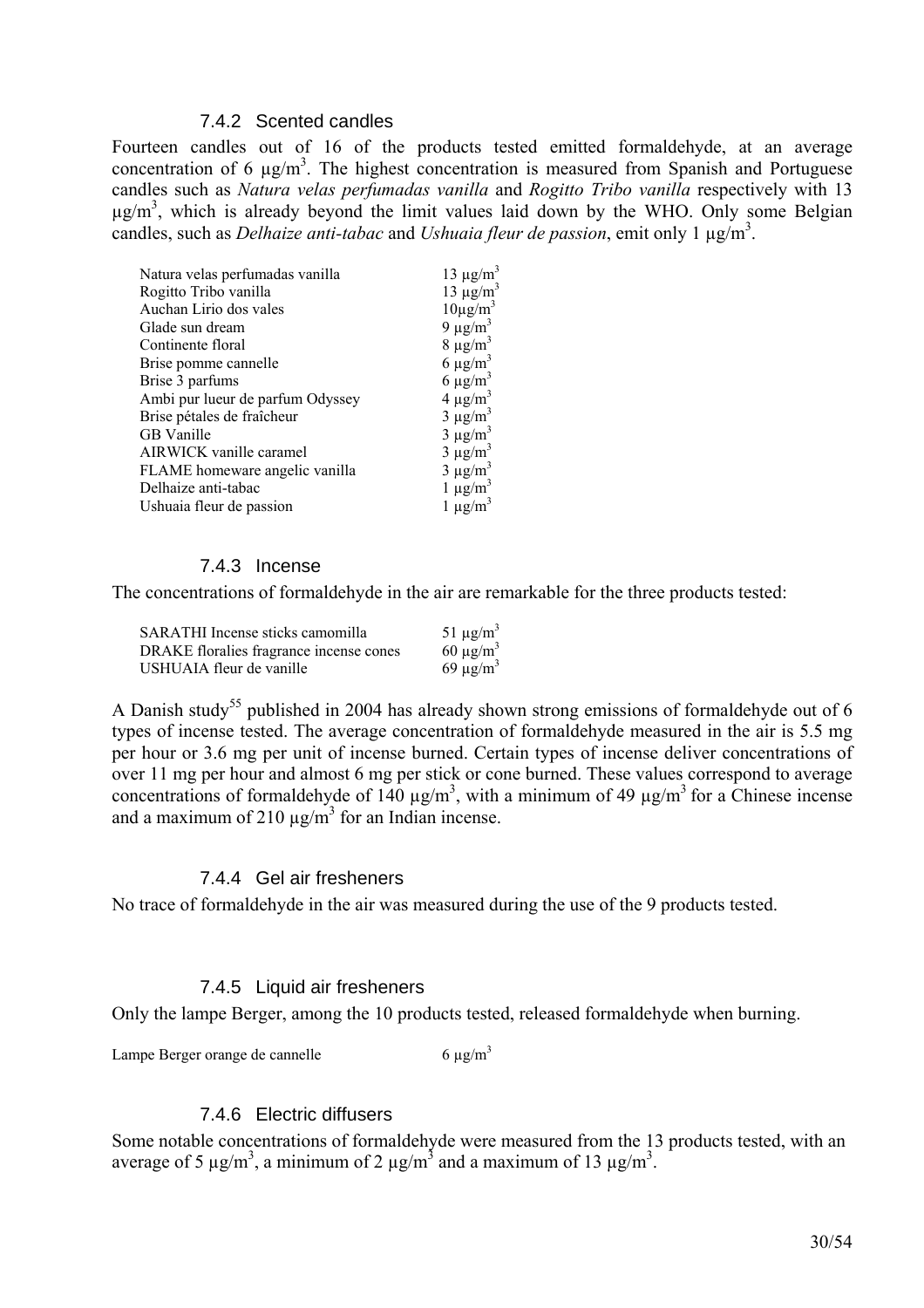| <b>AUCHAN</b> marino                  | $2 \mu g/m^3$             |
|---------------------------------------|---------------------------|
| BRISE circul'air plaisir d'été        | $2 \mu g/m^3$             |
| AIRWICK mandarine thé vert            | $2 \mu g/m^3$             |
| <b>CARREFOUR frutas citricas</b>      | $3 \mu g/m^3$             |
| AMBI PUR harmony baunilha & lis       | $4 \mu g/m^3$             |
| <b>CONTINENTE</b> canela              | $4 \mu g/m^3$             |
| AIR WICK Mobil'air vanilla-orchidée   | $5 \mu g/m^3$             |
| COOP bouquet di orchidée              | $5 \mu g/m^3$             |
| GREY rillassante vanilla-lily         | $7 \mu g/m^3$             |
| Kill Paff perfume diffusor + recambio | $7 \mu g/m^3$             |
| Ambipur April Thé vert                | $7 \mu g/m^3$             |
| AUCHAN cesta floral                   | 9 $\mu$ g/m <sup>3</sup>  |
| <b>CARREFOUR</b> terre                | 13 $\mu$ g/m <sup>3</sup> |
|                                       |                           |

## 7.4.7 Sprays

Only one of the 21 products tested emits formaldehyde into the indoor air, at a concentration of 1  $\mu$ g/m<sup>3</sup>.

AIRWICK Ambiance mandarine/thé vert  $1 \mu g/m^3$ 

## **7.5 Conclusion**

Out of all the air freshening products tested, all the types of incense emitted formaldehyde at levels of concentration 6 to 7 times higher than the limit reference value laid down by the WHO. With these being values that are in addition to the domestic background pollution, the values attained are worrying, even if none of the products tested attained emissions of more than 100  $\mu$ g/m<sup>3</sup>. However, it should be borne in mind that formaldehyde may be present at higher concentrations at certain times of the year, as a secondary pollutant, in the summer when high ozone concentrations are recorded in Europe.

Given the concentration values measured, formaldehyde is likely to pose a risk to the health of consumers, both in the case of incense and incense paper (papier d'Arménie) (high values) and for electric diffusers (low values, but continuous diffusion adding to background noise). In the case of incense, in particular, it would be advisable to test a wider selection of products in order to gain a better estimate of the exposure of consumers to formaldehyde through the use of incense. The recent classification of formaldehyde by the CIRC as carcinogenic to man should encourage the public authorities and manufacturers to reduce emissions of these products, in particular electric diffusers and incense, and to review the labelling.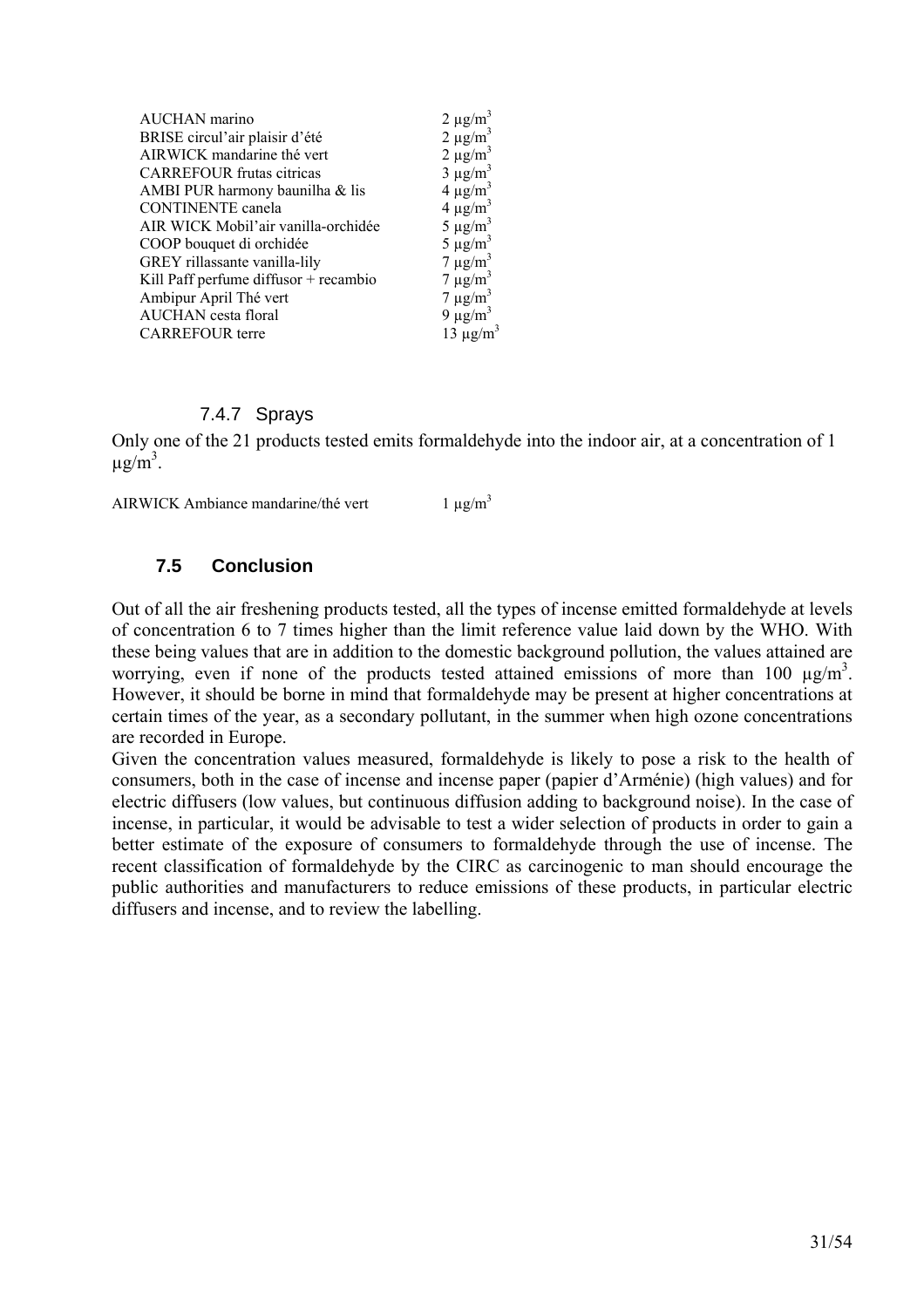## **8 Third subject of interest: terpenes**

Terpenes are hydrocarbons, and there are numerous derivatives (alcohols, aldehydes, ketones, acids) of a similar structure, known as terpene derivatives. Among the oxygenated terpene compounds emitted by air fresheners in which we are interested is limonene (a monocyclic compound with two double bonds).

## **8.1 Sources**

Terpenes are present in plants, of which they often form the 'fragrance' constituents (turpentine, camphor, menthol, citronella); they are extracted in the form of essential oils for the perfume industry. Essential oils and wood are therefore the principal sources of terpenes. They are used to perfume domestic products such as household cleaners, for example.

## **8.2 Exposure and impact on health**

In Europe, the average exposure to limonene (the commonest terpene in the air) is estimated at 32- 83  $\mu$ g/m<sup>3</sup> (min–max) in indoor air, 11-23  $\mu$ g/m<sup>3</sup> in the workplace and 5-9  $\mu$ g/m<sup>3</sup> outside.

In 2002, an American team<sup>56</sup> measured the concentration of limonene in indoor air inside a house measuring 160 m<sup>2</sup> (in Florida, in March): the indoor emissions reached 40.3  $\mu$ g/m<sup>3</sup> (with emissions of 4.4 mg/h) while outside, the concentration remained below 0.5  $\mu$ g/m<sup>3</sup>.

In 2000, a Danish team<sup>57</sup> had shown that four terpenes, including limonene emitted by wood, were irritating to the eyes. Irritations were observed at concentrations below 1250  $\mu$ g/m<sup>3</sup>. In its oxidized form, D-limonene is an allergen (see above).

The team of Wolkoff et al. in 2000<sup>58</sup> had already shown the respiratory problems caused by the formation of secondary molecules following reactions between ozone and certain terpenes.

## **8.3 Guideline values**

No limit value for chronic exposures (inhalation or orally) has been established by the European Union, the European countries or the United States with regard to D- or L- limonene.

In terpenes, limonene (CAS 5989-27-5) is considered by the IARC (International Agency for Research on Cancer) as unclassifiable with regard to its carcinogenicity to man (the carcinogenic effect in man cannot be measured). In the same way, the US-EPA rates limonene in group D: not classed as carcinogenic to man.

The CIRC (Centre International de Recherche sur le Cancer) has shown cases of tumours in the renal tubules of male rats caused by exposure to D-limonene. However, the carcinogenicity mechanisms would not be transposable to man.

The Observatoire pour la Qualité de l'Air Intérieur in France rates limonene in group C ; a priority compound after a close examination of the potential dangers.

## **8.4 Results**

## 8.4.1 Incense paper (papier d'Arménie) and other natural products

Incense paper (papier d'Arménie) does not emit any significant terpenes (limonene). Among the natural products tested, only the Florame diffuseur d'arômes gives rise to the emission of terpenes of type D-limonene of over 911  $\mu$ g/m<sup>3</sup> and L-limonene of more than 243  $\mu$ g/m<sup>3</sup>.

| Aromatic refreshner oil rose | ND $\mu$ g/m <sup>3</sup> |
|------------------------------|---------------------------|
| Papier d'Arménie             | ND $\mu$ g/m <sup>3</sup> |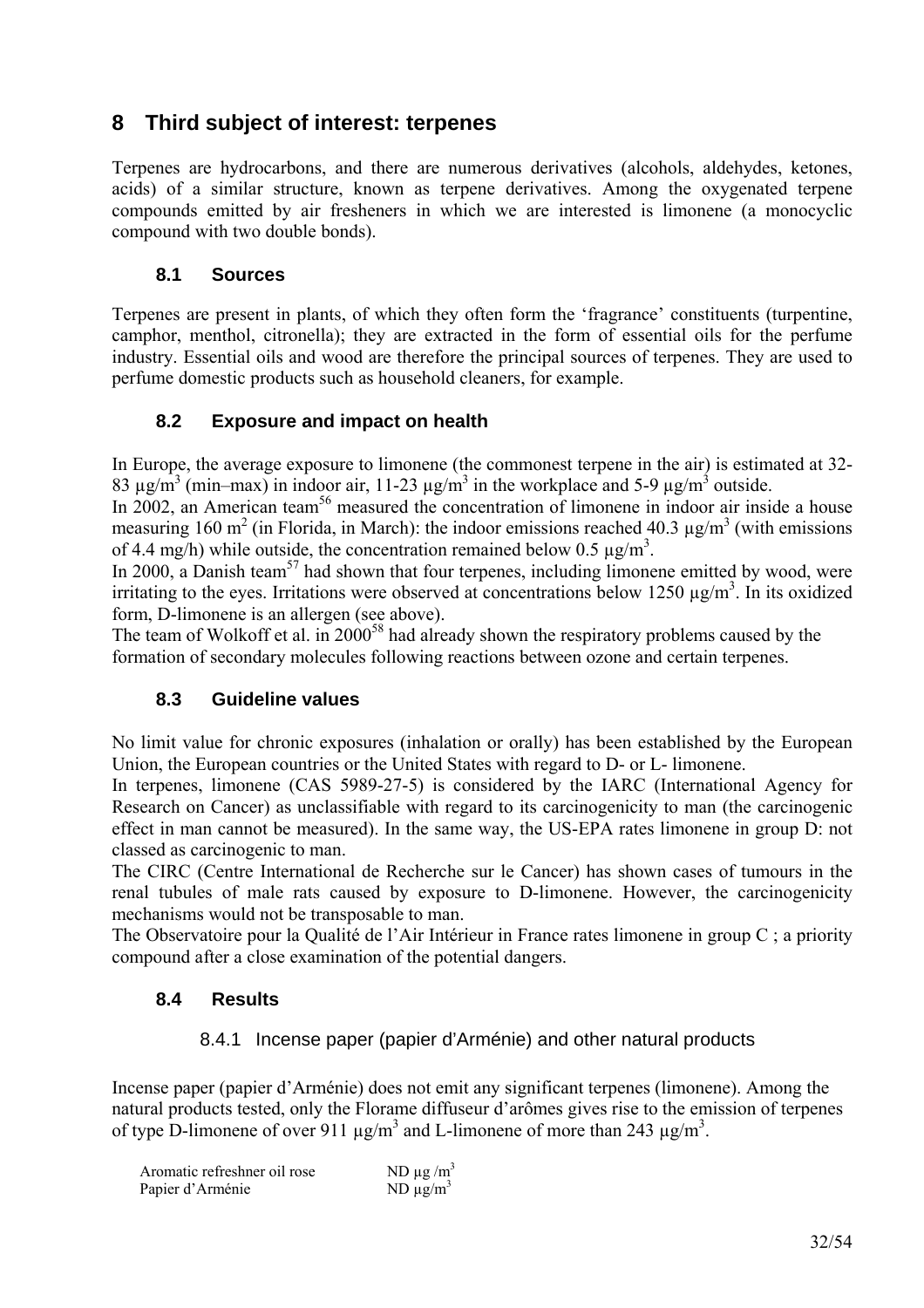Florame diffuseur d'arôme 911 µg/m<sup>3</sup>

#### 8.4.2 Scented candles

Fifteen of the sixteen candles tested emit D-limonene, with an average of 5  $\mu$ g/m<sup>3</sup>, a minimum of 1  $\mu$ g/m<sup>3</sup> and a maximum of 31  $\mu$ g/m<sup>3</sup>. Only 2 candles of the 16 tested emit L-limonene at a maximum of 5  $\mu$ g/m<sup>3</sup>.

| AIRWICK vanille caramel          | $ND \mu g/m^3$           |                            |
|----------------------------------|--------------------------|----------------------------|
| SPAAS aromatherapy relaxing lila | $1 \mu g/m^3$            |                            |
| Rogitto Tribo vanilla            | $1 \mu g/m^3$            |                            |
| Natura velas perfumadas vanilla  | $1 \mu g/m^3$            | $5 \mu g/m^3$ (L-limonene) |
| Delhaize anti-tabac              | $1 \mu g/m^3$            |                            |
| <b>GB</b> Vanille                | $2 \mu g/m^3$            |                            |
| Continente floral                | $2 \mu g/m^3$            |                            |
| <b>AUCHAN Lirio dos vales</b>    | $2 \mu g/m^3$            |                            |
| BRISE pétales de fraîcheur       | $2 \mu g/m^3$            |                            |
| AIRWICK épices cannelle          | $3 \mu g/m^3$            |                            |
| FLAME homeware angelic vanilla   | $5 \mu g/m^3$            |                            |
| USHUAIA fleur de passion         | 6 $\mu$ g/m <sup>3</sup> |                            |
| <b>BRISE</b> pomme cannelle      | 6 $\mu$ g/m <sup>3</sup> |                            |
| GLADE sun dream                  | $8 \mu g/m^3$            |                            |
| <b>BRISE 3 parfums</b>           | 9 $\mu$ g/m <sup>3</sup> |                            |
| AMBIPUR lueur de parfum Odyssey  | $31 \mu g/m^3$           | $1 \mu g/m^3$ (L-limonene) |

#### 8.4.3 Incense

Three of the four types of incense tested create emissions of D-limonene at a concentration of over 19  $\mu$ g/m<sup>3</sup>; the only incense not emitting D-limonene emits L-limonene.

| SARATHI Incense sticks camomilla              | $1 \mu g/m^3$              |
|-----------------------------------------------|----------------------------|
| USHUAIA fleur de vanille                      | $3 \mu g/m^3$              |
| DRAKE floralies fragrance incense cones       | $4 \mu g/m^3$ (L-limonene) |
| MONOPRIX bleu d'évasion figuiers des cyclades | $19 \mu g/m^3$             |

#### 8.4.4 Gel air fresheners

Six of the nine products tested emit an average of over 266  $\mu$ g/m<sup>3</sup> of D-limonene with a minimum of 2  $\mu$ g/m<sup>3</sup> and a maximum of 735  $\mu$ g/m<sup>3</sup>. Three of the gels emitting substantial concentrations of D-limonene also emit appreciable concentrations of L-limonene, up to almost 92  $\mu$ g/m<sup>3</sup> in the case of the gel emitting the highest concentration of D-limonene.

| AIRWICK Crystal'Air lavande gardenia | $ND \mu g/m^3$             |                             |
|--------------------------------------|----------------------------|-----------------------------|
| AMBI PUR Golden Sun New July         | ND $\mu$ g/m <sup>3</sup>  |                             |
| <b>BRISE</b> Lavanda                 | ND $\mu$ g/m <sup>3</sup>  |                             |
| IL GIGANTE fiorito                   | $2 \mu g/m^3$              |                             |
| AIRWICK Crystal'air fleur de coton   | $4 \mu g/m^3$              |                             |
| <b>BRISE Victorian Rose</b>          | $8 \mu g/m^3$              |                             |
| AIRWICK Aroma Mangue et citron vert  | $156 \mu g/m^3$            | $5 \mu g/m^3$ (L-limonene)  |
| AIRWICK Crystal'Air Fleurs de Pêcher | 695 $\mu$ g/m <sup>3</sup> | $32 \mu g/m^3$ (L-limonene) |
| IBA Ibana citron vert                | $735 \mu g/m^3$            | 92 µg/ $m^3$ (L-limonene)   |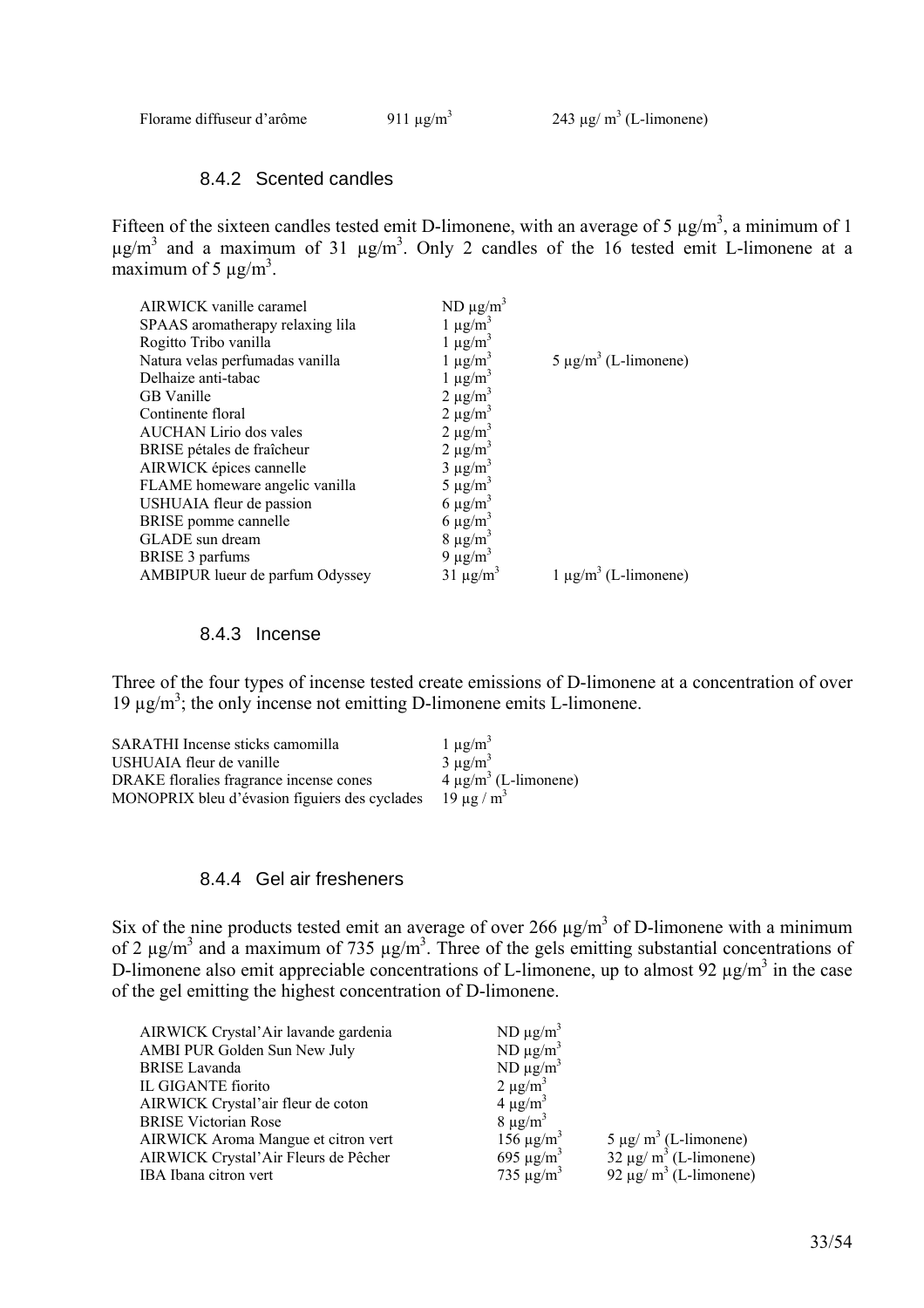#### 8.4.5 Liquid air fresheners

Nine of the ten air fresheners produce emissions of D-limonene at an average concentration of 36  $\mu$ g/m<sup>3</sup> with a minimum of 1  $\mu$ g/m<sup>3</sup> and a maximum of 107  $\mu$ g/m<sup>3</sup>. Some which emit no Dlimonene emit the L form, and some gels emit both forms.

| Lampes Berger orange de cannelle             | ND $\mu$ g/m <sup>3</sup> | $26 \mu g/m^3$ (L-limonene)  |
|----------------------------------------------|---------------------------|------------------------------|
| IBA Sanaga pyramide épices marines           | $1 \mu g/m^3$             |                              |
| ADRITT désodorisant mèche peach              | $1 \mu g/m^3$             |                              |
| AIRWICK pomme-chèvrefeuille                  | $2 \mu g/m^3$             |                              |
| <b>AUCHAN</b> limone                         | $5 \mu g/m^3$             | $0.4 \mu g/m^3$ (L-limonene) |
| AIRWICK décosphère mangue-citron vert        | 9 $\mu$ g/m <sup>3</sup>  |                              |
| Ambria vanilla                               | $32 \mu g/m^3$            | $2 \mu g/m^3$ (L-limonene)   |
| CAMPAGNIA DEL INDIE new age                  | $77 \mu g/m^3$            | $2 \mu g/m^3$ (L-limonene)   |
| IBA Tikala thé vert passion                  | 93 $\mu$ g/m <sup>3</sup> |                              |
| AIRWICK decosphère ambiance vanille-orchidée | $107 \mu g/m^3$           |                              |

#### 8.4.6 Electric diffusers

All the electric diffusers tested emit D-limonene at an average of 113  $\mu$ g/m<sup>3</sup> with a minimum of 1  $\mu$ g/m<sup>3</sup> and a maximum of 498  $\mu$ g/m<sup>3</sup>. Four of the diffusers emitting the highest concentrations of the D form also emit L-limonene.

| COOP bouquet di orchidée              | $1 \mu g/m^3$               |                             |
|---------------------------------------|-----------------------------|-----------------------------|
| Kill Paff perfume diffusor + recambio | $1 \mu g/m^3$               |                             |
| <b>AUCHAN</b> cesta floral            | $2 \mu g/m^3$               |                             |
| Ambipur April Thé vert                | $16 \mu g/m^3$              |                             |
| AIR WICK Mobil'air vanilla-orchidée   | $16 \mu g/m^3$              |                             |
| <b>CARREFOUR</b> terre                | $42 \mu g/m^3$              |                             |
| BRISE circul'air plaisir d'été        | 45 $\mu$ g/m <sup>3</sup> . |                             |
| AUCHAN marino                         | 46 $\mu$ g/m <sup>3</sup> . |                             |
| AIRWICK mandarine thé vert            | $75 \mu g/m^3$              | $2 \mu g/m^3$ (L-limonene)  |
| AMBI PUR harmony baunilha & lis       | $102 \mu g/m^3$             | $5 \mu g/m^3$ (L-limonene)  |
| GREY rillassante vanilla-lily         | $176 \mu g/m^3$             |                             |
| <b>CARREFOUR frutas citricas</b>      | $450 \mu g/m^3$             | $26 \mu g/m^3$ (L-limonene) |
| <b>CONTINENTE</b> canela              | 499 $\mu$ g/m <sup>3</sup>  | $21 \mu g/m^3$ (L-limonene) |
|                                       |                             |                             |

#### 8.4.7 Sprays

Seventeen of the 21 sprays tested emit D-limonene at an average concentration of 301  $\mu$ g/m<sup>3</sup> with a minimum of almost 1  $\mu$ g/m<sup>3</sup> and a maximum of 2003  $\mu$ g/m<sup>3</sup>. Nine of the products also emit the L form.

| AIRWICK Régén Air                  | ND $\mu$ g/m <sup>3</sup> |                            |
|------------------------------------|---------------------------|----------------------------|
| Bonaria (Yplon) Lavande            | ND $\mu$ g/m <sup>3</sup> |                            |
| <b>CONTINENTE Orquidea Oriente</b> | ND $\mu$ g/m <sup>3</sup> |                            |
| Lampe Berger Les ambiances vanille | ND $\mu$ g/m <sup>3</sup> |                            |
| GLADE white freesia & grapefruit   | $1 \mu g/m^3$             |                            |
| GLADE green apple                  | $2 \mu g/m^3$             |                            |
| BRISE Jasmin et pétales verts      | 9 $\mu$ g/m <sup>3</sup>  |                            |
| <b>AIRWICK Lavande</b>             | $10 \mu g/m^3$            |                            |
| <b>BRISE</b> Lavanda               | $10 \mu g/m^3$            |                            |
| <b>CARREFOUR Flores silvestres</b> | $13 \mu g/m^3$            |                            |
| AIRWICK click spray rosa bouquet   | $14 \mu g/m^3$            | $1 \mu g/m^3$ (L-limonene) |
|                                    |                           |                            |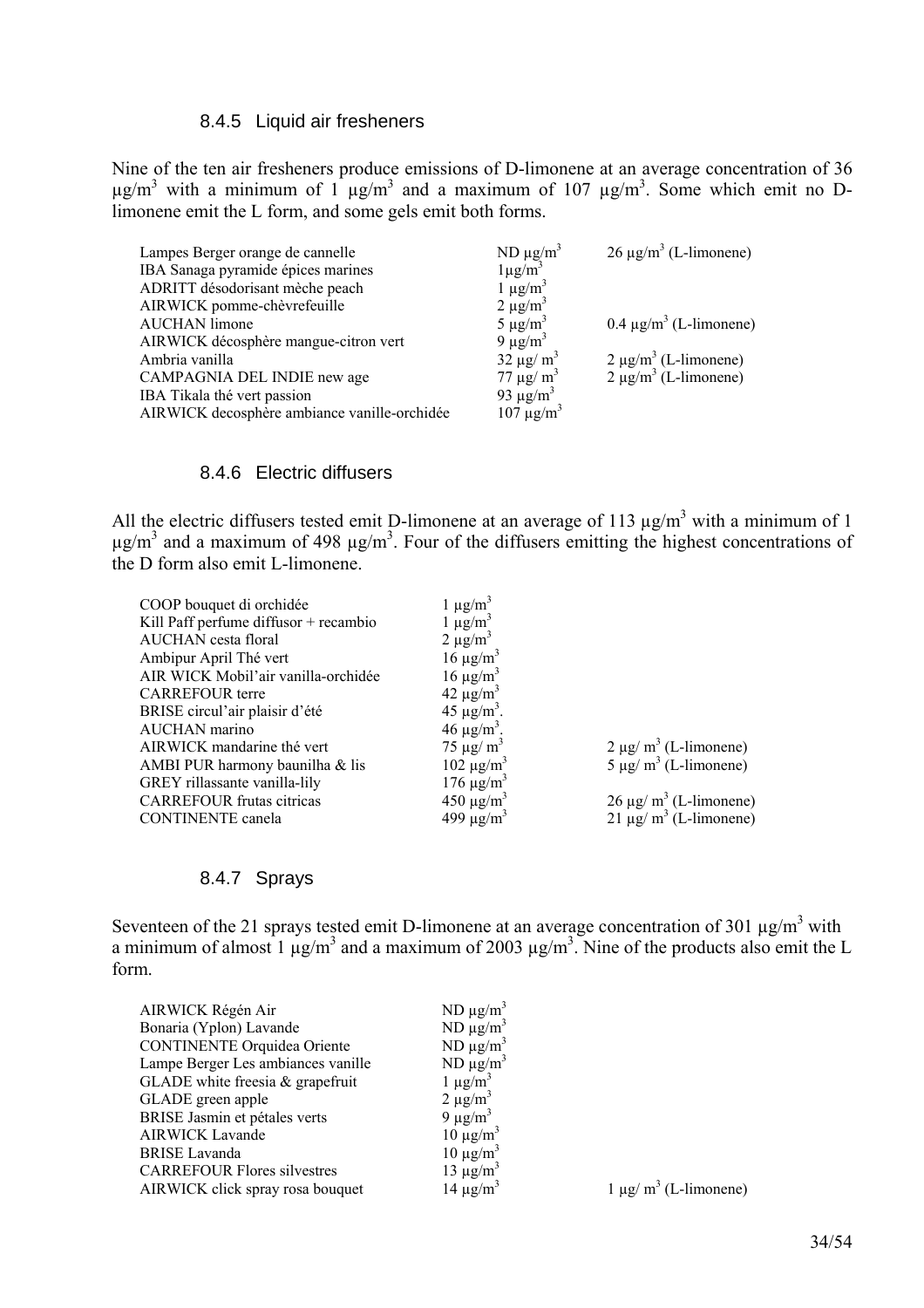| <b>BRISE</b> Orange Jasmin                 | $42 \mu g/m^3$              | $1 \mu g/m^3$ (L-limonene)         |
|--------------------------------------------|-----------------------------|------------------------------------|
| BRISE Touch & Fresh brin de muguet         | 53 $\mu$ g/m <sup>3</sup>   |                                    |
| AIRWICK Ambiance mandarine/thé vert        | $80 \mu g/m^3$              | $3 \mu g/m^3$ (L-limonene)         |
| AMBI PUR Instant parfum cashmere           | $147 \mu g/m^3$             | $5 \mu g/m^3$ (L-limonene)         |
| AUCHAN lavanda                             | $165 \mu g/m^3$             | $1 \mu g/m^3$ (L-limonene)         |
| Maison parfum natural spray style colonial | $177 \mu g/m^3$             | $8 \mu g/m^3$ (L-limonene)         |
| <b>AMBIPUR Limon Mandarina</b>             | $450 \mu g/m^3$             | $10 \mu g/m^3$ (L-limonene)        |
| Phytaromasol bergamote lemon grass         | $676 \mu g/m^3$             | 130 μg/m <sup>3</sup> (L-limonene) |
| GREY Deo'aromatherapy limoni in fiore      | 967 $\mu$ g/m <sup>3</sup>  | $42 \mu g/m^3$ (L-limonene)        |
| Royale Ambree Legrain                      | 2003 $\mu$ g/m <sup>3</sup> |                                    |

## **8.5 Conclusion**

Out of all the products tested, only one spray exceeds the value, by almost a factor of two, of 1250  $\mu$ g/m<sup>3</sup> considered as irritating. The documented capacity of terpenes to form formaldehyde as a secondary pollutant must lead to the reduction of their concentration in indoor air. Moreover, the allergenic character of D-limonene in its oxidized form represents a risk to consumers' health. Concentrations of a few hundred microgrammes, frequently found in the emissions from the products tested, appear excessive and need to be reduced and systematic labelling introduced.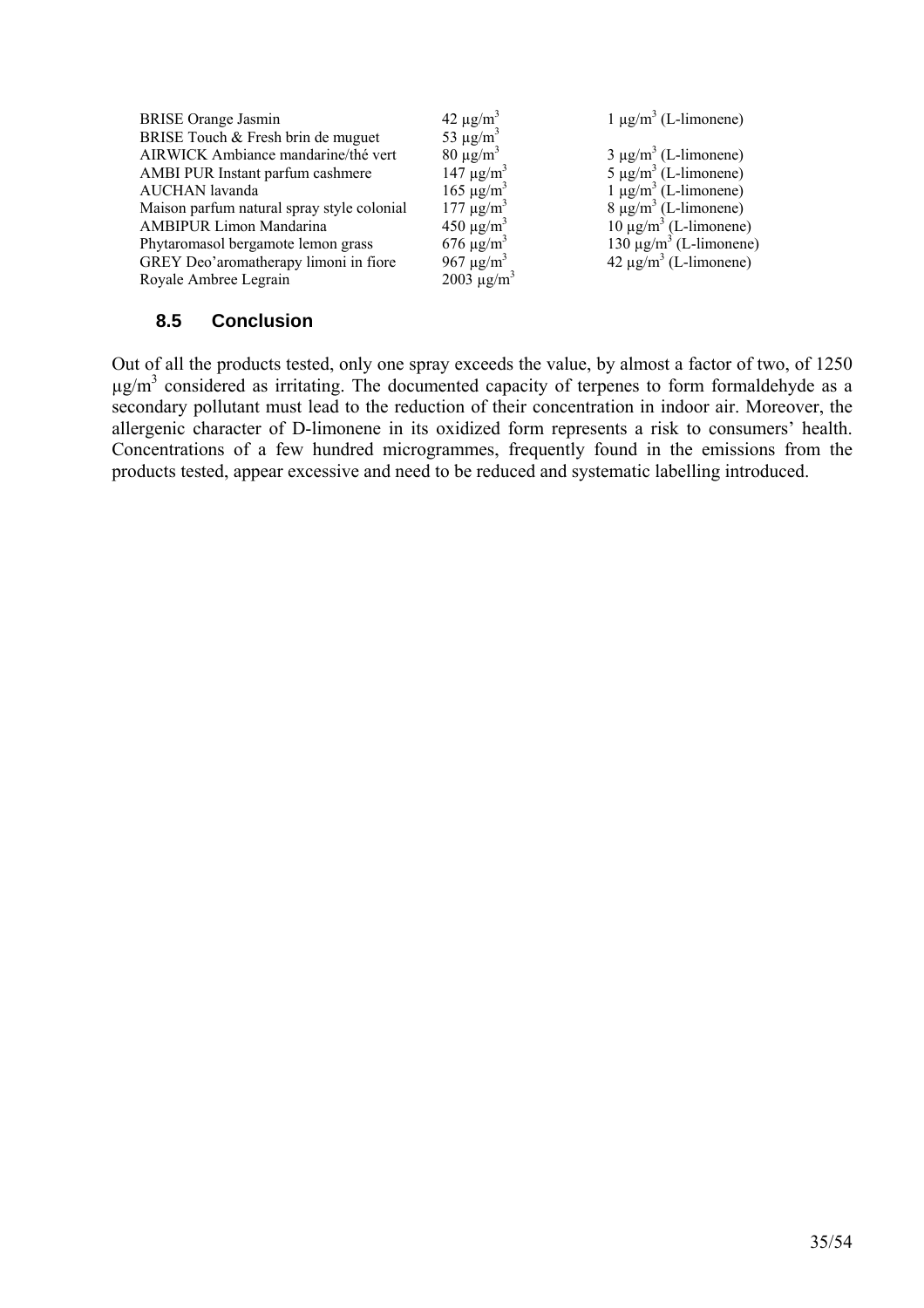## **9 Fourth molecule of interest: styrene (CAS 100-42-5)**

Styrene (or cinnamene, cinnamol, phenylethylene, vinylbenzene) is one of the major compounds in the series of benzene monomers. It is widely used in the production of polymers and copolymers, as well as in the manufacture of polyesters in the composite industry, as a solvent and polymerisation trigger for thermosetting resins, which contain between 30% and 50% styrene. Styrene is an aromatic hydrocarbon synthesised from ethylbenzene by dehydrogenation.

## **9.1 Sources**

From the domestic point of view, cigarette smoke represents the main source of styrene. But domestic products including plastics based on styrene, such as ink, plastic kitchen utensils, food packaging, PVC, etc are also sources of exposure. In addition, styrenes are also used as solvents in certain household products.

Moreover, styrene is transformed in the air by a photo-oxidization reaction with the radicals OH and with ozone. Half-lives of 7.2 hours during a reaction with radicals OH and 9.2 hours during reactions with ozone have been measured. Utilisation combined with the degradation speeds of these two phenomena gives a half-life of 4 hours (EU, 1999). This means that we see a certain persistence of styrene in the air. In addition, the oxidization reactions lead to the formation of secondary compounds recognised as dangerous: the most important degradation products of styrene are formaldehyde and benzaldehyde.

## **9.2 Exposure and impact on health**

According to the WHO, exposures to styrene are an average of 1  $\mu$ g/m<sup>3</sup> in rural areas. In urban areas, the values may reach 20  $\mu$ g/m<sup>3</sup>, with higher concentrations in new homes built with styrenebased materials.

According to the ATSDR, in the case of a classic population, the average concentrations in indoor air<sup>59</sup> are between 1 and 9  $\mu$ g/m<sup>3</sup>, concentrations which are attributable to emissions of styrene from construction materials, domestic consumption products and tobacco smoke.

However, the greatest exposures occur in industry. A recent Canadian report<sup>60</sup> by the Institut de Recherche en Santé et Sécurité du Travail into the effects of exposure to styrene in the workplace reveals symptoms such as irritation of the eyes, the nasal mucous membranes and the throat, in the case of exposures below 1244  $\mu$ g/m<sup>3</sup>.

The CIRC classifies styrene as potentially carcinogenic in man (in general according to the facts considered as credible in man but for which other explanations cannot be ruled out).

Moreover, studies<sup> $61$ </sup> by the INRS in France are currently underway to research the possible effects of styrene on the central nervous system. There will be a transverse study which will compare exposed and non-exposed individuals by reference to their performances in neuro-behavioural and audiological tests.

Exposure to excessive concentrations of styrene vapours (above 200 ppm in air, or 860 mg/m<sup>3</sup>) leads to depression of the central nervous system which may translate into alertness problems, headaches, dizziness, nausea and fatigue, or even loss of consciousness at very high concentrations. The vapours, as from 100 ppm in air, or 430 mg/m<sup>3</sup>, are also irritating to the respiratory tract (including the nose and the throat) and to the mucous membranes of the eyes. A toxicological impact on the central nervous system after repeated exposures to styrene has not been clearly established.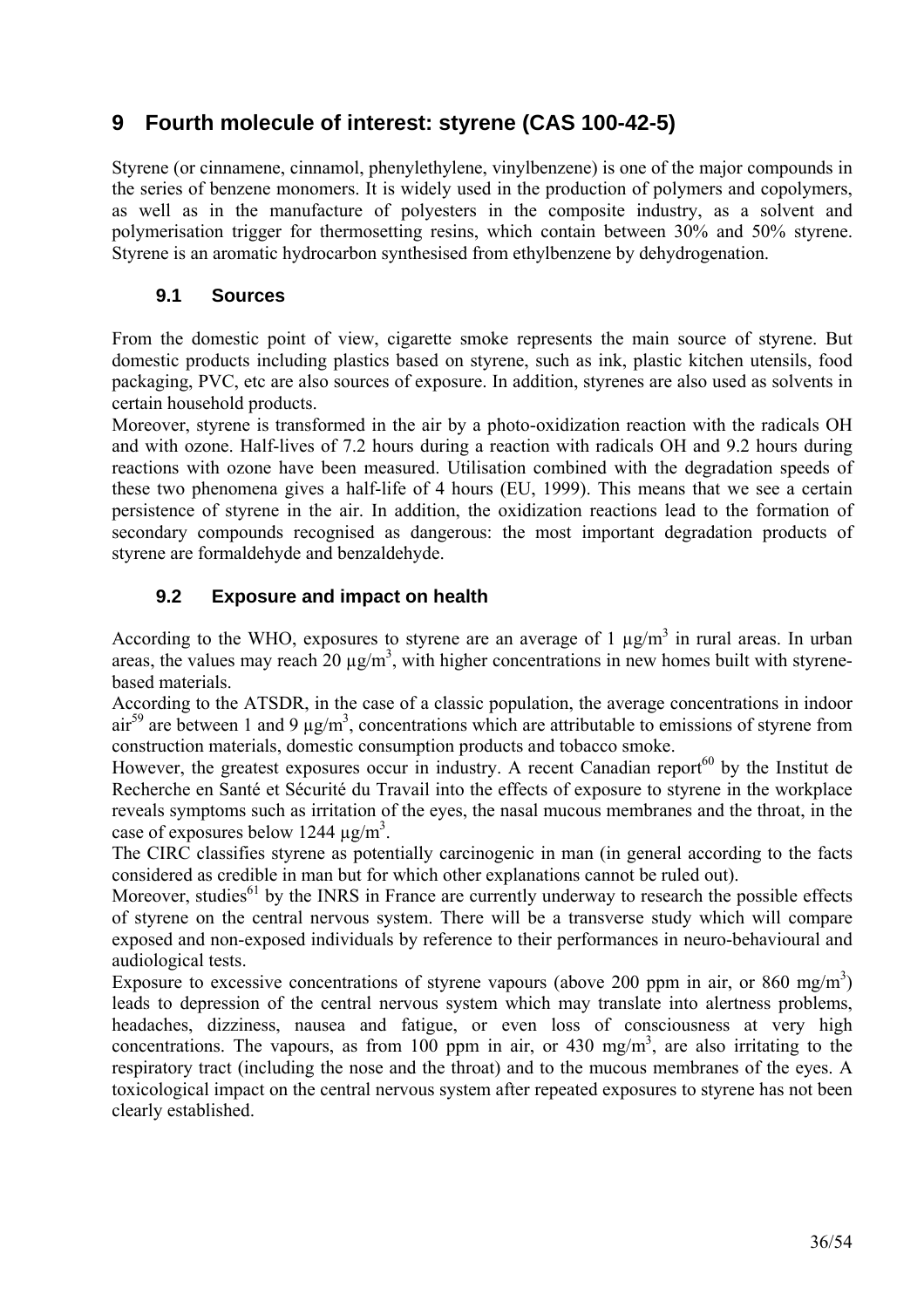## **9.3 Toxicology**

## 9.3.1 Occupational regulations

The French AEV (Average Exposure Value) permitted in the workplace for a duration of exposure of 8 hours is 50 ppm, or 215 mg/m<sup>3</sup> in the case of styrene. For other countries, such as the United States, Germany, Luxembourg or Sweden, this limit value is set at 20 ppm  $(86 \text{ mg/m}^3)$ . Harmonisation of the regulations is currently underway.

In Belgium, the royal decree of 11 March 2002 relating to the protection of the health and safety of workers against the risks associated with chemical agents in the workplace lays down the occupational exposure limit value for styrene at an AEV of 216 mg/m<sup>3</sup>. For short-term exposure, this limit value is set at 432 mg/m<sup>3</sup>.

In the United States, the OSHA has signed an agreement with the styrene industry to limit exposure to styrene to 50 ppm for exposures of 8 hours per day and 100 ppm  $(430 \text{ mg/m}^3)$  for 15 minutes.

## 9.3.2 The WHO

The toxicological reference value applied by the WHO in 2000 for exposure by inhalation is a maximum of 70  $\mu$ g/m<sup>3</sup> for 30 minutes.

## 9.3.3 The US–EPA

The reference value taken by the US-EPA in 1993 is 1 ppm  $(4.3 \text{ mg/m}^3)$  for exposures by inhalation.

The EPA and the IARC classify styrene among the molecules in group B2, considered as potentially carcinogenic to man. The American agency sets an exposure of 700 ppm  $(3010 \text{ mg/m}^3)$ as the level considered as dangerous for human life and health.

The reference value for chronic non-carcinogenic exposures established by the California Air Pollution Control Officers Association Air Toxics is set at 700  $\mu$ g/m<sup>3</sup> revised in 1992<sup>62</sup>.

## 9.3.4 The European Union

Styrene is not classified and is under evaluation.

## 9.3.5 Others

In Denmark, the air quality criteria for emissions from polluting sources are stricter, since for styrene the limit is set at  $0.2 \text{ mg/m}^3$  (for chronic effects).

In Germany, the specifications of the GUT, a label applicable to floor coverings, fixes a limit for emissions of styrene of 5  $\mu$ g/m<sup>3</sup>.

## **9.4 Results**

9.4.1 Incense paper (papier d'Arménie) and other natural products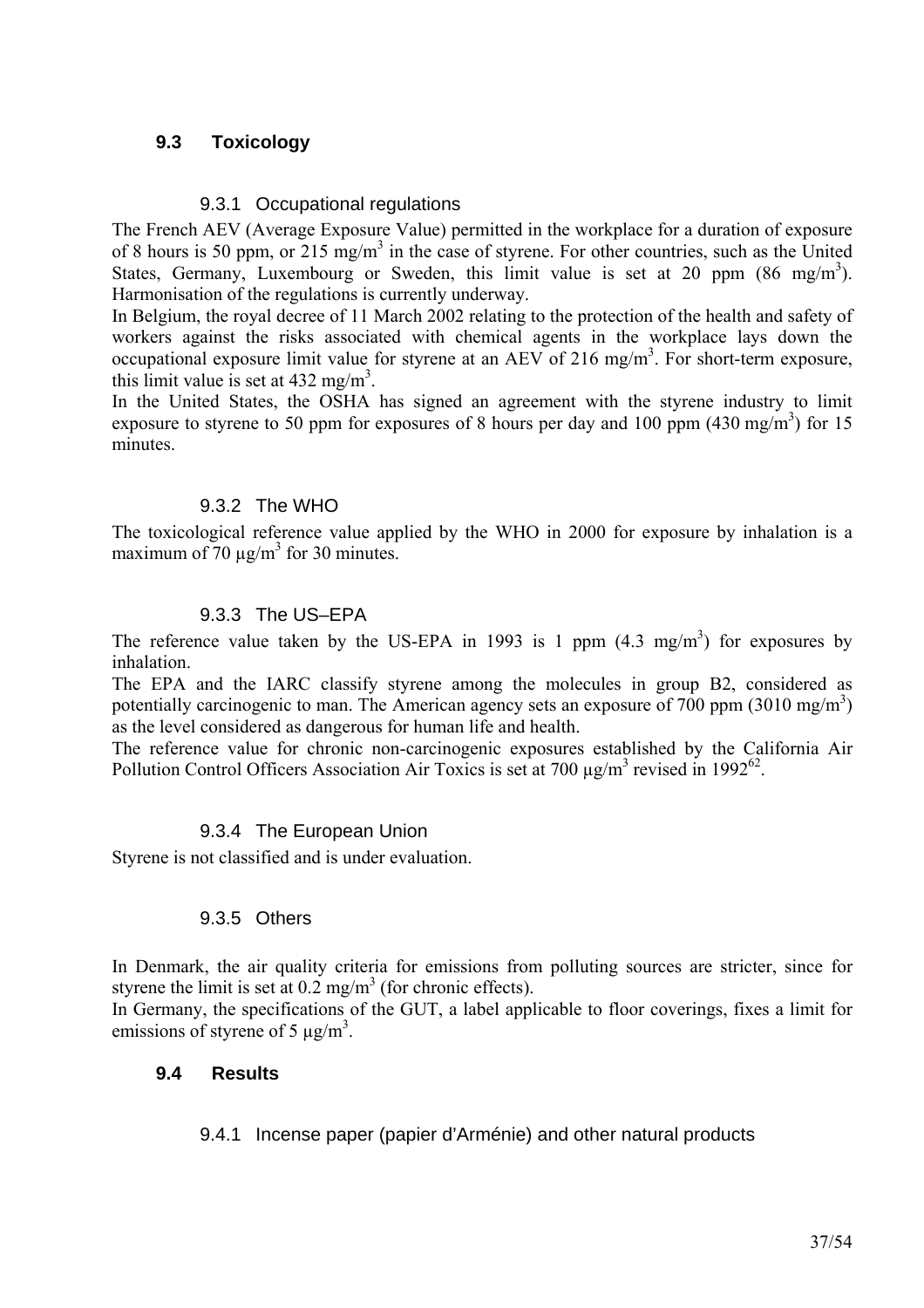Incense paper (papier d'Arménie) emits  $1.3 \mu g/m^3$  of styrene. One of the two products tested emits over 60  $\mu$ g/m<sup>3</sup> of styrene.

| Florame diffuseur d'arôme    | ND $\mu$ g/m <sup>3</sup>   |
|------------------------------|-----------------------------|
| Papier d'Arménie             | 1.3 $\mu$ g/m <sup>3</sup>  |
| Aromatic refreshner oil rose | $60.5 \,\mathrm{\mu g/m^3}$ |

#### 9.4.2 Scented candles

Twelve of the 16 products tested emit an average of 43  $\mu$ g/m<sup>3</sup> of styrene with a minimum of 1  $\mu$ g/m<sup>3</sup> and a maximum of 112  $\mu$ g/m<sup>3</sup>.

| AIRWICK vanille caramel          | ND $\mu$ g/m <sup>3</sup> |
|----------------------------------|---------------------------|
| GLADE sun dream                  | ND $\mu$ g/m <sup>3</sup> |
| FLAME homeware angelic vanilla   | ND $\mu$ g/m <sup>3</sup> |
| Rogitto Tribo vanilla            | ND $\mu$ g/m <sup>3</sup> |
| Natura velas perfumadas vanilla  | $1 \mu g/m^3$             |
| BRISE pétales de fraîcheur       | $2 \mu g/m^3$             |
| <b>AUCHAN Lirio dos vales</b>    | $2 \mu g/m^3$             |
| AMBIPUR lueur de parfum Odyssey  | $3 \mu g/m^3$             |
| Continente floral                | $5 \mu g/m^3$             |
| <b>BRISE</b> pomme cannelle      | $10 \mu g/m^3$            |
| AIRWICK épices cannelle          | $28 \mu g/m^3$            |
| USHUAIA fleur de passion         | $35 \mu g/m^3$            |
| Delhaize anti-tabac              | 99 $\mu$ g/m <sup>3</sup> |
| <b>GB</b> Vanille                | $104 \mu g/m^3$           |
| SPAAS aromatherapy relaxing lila | 109 μg/m <sup>3</sup>     |
| BRISE 3 parfums                  | 112 μg/m <sup>3</sup>     |

#### 9.4.3 Incense

All the types of incense tested release emissions of styrene averaging 26  $\mu$ g/m<sup>3</sup> with a minimum of about 1  $\mu$ g/m<sup>3</sup> and a maximum of almost 78  $\mu$ g/m<sup>3</sup>.

| MONOPRIX bleu d'évasion figuiers des cyclades | $1 \mu g/m^3$  |
|-----------------------------------------------|----------------|
| USHUAIA fleur de vanille                      | $10 \mu g/m^3$ |
| SARATHI Incense sticks camomilla              | $13 \mu g/m^3$ |
| DRAKE floralies fragrance incense cones       | $78 \mu g/m^3$ |

### 9.4.4 Gel air fresheners

Six of the nine products tested emit an average of 8  $\mu$ g/m<sup>3</sup> with a minimum of about 3  $\mu$ g/m<sup>3</sup> and a maximum of almost 18  $\mu$ g/m<sup>3</sup>.

| <b>AIRWICK Aroma Mangue et citron vert</b> | ND $\mu$ g/m <sup>3</sup> |
|--------------------------------------------|---------------------------|
| IBA Ibana citron vert                      | ND $\mu$ g/m <sup>3</sup> |
| IL GIGANTE fiorito                         | ND $\mu$ g/m <sup>3</sup> |
| AIRWICK Crystal'air fleur de coton         | $3 \mu g/m^3$             |
| <b>BRISE</b> Lavanda                       | $5 \mu g/m^3$             |
| <b>BRISE Victorian Rose</b>                | 6 $\mu$ g/m <sup>3</sup>  |
| AIRWICK Crystal'Air lavande gardenia       | $8 \mu g/m^3$             |
| AIRWICK Crystal'Air Fleurs de Pêcher       | $18 \mu g m3$             |
| AMBI PUR Golden Sun New July               | $8 \mu g/m^3$             |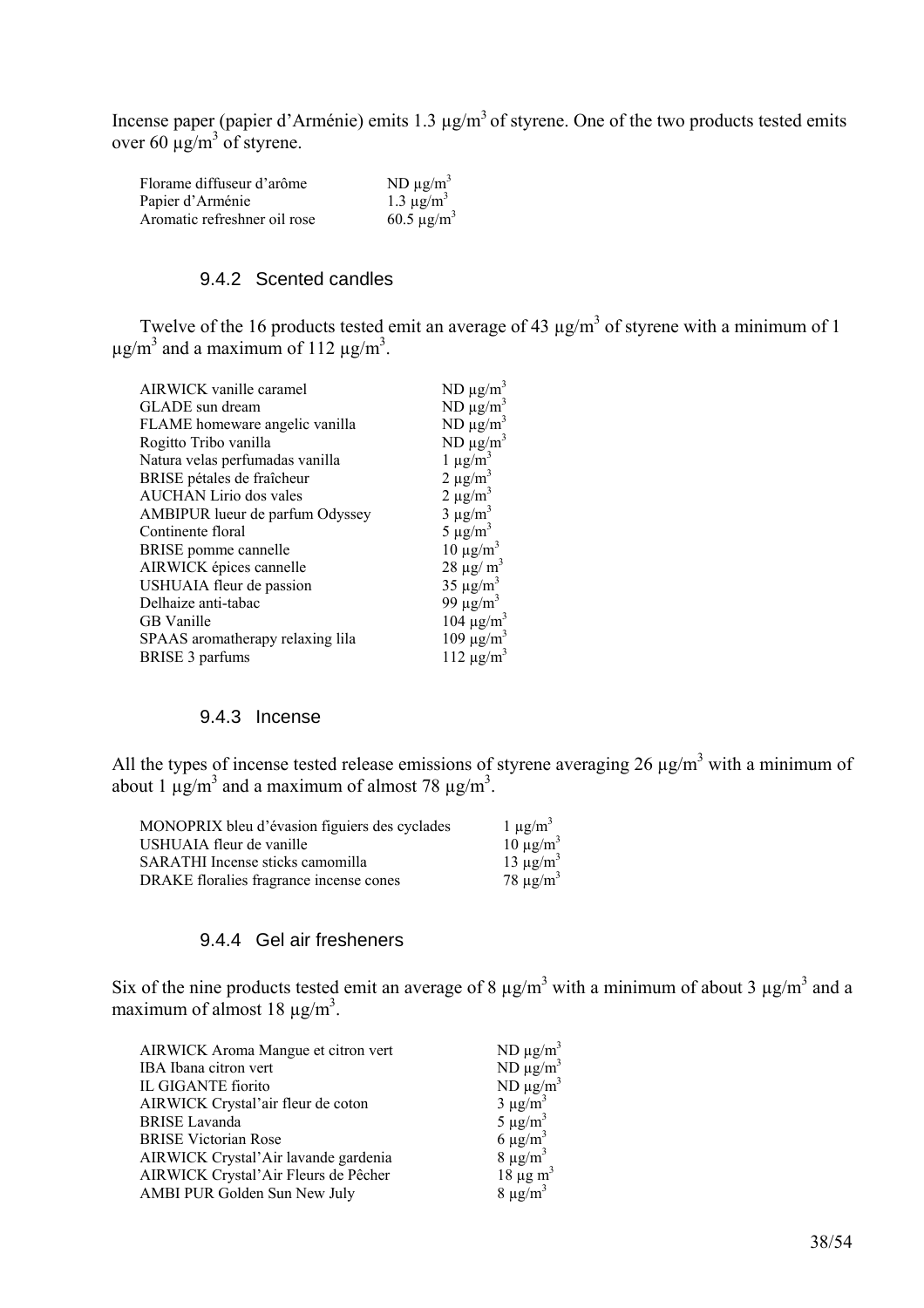#### 9.4.5 Liquid air fresheners

Eight of the ten products tested emit styrene at average concentrations of 8  $\mu$ g/m<sup>3</sup> with a minimum of about 2  $\mu$ g/m<sup>3</sup> and a maximum of almost 99  $\mu$ g/m<sup>3</sup>.

| Ambria vanilla                               | $ND \mu g/m^3$            |
|----------------------------------------------|---------------------------|
| <b>AUCHAN</b> limone                         | $ND \mu g/m^3$            |
| CAMPAGNIA DEL INDIE new age                  | $2 \mu g/m^3$             |
| IBA Tikala thé vert passion                  | $3 \mu g/m^3$             |
| Lampes Berger orange de cannelle             | $5 \mu g/m^3$             |
| ADRITT désodorisant mèche peach              | $8 \mu g/m^3$             |
| AIRWICK decosphère ambiance vanille-orchidée | 9 $\mu$ g/m <sup>3</sup>  |
| AIRWICK décosphère mangue-citron vert        | $19 \mu g/m^3$            |
| AIRWICK pomme-chèvrefeuille                  | $71 \mu g/m^3$            |
| IBA Sanaga pyramide épices marines           | 98 $\mu$ g/m <sup>3</sup> |
|                                              |                           |

#### 9.4.6 Electric diffusers

Seven of the thirteen products tested emit average concentrations of styrene of 10  $\mu$ g/m<sup>3</sup> up to about 39  $\mu$ g/m<sup>3</sup> with a minimum of 2  $\mu$ g/m<sup>3</sup>.

| AMBI PUR harmony baunilha & lis       | $ND \mu g/m^3$           |
|---------------------------------------|--------------------------|
| AUCHAN cesta floral                   | $ND \mu g/m^3$           |
| <b>CARREFOUR frutas citricas</b>      | $ND \mu g/m^3$           |
| COOP bouquet di orchidée              | $ND \mu g/m^3$           |
| GREY rillassante vanilla-lily         | $ND \mu g/m^3$           |
| Kill Paff perfume diffusor + recambio | $ND \mu g/m^3$           |
| AIR WICK Mobil'air vanilla-orchidée   | $2 \mu g/m^3$            |
| Ambipur April Thé vert                | $2 \mu g/m^3$            |
| <b>CARREFOUR</b> terre                | $4 \mu g/m^3$            |
| AUCHAN marino                         | $5 \mu g/m^3$            |
| AIRWICK mandarine thé vert            | $8 \mu g/m^3$            |
| <b>CONTINENTE</b> canela              | 9 $\mu$ g/m <sup>3</sup> |
| BRISE circul'air plaisir d'été        | $39 \mu g/m^3$           |
|                                       |                          |

## 9.4.7 Sprays

Twelve of the 21 sprays tested emit an average of 27  $\mu$ g/m<sup>3</sup> of styrene with a minimum of about 2  $\mu$ g/m<sup>3</sup> and a maximum of almost 185  $\mu$ g/m<sup>3</sup>.

| <b>AIRWICK Lavande</b>                     | $ND \mu g/m^3$            |
|--------------------------------------------|---------------------------|
| AIRWICK click spray rosa bouquet           | $ND \mu g/m^3$            |
| Bonaria (Yplon) Lavande                    | ND $\mu$ g/m <sup>3</sup> |
| <b>CARREFOUR Flores silvestres</b>         | $ND \mu g/m^3$            |
| GLADE green apple                          | $ND \mu g/m^3$            |
| GLADE white freesia $&$ grapefruit         | ND $\mu$ g/m <sup>3</sup> |
| GREY Deo'aromatherapy limoni in fiore      | ND $\mu$ g/m <sup>3</sup> |
| Lampe Berger Les ambiances vanille         | $ND \mu g/m^3$            |
| Phytaromasol bergamote lemon grass         | $ND \mu g/m^3$            |
| AIRWICK Ambiance mandarine/thé vert        | $2 \mu g/m^3$             |
| BRISE Touch & Fresh brin de muguet         | $4 \mu g/m^3$             |
| AIRWICK Régén Air                          | $4 \mu g/m^3$             |
| Maison parfum natural spray style colonial | $5 \mu g/m^3$             |
|                                            |                           |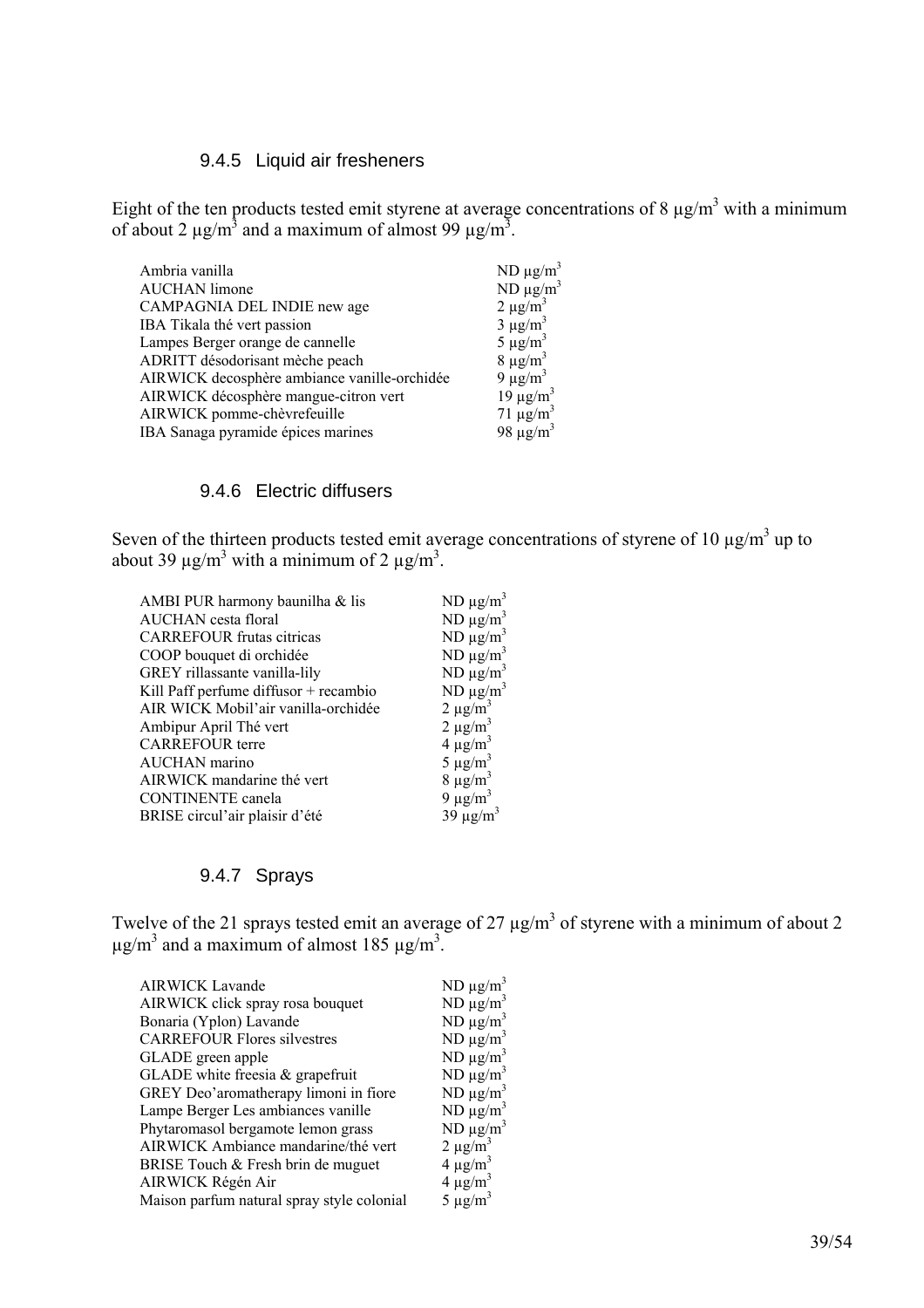| $5 \mu g/m^3$             |
|---------------------------|
| $5 \mu g/m^3$             |
| 9 $\mu$ g/m <sup>3</sup>  |
| $10 \mu g/m^3$            |
| $11 \mu g/m^3$            |
| $34 \mu g/m^3$            |
| 48 $\mu$ g/m <sup>3</sup> |
| $185 \mu g/m^3$           |
|                           |

## **9.5 Conclusion**

Because of its effects on health, its status as a substance not evaluated in Europe and finally its persistence and its reactivity in the air, styrene should be the subject of particular supervision in air-freshening products: the point is that it is found at concentrations in the air that are higher than 70  $\mu$ g/m<sup>3</sup> in some liquid air fresheners, in some aerosols and in incense.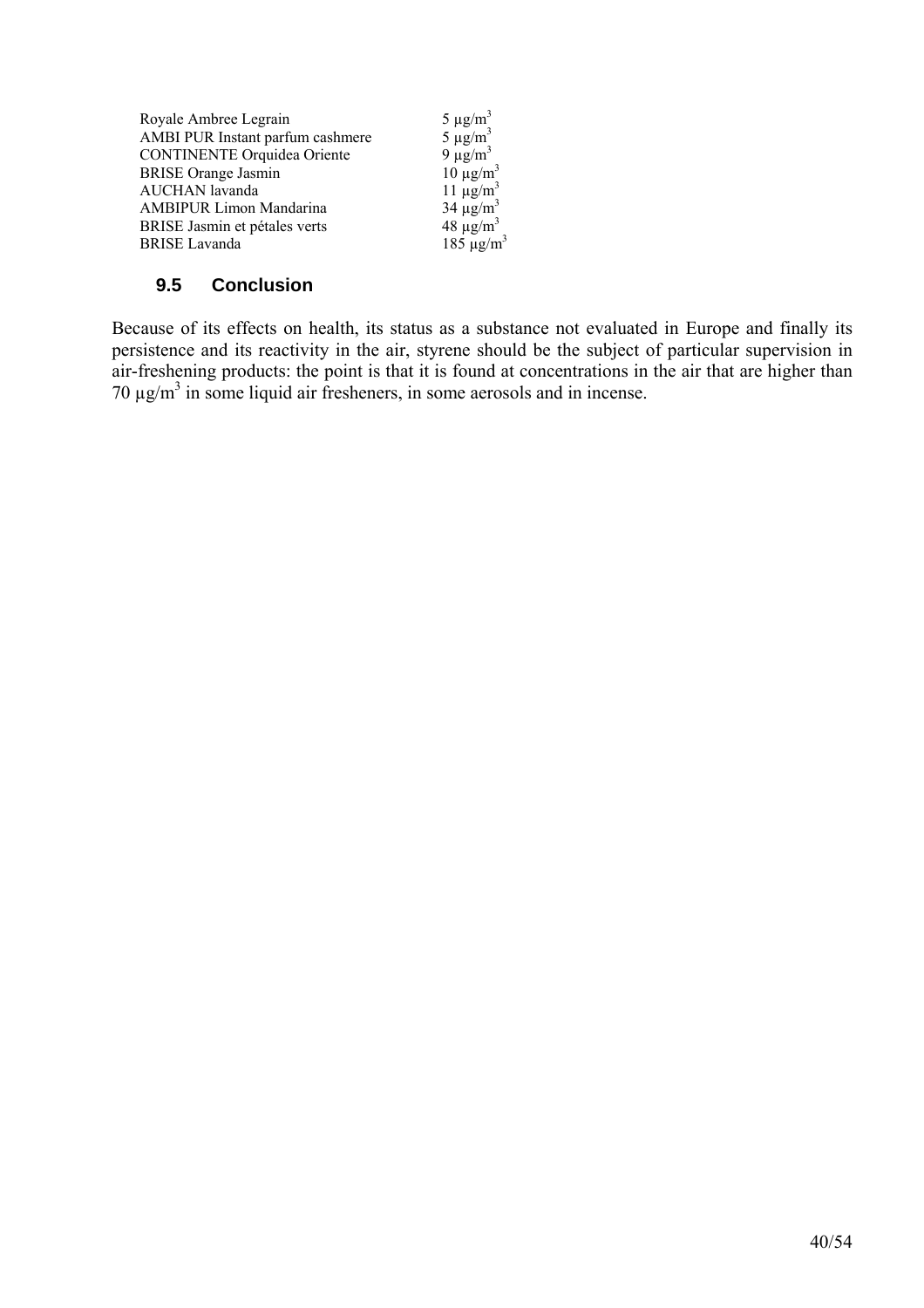## **10 Fifth molecule of interest: Diethylphthalate (CAS 84-66-5)**

Diethylphthalate (DEP) is used to denature alcohols, in other words to make them unsuited for oral consumption. It belongs to the phthalate family. Its CAS number is 84-66-2. Its liquid form is colourless and almost odour-free.

## **10.1 Sources**

DEP is widely found in consumer products as a plasticiser in packaging, car parts, toys, tools and so on. It is also found as a solvent, a denaturing agent, a filmogenic agent in cosmetics, in particular in perfumes, and in mosquito repellents. It is likewise found in piping for medical material.

## **10.2 Exposures**

DEP is found at different levels in our environment: in our food (because of migration, the most likely sources of exposure to DEP for the general population are the inhalation of contaminated particles and vapours, the ingestion of contaminated water or seafood), or by skin contact through the use of consumer products such as insecticides or aerosol repellents, or perfumes. People may also be exposed to DEP through contact with plasticised products such as inflatable vinyl paddling pools, vinyl seats in furniture or cars, or certain types of clothing such as jackets, rainwear or boots.

## **10.3 Toxicology**

The critical effect of phthalates occurs in terms of their effects on the reproductive system, including effects on fertility and on the development of the foetus and the newborn child. There are differences in effects in terms of both fertility and development, depending on the individual phthalate considered. Phthalates are endocrine disrupters<sup>63</sup> but their estrogenic potential is apparently considered to be low compared to that of  $17\beta$ -estradiol<sup>64</sup>, which is used as a reference. An in-vitro study gave DEP a relative activity\* of  $10^{-3}$  compared to 3 x 10-10 for 17 $\beta$ -estradiol. \* it takes a concentration of 10-3 to obtain 10% of activity of 10-7 M 17-  $\beta$  -Estradiol.

Compared to the other phthalates, DEP thus has a lower activity and a lower toxicity. However, it does cross the cutaneous barrier and can then spread through the body, although without accumulating in the tissues.

A study involving aquatic animal life indicates that DEP triggers significant changes to certain enzymes in the muscles and the liver. These disturbances to enzyme activity may have long-term effects on organisms exposed continuously to DEP in the aquatic environment<sup>65</sup>.

Another study, using rats, shows that long-term exposure to DEP and ethanol leads to significant adverse effects to lipidic metabolism and toxic damage to the liver. The authors conclude that simultaneous exposure to DEP and ethanol may have a major impact on human health in the event of exposure to these two substances<sup>66</sup>. Low direct mutagenic activity has been demonstrated (on Salmonella typhimurium).

DEP also causes other effects on the body: polyneuritis and impaired balance are reported in the literature.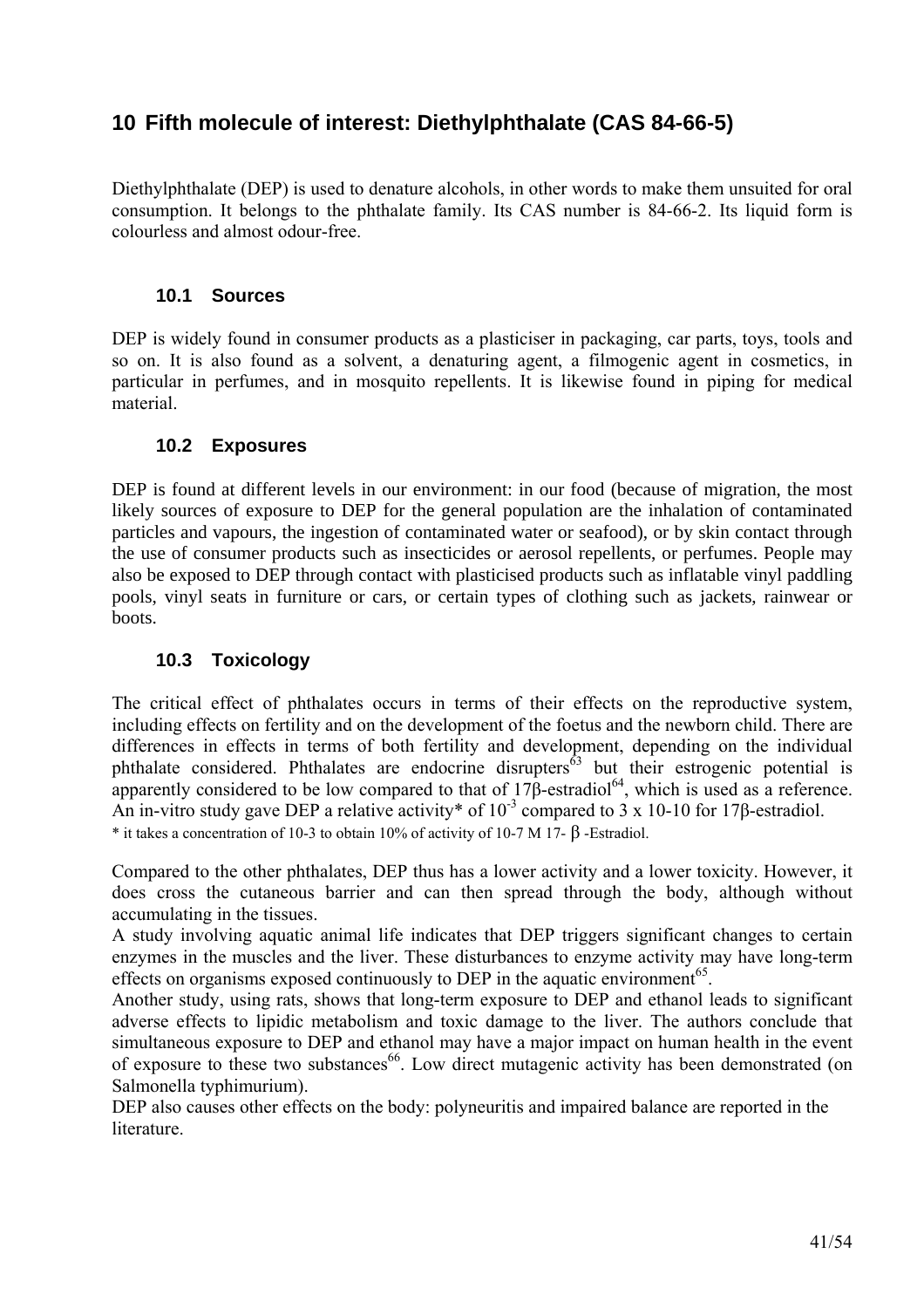### **10.4 Regulation**

In occupational medicine, the exposure limit proposed by the American Ministry of Labor to protect workers from effects such as polyneuritis is 5 mg/m<sup>3 67</sup>; this is the permissible exposure limit (PEL) for 8 hours.

The maximum permitted content of DEP in cosmetics in most countries in Europe is 15%: this recommendation applies to cosmetics liable to be applied on the body and the face  $^{68}$ . The EPA has not defined any concentration reference in the case of chronic exposure by inhalation.

### **10.5 Results**

#### 10.5.1 Candles

Of the sixteen candles, only two emit DEP, and even then, only at low levels:<br>Brise pomme-cannelle  $7 \mu g/m^3$ Brise pomme-cannelle  $7 \mu g/m^3$ <br>Ushuaia fleur de passion  $15 \mu g/m^3$ Ushuaia fleur de passion

#### 10.5.2 Incense

Of the four types of incense tested, all emit DEP, two of them at substantially higher levels:

| Sarathi Incense sticks camomilla             | 952 $\mu$ g/m <sup>3</sup> |
|----------------------------------------------|----------------------------|
| Ushuaia Incense sticks fleur de vanille      | $1251 \mu g/m^3$           |
| Drake floralies fragrance incense cones      | $19 \mu g/m^3$             |
| Monoprix Bleu d'évasion figuier des cyclades | $2 \mu g/m^3$              |

### 10.5.3 Electric diffusers

Of the thirteen products tested, DEP is found in the air with only three: Brise Circul'Air Plaisir d'Eté  $7 \mu g/m^3$ <br>Kill Paff perfume diffusor + recambio  $4 \mu g/m^3$ Kill Paff perfume diffusor + recambio  $4 \mu g/m^3$ <br>Auchan cesta floral  $4 \mu g/m^3$ Auchan cesta floral

#### 10.5.4 Aerosols

Of the 21 products tested, DEP is emitted into the air by the following thirteen, two at substantially higher levels:

| Brise Touch & Fresh brin de muguet         | 571 $\mu$ g/m <sup>3</sup> |
|--------------------------------------------|----------------------------|
| Maison parfum natural spray style colonial | 349 $\mu$ g/m <sup>3</sup> |
| Ambi pur Limon Mandarina                   | $46 \mu g/m^3$             |
| Continente Orquidea Oriente                | 41 $\mu$ g/m <sup>3</sup>  |
| Royale Ambree Legrain                      | $15 \mu g/m^3$             |
| Auchan lavanda                             | $14 \mu g/m^3$             |
| Carrefour Flores silvestres                | $13 \mu g/m^3$             |
| Airwick Lavande                            | $8 \mu g/m^3$              |
| Ambi Pur Instant parfum cashmere           | 6 $\mu$ g/m <sup>3</sup>   |
| Brise Jasmin et pétales verts              | 6 $\mu$ g/m <sup>3</sup>   |
| Airwick Régén Air                          | $5 \mu g/m^3$              |
| Grey Deo'aromatherapy limoni in fiore      | $5 \mu g/m^3$              |
| Airwick Ambiance mandarine/the vert        | $4 \mu g/m^3$              |
|                                            |                            |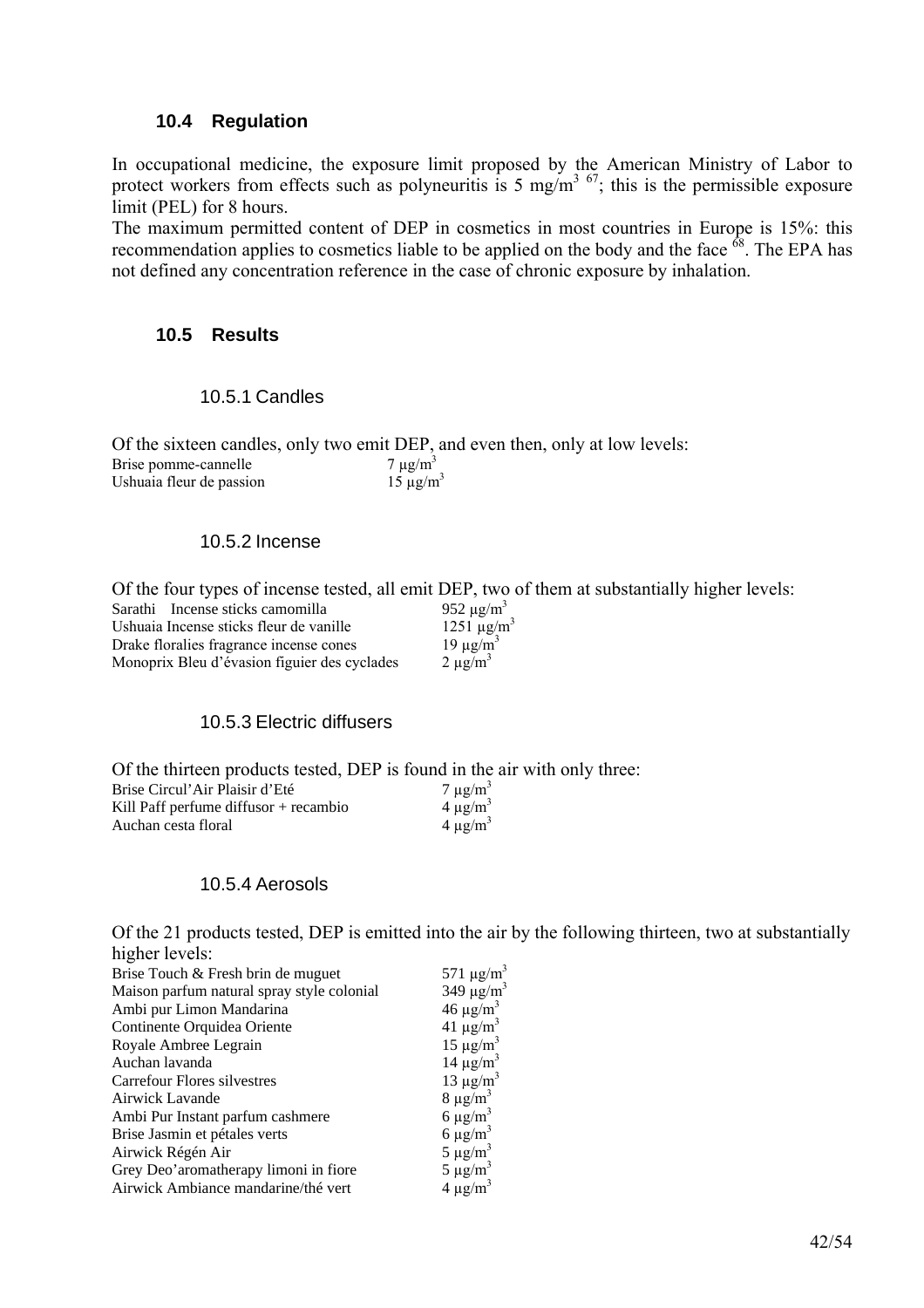#### 10.5.5 Liquid diffusers

Of the ten products tested, only three emit DEP, and only one of these at anything above a negligible level: 3

| Lampes Berger orange de cannelle   | $67 \mu g/m$             |
|------------------------------------|--------------------------|
| Campagnia Del Indie new age        | 6 $\mu$ g/m <sup>3</sup> |
| IBA Sanaga pyramide épices marines | $2 \mu g/m^3$            |

#### 10.5.6 Gels

Out of the nine products, only three emit DEP, all at quite low concentrations:<br>Brise Lavanda  $19 \mu g/m^3$ Brise Lavanda<br>
Il Gigante fiorito<br>
5 µg/ m<sup>3</sup> Il Gigante fiorito 5  $\mu$ g/ m<sup>3</sup><br>Airwick Aroma Mangue et citron vert 3  $\mu$ g/ m<sup>3</sup> Airwick Aroma Mangue et citron vert

#### 10.5.7 Natural products

DEP is not emitted by any of the three products tested in this category.

## **10.6 Conclusion**

In light of the data available, DEP is not among the most worrying substances; however, in the absence of a regulatory value and in the expectation of more in-depth studies into its estrogenic potential, it is advisable to limit the contributions to indoor air, notably in the case of incense which emits quantities approaching a milligramme.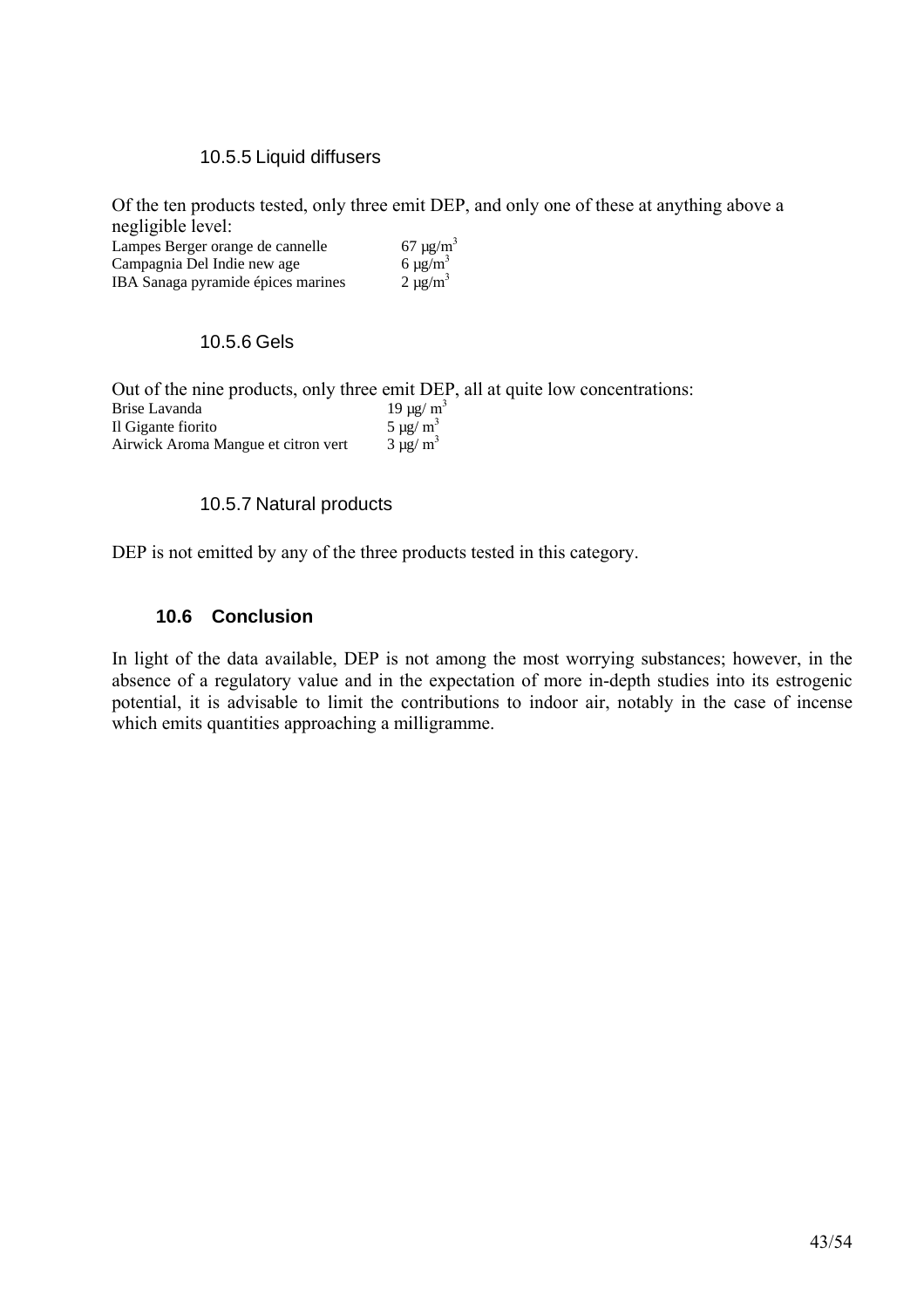## **11 Sixth molecule of interest: toluene (CAS 108-88-3)**

The synonyms for toluene are methylbenzene, phenylmethane and methylbenzol.

## **11.1 Sources**

The principal sources of toluene are adhesives (glues), some paints, varnishes or lacquers and their associated cleaning solvents, nail varnish, art supplies, products for motor vehicles; certain stain removers; pesticides and waxes.

## **11.2 Exposure and impact on health**

According to the WHO, the concentrations of toluene in rural zones are in general lower than 5  $\mu$ g/m<sup>3</sup>, whereas in urban areas, the concentrations may be as high as 5 to 150  $\mu$ g/m<sup>3</sup>. These concentrations can prove higher in industrial areas.

In terms of indoor air, construction materials, household products and cigarette smoke are sources of toluene. This means that the concentration of toluene in indoor air is often higher than in the air outside. For example, according to a Swedish study<sup>69</sup> involving 40 volunteers in Göteborg (Sweden), exposures to toluene average  $12 \mu g/m^3$  in indoor air, with an average for outdoor air of 2.8  $\mu$ g/m<sup>3</sup>.

Toluene has a low acute toxicity; its prime target is the central nervous system<sup>70</sup>. In that context, a reference concentration for inhalation is set by the US-EPA to protect populations at chronic exposures to toluene, or  $0.4 \text{ mg/m}^3$ . Toluene is also an irritant of the eyes, the skin and the respiratory system.

According to the WHO, toluene has potential effects on reproduction, causing hormonal problems in both men and women. Toluene apparently causes spontaneous abortions in women, in the course of exposure at an average concentration of 332 mg/m<sup>3</sup>.

Proof of the carcinogenicity of toluene to man is insufficient: it is rated in group 3 (unclassifiable in terms of its carcinogenic effects in man) by the CIRC.

The European Union has not rated toluene as carcinogenic since 2004. The US-EPA rates toluene as an unclassifiable substance in terms of its carcinogenicity to man.

## **11.3 Toxicological values**

## 11.3.1 Occupational regulations

In France, the weighted average exposure value (AEV) (8 hours/day) in the air in the workplace is set at 375 mg/m<sup>3</sup>. The short-term exposure limit (STEL) (15 minutes) is 550 mg/m<sup>3</sup>. In Germany and Belgium, this same value is set at 190 mg/m<sup>3</sup>. Europe sets the AEV at 192 mg/m<sup>3</sup> and the STEL at  $306 \text{ mg/m}^3$ .

In the United States, the short-term exposure value recommended by the American Conference of Governmental Industrial Hygienists (ACGIH) is set at 191.5 mg/m<sup>3</sup> for an exposure of 8 hours per day.

## 11.3.2 The WHO

According to the WHO, toluene is classed in group IV (probably not carcinogenic to man). The guideline calculated for non-carcinogenic effects is set at a concentration of 3.8 mg/m<sup>3</sup>.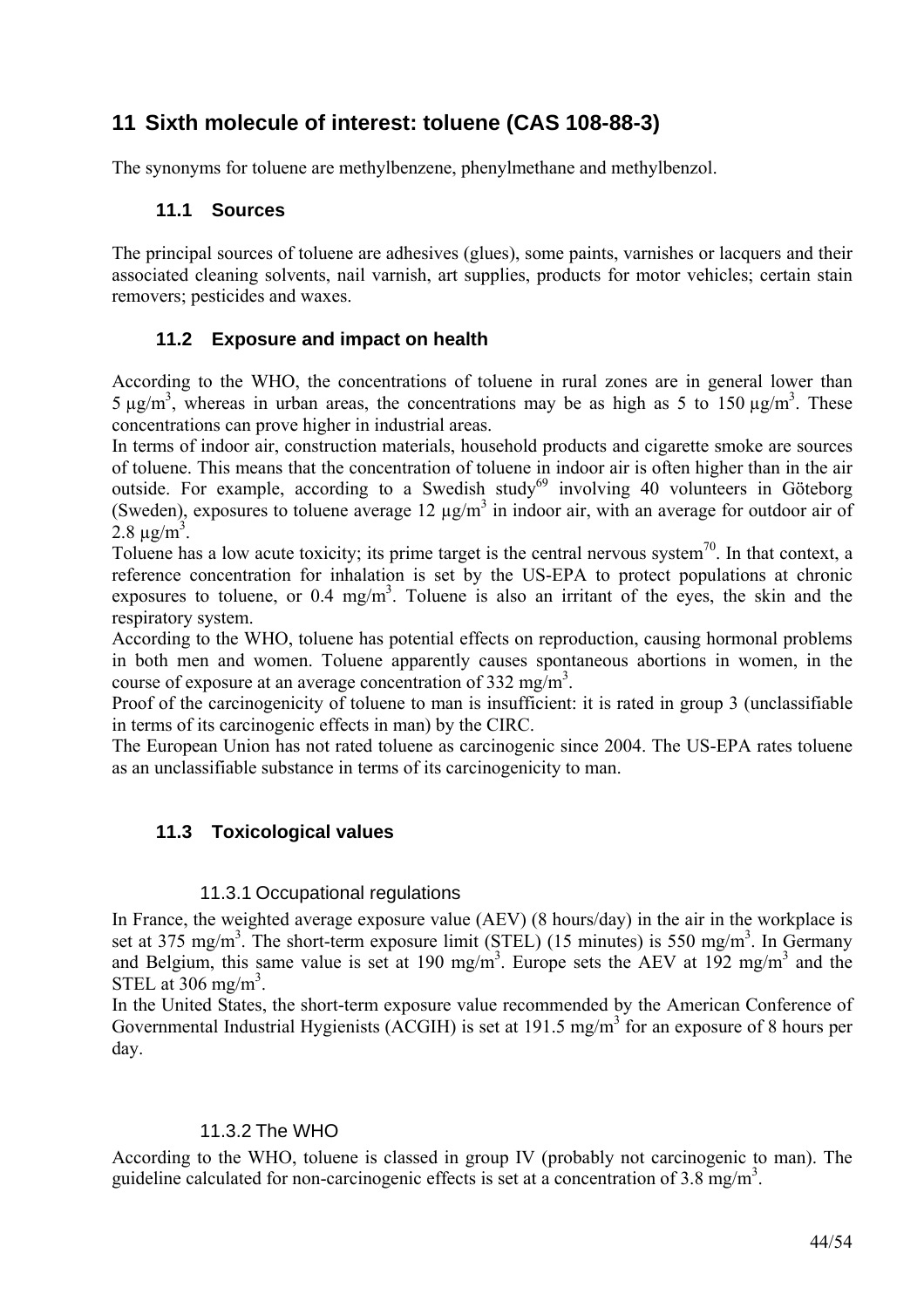#### 11.3.3 The US–EPA

The US-EPA (source: Integrated Risk Information System) proposes a short-term exposure limit by inhalation for non-carcinogenic effects of 400  $\mu$ g/m<sup>3</sup>. According to the US–EPA, toluene is a pulmonary irritant causing toxic effects for the central nervous system.

### 11.3.4 The ATSDR

In 2000, the ATSDR established a minimum risk level (MRL) for acute exposure by inhalation, at a concentration of toluene of 3.8 mg/m<sup>3</sup>. For chronic exposure by inhalation, the ATSDR set a minimum risk level of 300  $\mu$ g/m<sup>3</sup>.

#### 11.3.5 Others

In 1991, in Canada, Health Canada established a value of 3.75 mg/m<sup>3</sup> in the case of chronic exposures by inhalation. The National Institute of Public Health and the Environment (RIVM, the Netherlands) proposes a value of 300  $\mu$ g/m<sup>3</sup> for chronic exposure by inhalation. This value is likewise the limit taken by the US-EPA.

In Denmark<sup>71</sup>, the indoor air quality criteria lay down a value of 400  $\mu$ g/m<sup>3</sup> for chronic effects. Since 2003, the Office of Environmental Health Hazard Assessment (OEHHA) in California has also proposed a value of 300  $\mu$ g/m<sup>3</sup>, still in the context of chronic exposures by inhalation.

## **11.4 Results**

#### 11.4.1 Incense paper (papier d'Arménie) and other natural products

Incense paper (papier d'Arménie) causes no emission of toluene and of the two natural products tested, only one emits a quantity higher than 2.5  $\mu$ g/m<sup>3</sup>.

| Florame diffuseur d'arôme    | ND $\mu$ g/m <sup>3</sup> |
|------------------------------|---------------------------|
| Papier d'Arménie             | ND $\mu$ g/m <sup>3</sup> |
| Aromatic refreshner oil rose | $3 \mu g/m^3$             |

#### 11.4.2 Scented candles

Half of the candles tested emit concentrations of toluene averaging 6  $\mu$ g/m<sup>3</sup> with a minimum of over 3  $\mu$ g/m<sup>3</sup> and a maximum of over 15  $\mu$ g/m<sup>3</sup>.

| ND $\mu$ g/m <sup>3</sup> |
|---------------------------|
| $ND \mu g/m^3$            |
| $ND \mu g/m^3$            |
| ND $\mu$ g/m <sup>3</sup> |
| $ND \mu g/m^3$            |
| $ND \mu g/m^3$            |
| ND $\mu$ g/m <sup>3</sup> |
| $ND \mu g/m^3$            |
|                           |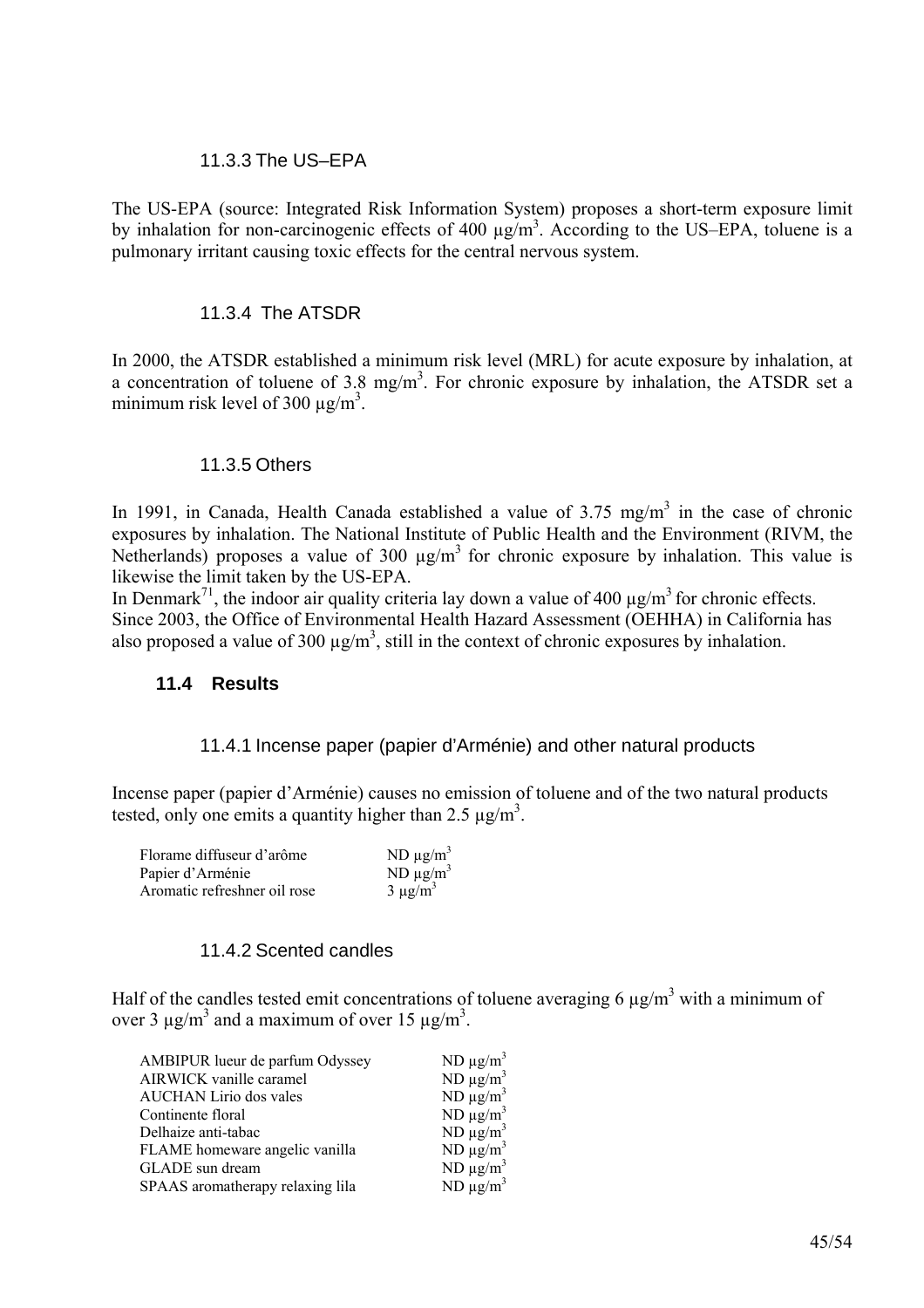| AIRWICK épices cannelle<br>USHUAIA fleur de passion<br>BRISE pétales de fraîcheur<br>Natura velas perfumadas vanilla<br><b>BRISE 3 parfums</b><br><b>GB</b> Vanille<br><b>BRISE</b> pomme cannelle | Rogitto Tribo vanilla | $3 \mu g/m^3$  |
|----------------------------------------------------------------------------------------------------------------------------------------------------------------------------------------------------|-----------------------|----------------|
|                                                                                                                                                                                                    |                       | $4 \mu g/m^3$  |
|                                                                                                                                                                                                    |                       | $4 \mu g/m^3$  |
|                                                                                                                                                                                                    |                       | $5 \mu g/m^3$  |
|                                                                                                                                                                                                    |                       | $5 \mu g/m^3$  |
|                                                                                                                                                                                                    |                       | $5 \mu g/m^3$  |
|                                                                                                                                                                                                    |                       | $7 \mu g/m^3$  |
|                                                                                                                                                                                                    |                       | $15 \mu g/m^3$ |

#### 11.4.3 Incense

Three of the four types of incense tested emit concentrations of toluene averaging 19  $\mu$ g/m<sup>3</sup> with a minimum of under  $8 \mu g/m^3$  and a maximum of almost 33  $\mu g/m^3$ .

| DRAKE floralies fragrance incense cones       | ND $\mu$ g/m <sup>3</sup> |
|-----------------------------------------------|---------------------------|
| MONOPRIX bleu d'évasion figuiers des cyclades | $8 \mu g/m^3$             |
| SARATHI Incense sticks camomilla              | $15 \mu g/m^3$            |
| USHUAIA fleur de vanille                      | 33 $\mu$ g/m <sup>3</sup> |

### 11.4.4 Gel air fresheners

Seven of the nine products tested emit concentrations of toluene averaging  $8 \mu g/m^3$  with a minimum of under 2  $\mu$ g/m<sup>3</sup> and a maximum of over 18  $\mu$ g/m<sup>3</sup>.

| <b>IBA</b> Ibana citron vert               | $ND \mu g/m^3$           |
|--------------------------------------------|--------------------------|
| IL GIGANTE fiorito                         | $ND \mu g/m^3$           |
| <b>AIRWICK Aroma Mangue et citron vert</b> | $2 \mu g/m^3$            |
| BRISE Lavanda                              | $5 \mu g/m^3$            |
| AIRWICK Crystal'air fleur de coton         | 6 $\mu$ g/m <sup>3</sup> |
| <b>BRISE Victorian Rose</b>                | $7 \mu g/m^3$            |
| AMBI PUR Golden Sun New July               | $8 \mu g/m^3$            |
| AIRWICK Crystal'Air Fleurs de Pêcher       | 9 $\mu$ g/m <sup>3</sup> |
| AIRWICK Crystal'Air lavande gardenia       | $18 \mu g/m^3$           |

#### 11.4.5 Liquid air fresheners

Six of the ten air fresheners tested emit concentrations of toluene averaging  $6 \mu g/m^3$  with a minimum of under 2  $\mu$ g/m<sup>3</sup> and a maximum of over 15  $\mu$ g/m<sup>3</sup>.

| AIRWICK pomme-chèvrefeuille                  | $ND \mu g/m^3$            |
|----------------------------------------------|---------------------------|
| <b>AUCHAN</b> limone                         | ND $\mu$ g/m <sup>3</sup> |
| CAMPAGNIA DEL INDIE new age                  | ND $\mu$ g/m <sup>3</sup> |
| IBA Sanaga pyramide épices marines           | $ND \mu g/m^3$            |
| IBA Tikala thé vert passion                  | $2 \mu g/m^3$             |
| Ambria vanilla                               | $4 \mu g/m^3$             |
| AIRWICK décosphère mangue-citron vert        | $4 \mu g/m^3$             |
| ADRITT désodorisant mèche peach              | $4 \mu g/m^3$             |
| Lampes Berger orange de cannelle             | 6 $\mu$ g/m <sup>3</sup>  |
| AIRWICK decosphère ambiance vanille-orchidée | $15 \mu g/m^3$            |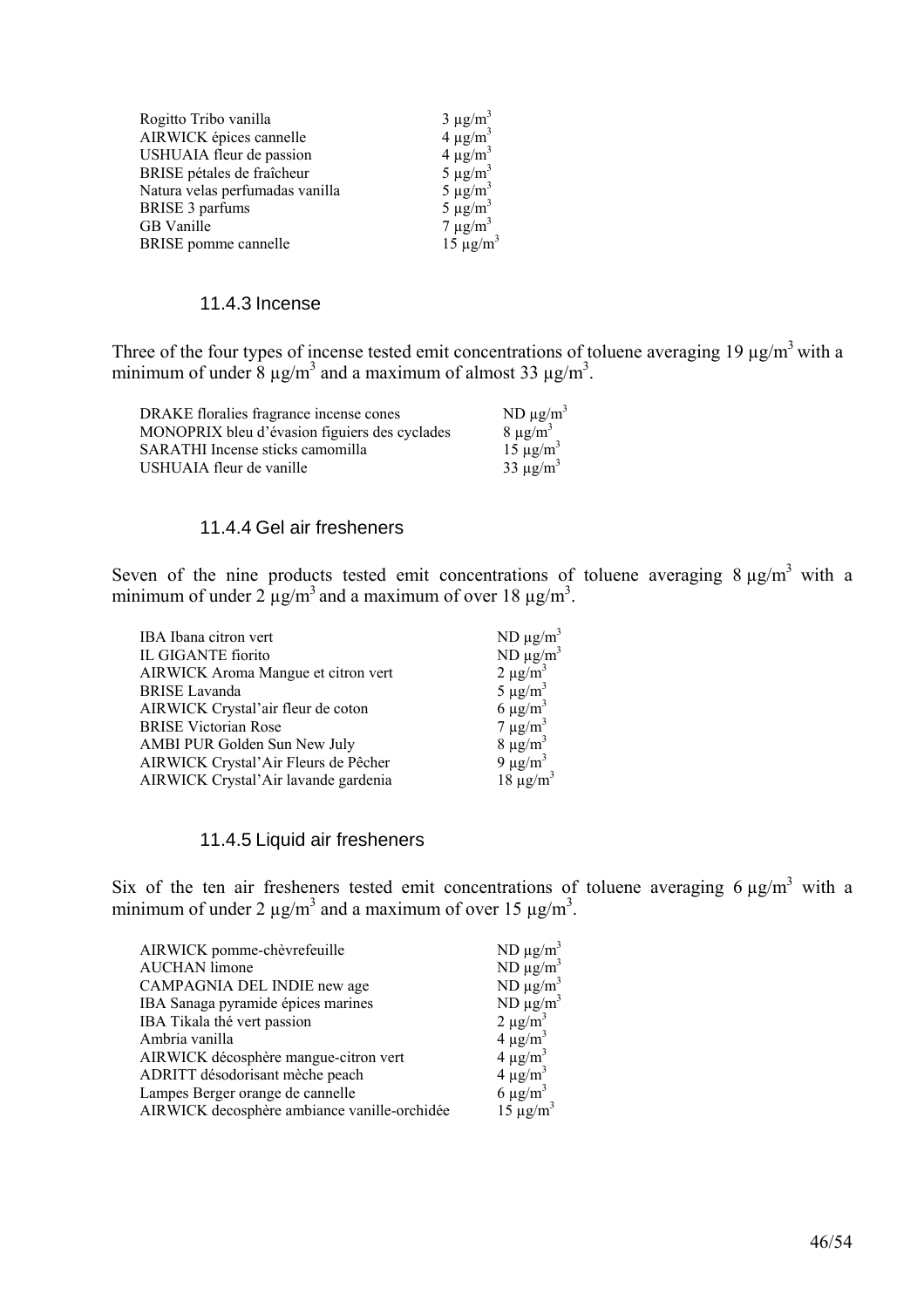#### 11.4.6 Electric diffusers

Six of the thirteen diffusers tested emit concentrations of toluene averaging 8  $\mu$ g/m<sup>3</sup> with a minimum of under 4  $\mu$ g/m<sup>3</sup> and a maximum of over 14  $\mu$ g/m<sup>3</sup>.

.

.

| AIRWICK mandarine thé vert            | $ND \mu g/m^3$            |
|---------------------------------------|---------------------------|
| AIR WICK Mobil'air vanilla-orchidée   | $ND \mu g/m^3$            |
| AMBI PUR harmony baunilha & lis       | $ND \mu g/m^3$            |
| AUCHAN marino                         | $ND \mu g/m^3$            |
| BRISE circul'air plaisir d'été        | $ND \mu g/m^3$            |
| GREY rillassante vanilla-lily         | $ND \mu g/m^3$            |
| Kill Paff perfume diffusor + recambio | $ND \mu g/m^3$            |
| Ambipur April Thé vert                | $4 \mu g/m^3$             |
| COOP bouquet di orchidée              | $4 \mu g/m^3$             |
| <b>CARREFOUR frutas citricas</b>      | 6 $\mu$ g/m <sup>3</sup>  |
| <b>CONTINENTE</b> canela              | $8 \mu g/m^3$             |
| AUCHAN cesta floral                   | 9 $\mu$ g/m <sup>3</sup>  |
| <b>CARREFOUR</b> terre                | 14 $\mu$ g/m <sup>3</sup> |
|                                       |                           |

#### 11.4.7 Sprays

Ten of the twenty one sprays tested emit concentrations of toluene averaging  $8 \mu g/m^3$  with a minimum of 2  $\mu$ g/m<sup>3</sup> and a maximum of over 21  $\mu$ g/m<sup>3</sup>.

| AIRWICK click spray rosa bouquet           | $ND \mu g/m^3$            |
|--------------------------------------------|---------------------------|
| <b>AIRWICK Lavande</b>                     | $ND \mu g/m^3$            |
| AIRWICK Régén Air                          | $ND \mu g/m^3$            |
| <b>AMBIPUR Limon Mandarina</b>             | $ND \mu g/m^3$            |
| BRISE Jasmin et pétales verts              | $ND \mu g/m^3$            |
| <b>BRISE</b> Orange Jasmin                 | $ND \mu g/m^3$            |
| <b>CARREFOUR Flores silvestres</b>         | ND $\mu$ g/m <sup>3</sup> |
| GLADE white freesia $&$ grapefruit         | ND $\mu$ g/m <sup>3</sup> |
| GREY Deo'aromatherapy limoni in fiore      | $ND \mu g/m^3$            |
| Maison parfum natural spray style colonial | ND $\mu$ g/m <sup>3</sup> |
| Royale Ambree Legrain                      | $ND \mu g/m^3$            |
| AMBI PUR Instant parfum cashmere           | $2 \mu g/m^3$             |
| Bonaria (Yplon) Lavande                    | $2 \mu g/m^3$             |
| <b>BRISE</b> Lavanda                       | $3 \mu g/m^3$             |
| GLADE green apple                          | $4 \mu g/m^3$             |
| Phytaromasol bergamote lemon grass         | $5 \mu g/m^3$             |
| BRISE Touch & Fresh brin de muguet         | $7 \mu g/m^3$             |
| <b>AUCHAN</b> lavanda                      | $8 \mu g/m^3$             |
| AIRWICK Ambiance mandarine/thé vert        | $8 \mu g/m^3$             |
| <b>CONTINENTE Orquidea Oriente</b>         | $18 \mu g/m^3$            |
| Lampe Berger Les ambiances vanille         | $21 \mu g/m^3$            |
|                                            |                           |

## **11.5 Conclusion**

Under the test conditions used in the course of our study, no product emits concentrations of toluene in excess of the lowest concentration of interest of  $300 \mu g/m<sup>3</sup>$ . The pollution of the air by toluene from these products is thus not a matter for concern.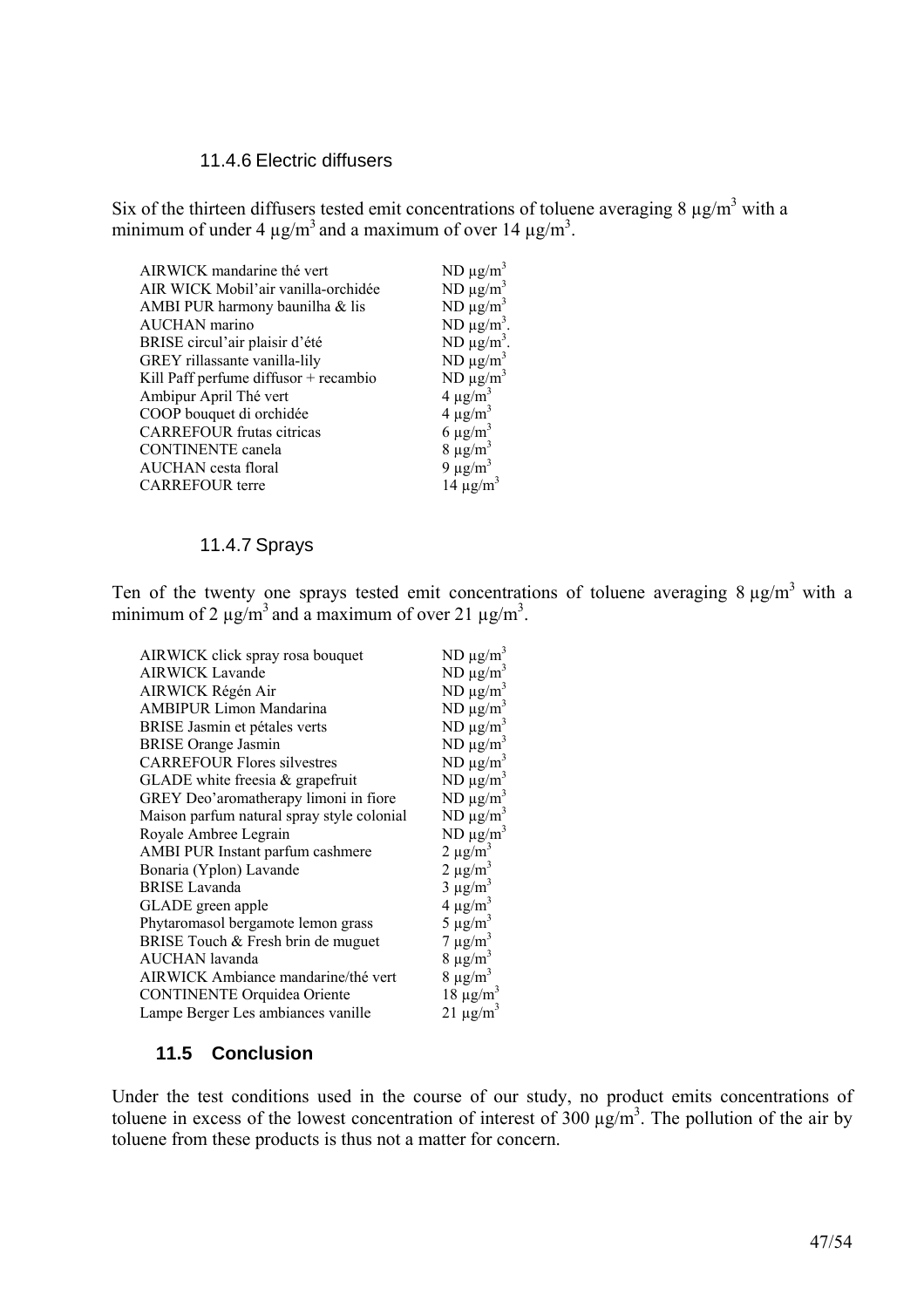## **12 CONCLUSION**

This test conducted on 74 air fresheners, incense types, natural products, scented candles, electric diffusers, liquids, gels and aerosols and the associated bibliographical research have allowed us to reach the following important conclusions:

- Total VOC emissions from virtually all the products tested occur at a concentration higher than 200  $\mu$ g/m<sup>3</sup> after 2 hours of use. This represents a substantial increase in indoor air pollution. Notable quantities are emitted by aerosols and electric diffusers, at concentrations of over 7200  $\mu$ g/m<sup>3</sup> and  $3100 \mu g/m<sup>3</sup>$  in the case of Royal Ambree Legrain and Coop bouquet orchidée respectively. In these categories of products tested, 5 aerosols out of 21 and 4 electric diffusers out of 16 exceeded 2000  $\mu$ g/m<sup>3</sup> of emission of VOC.
- Moreover, the literature indicates that the spread of these molecules can be delayed over time because of the phenomenon of adsorption of the VOCs by materials present in homes, which act as a reservoir. Under certain circumstances, these adsorption phenomena may lead to skin allergies as a result of contact between the skin and objects or materials.
- The literature also describes the formation of secondary pollutants, from the primary VOCs, under the action of hear, light and oxidizing agents such as ozone.
- Emissions of allergens from perfumes at often high concentrations are a matter for concern, and need to be looked at in the context of the increase in allergies to perfumes in the various countries in Europe.
- Among the substances emitted, the presence of several carcinogens, benzene and formaldehyde, is a matter for concern.

**Benzene** is emitted, after 1 hour 30 minutes' burning, at a concentration of over 220  $\mu$ g/m<sup>3</sup> by the Ushuaia fleur de Vanille stick. It is also emitted by the scented candles and liquid air fresheners in a high concentration. Given the particularly high levels, it seems necessary for work to be undertaken on a wider selection of types of incense.

Formaldehyde poses the same problem as benzene. High concentrations are emitted by incense ( $> 65 \text{ }\mu\text{g/m}^3$ ), while the toxicological reference value for chronic exposure by inhalation is set at 10  $\mu$ g/m<sup>3</sup> by the ATSDR. Three candles tested and one electric diffuser returned a high concentration of formaldehyde.

• As to the emission of molecules of the family of **terpenes**, **styrene** and **DEP**, of which the health impact is amply described in the literature, the concentrations recorded in the air are certainly not negligible: for example, the concentrations of terpene emitted by certain aerosols are twice the doses considered to be irritating in the literature. Moreover, the oxidization reactions of the terpenes can form allergenic compounds (D-limonene in oxidized form) or secondary pollutants such as formaldehyde. As to styrene, certain natural products, scented candles, incense, liquid air fresheners and aerosols exceed the limit value of 70  $\mu$ g/m<sup>3</sup> for 30 minutes of exposure set by the US Environment Agency. This substance is not evaluated in Europe but deserves to have its health impact explored. Another molecule like DEP does not have a guideline value and studies are awaited into its

health impact. For all these non-evaluated substances, it would be wise to limit the concentrations in indoor air.

• Finally, only toluene (unclassifiable in terms of its carcinogenic effects in man) does not seem to pose any problem with high emissions.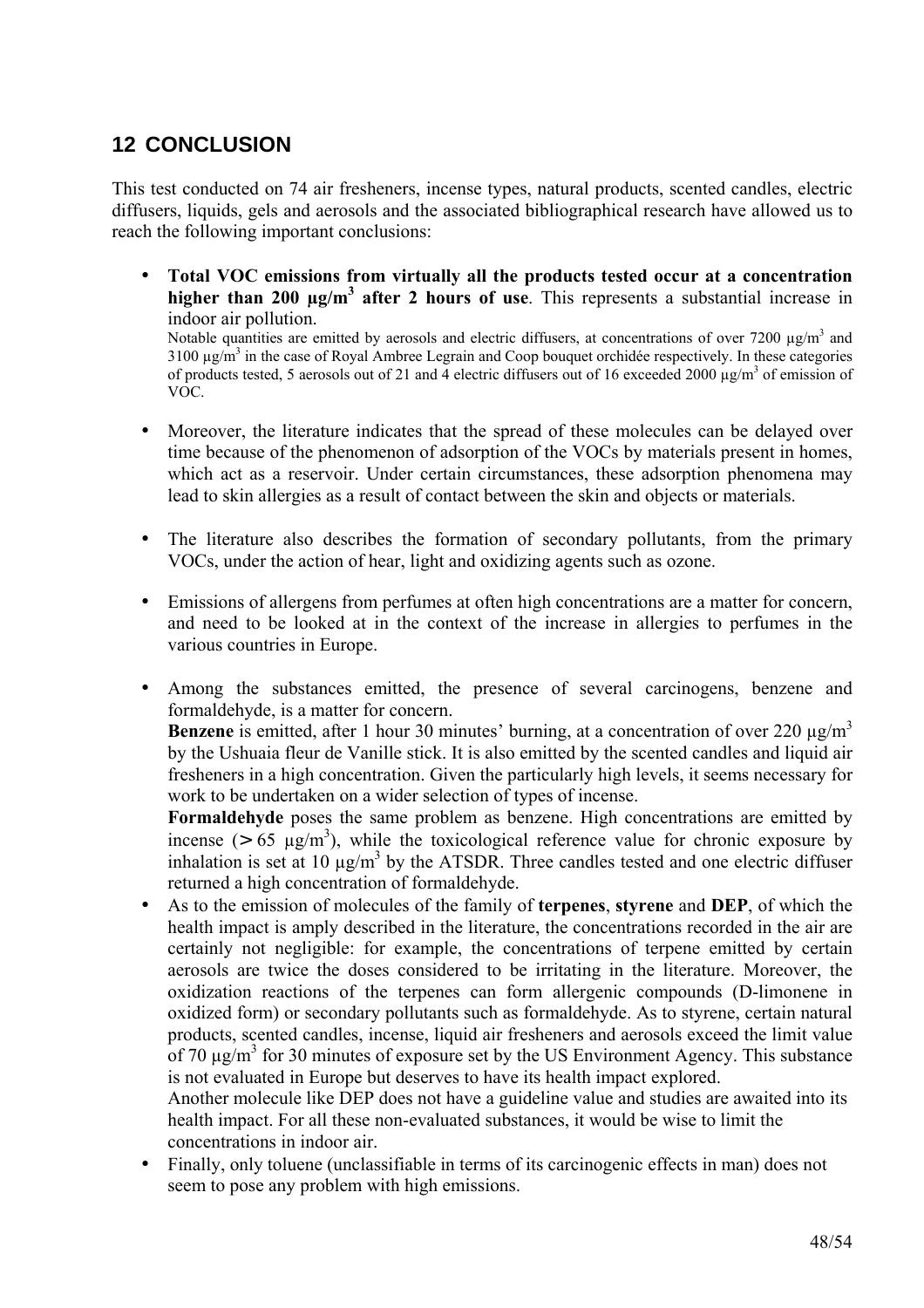Several molecules are thus emitted at concentrations which are alarming because of their recognized carcinogenic or allergenic character to man. It is necessary for the professionals and the health authorities to take account of the results of our trials, in order to improve the formulations and if appropriate to review the labelling of the products. We have not manipulated our interpretations and conclusions: when it comes to benzene, burning a stick of incense corresponds to 0.5 to 4 cigarettes being smoked in a room measuring 20  $m<sup>3</sup>$  where half the air is renewed in one hour. This comparison should encourage the public authorities to take steps, such as the introduction of labelling carrying a warning of the emission of a carcinogenic compound, plus a warning that the product should be avoided by children and pregnant women, and that the room should be intensively aired after its use.

At the end of this study and in light of its results, other tests should be conducted:

- testing of a wider range of products, types of incense in particular;
- seeking to gain a better understanding of the real conditions of use by consumers and thus to define their exposure;
- studying the elimination kinetics of certain priority molecules, so as to specify the levels of exposure and to understand the effects of aeration;
- specifying certain unidentified substances, such as ethers of glycol. Certain ethers of glycol in series E are proven reprotoxins and there is a need for precise identification;
- looking at the phenomena of interactions between the molecules and measuring the secondary pollution by varying the conditions of duration, temperature, ventilation, hygrometry, luminosity, etc, in the room.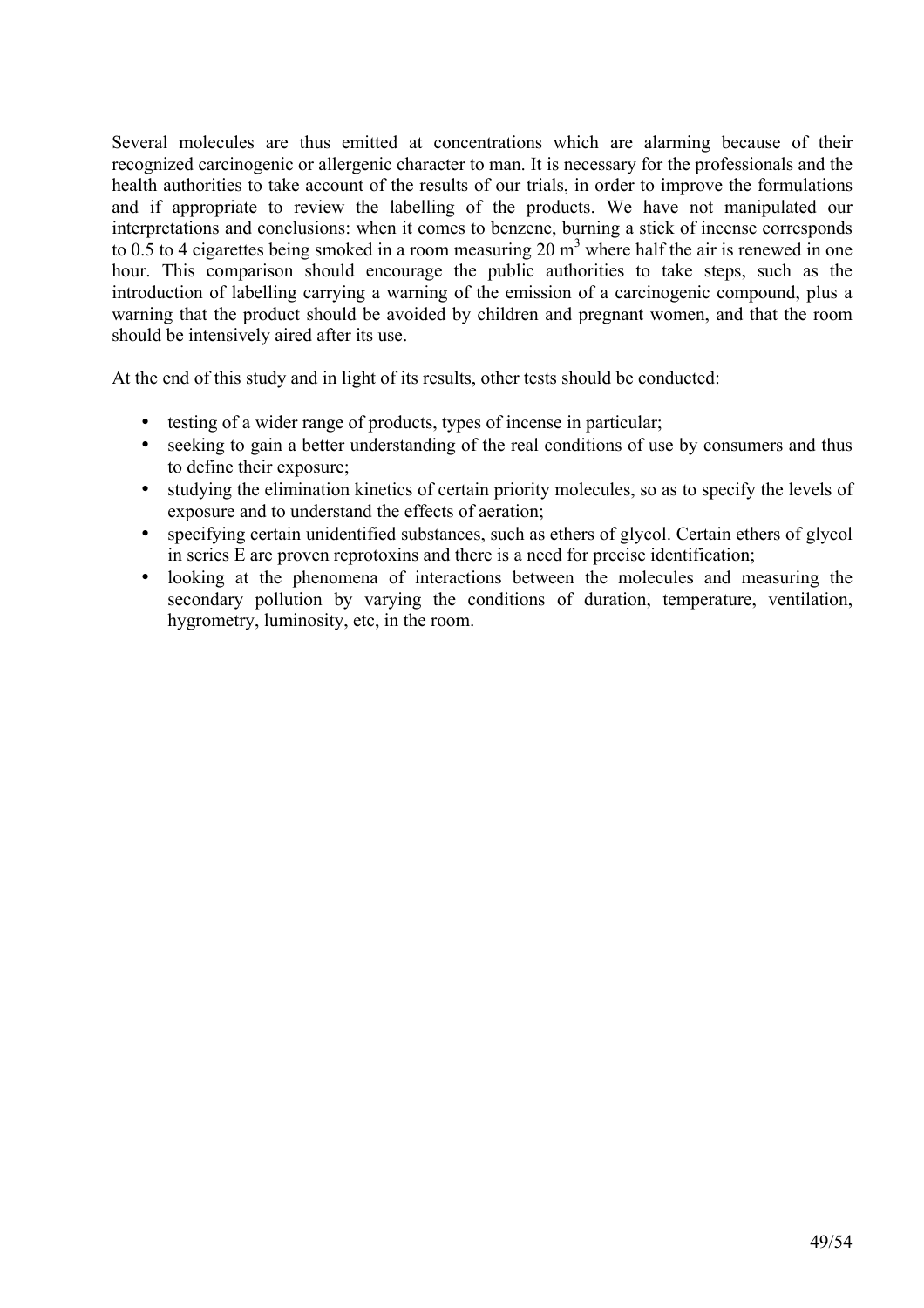## **13 References**

<sup>1</sup> QUE CHOISIR, Jan. 2000, N° 367.

<sup>2</sup> QUE CHOISIR, May 2003, N° 404.

3 QUE CHOISIR, Jan. 2001, N° 378.

<sup>4</sup> A. Farrow, H. Taylor, K. Northstone, J. Golding, 2003. Symptoms of mothers and infants related to volatile organic compounds in household products. Avon Longitudinal Study of Parents and Children (ALSPAC). Archives of Environmental Health, 58(10), p. 633-641. http://www.alspac.bristol.ac.uk

<sup>5</sup> Council Directive 1999/13/EC of 11 March 1999 on the limitation of emissions of volatile organic compounds due to the use of organic solvents in certain activities and installations.

6 Ministerial decree dated 1 March 1993.

<sup>7</sup> www.**epa**.gov

 $8$  Building Research Establishment (BRE), 1996. Indoor air quality in homes, Part 2: The building research establishment indoor environment study, London, Crown Construction Ltd.

<sup>9</sup> Wallace L, Nelson W, Ziegenfus R, Pellizzari E, Michael L, Whitmore R, Zelon H, Hartwell T, Perritt R, Westerdahl D, 1991. The Los Angeles TEAM Study: personal exposures, indoor-outdoor air concentrations, and breath concentrations of 25 volatile organic compounds. J Expo Anal Environ Epidemiol. 1991 Apr;1(2):157-92.

<sup>10</sup> QUE CHOISIR, Jan. 2001, N° 378

<sup>11</sup>. www.air-interieur.org

<sup>12</sup> K Rumchev, J Spickett, M Bulsara, M Phillips and S Stick, 2004. Association of domestic exposure to volatile organic compounds with asthma in young children. Thorax, 59: 746-751.

<sup>13</sup> R.C. Anderson, J.H. Anderson, 1997. Toxic effects of air freshener emissions. Archives of Environmental Health 52(6): 433-441.

<sup>14</sup> A. Farrow, H. Taylor, K. Northstone, J. Golding, 2003. Symptoms of mothers and infants related to volatile organic compounds in household products. Avon Longitudinal Study of Parents and Children (ALSPAC). Archives of Environmental Health, 58(10), p. 633-641. http://www.alspac.bristol.ac.uk

 $15$  CARB, 2001. The California consumer products regulations. California environmental protection agency air resources board, Sacramento, CA.

<sup>16</sup> Molhave, L. 1990. Volatile organic compounds, indoor air quality and health. Indoor Air 1990. The Fifth International Conference on Indoor Air Quality and Climate.

<sup>17</sup> Finnish Society of Indoor Air Quality and Climate, Principles, experiences and new developments of the emission classification of building materials in Finland, Proceedings Healthy Buildings 2003

<sup>18</sup> Seifert, B. 1990. Regulating Indoor Air. Proceedings of the Fifth International Conference on Indoor Air Quality and Climate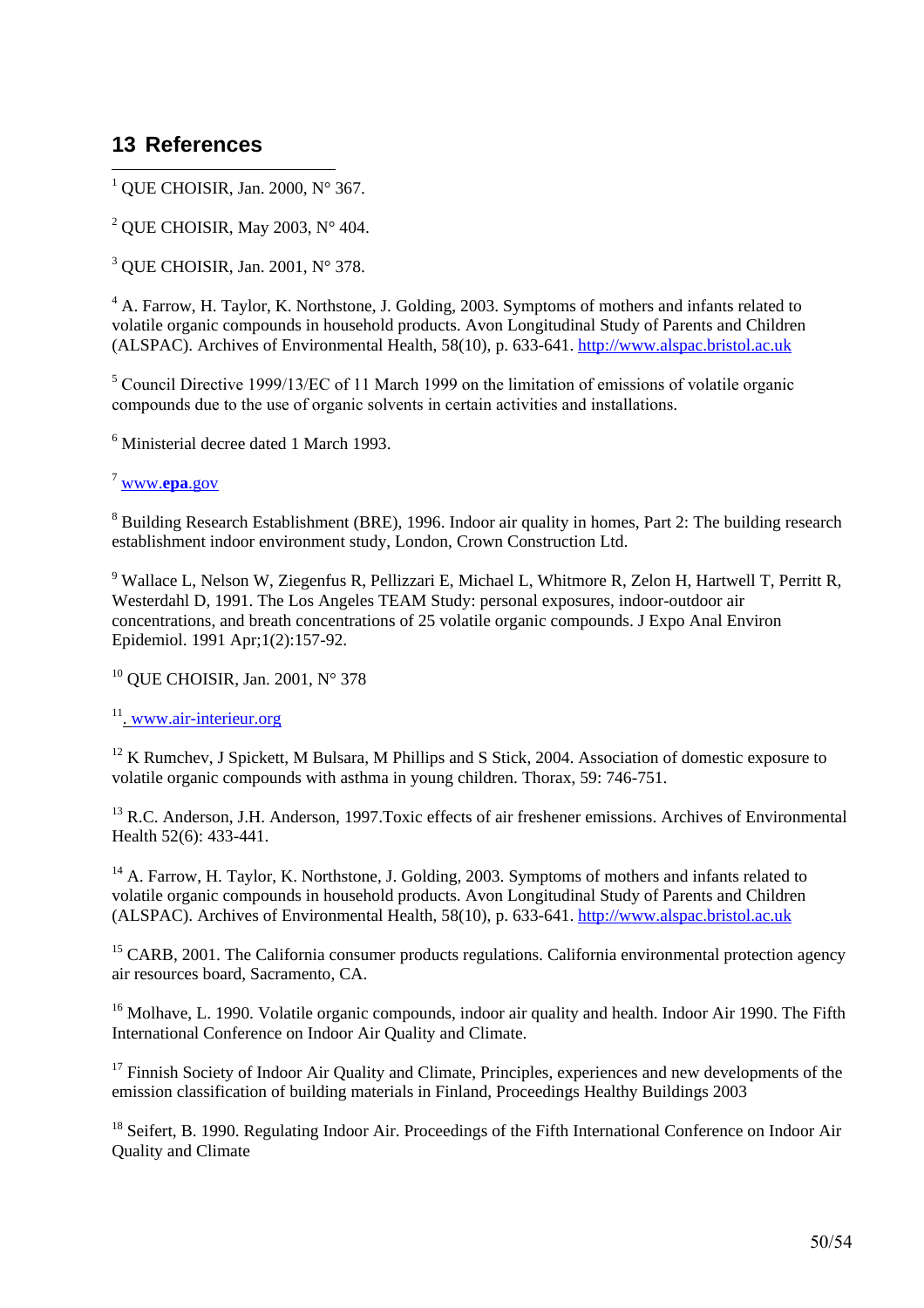<sup>19</sup> Aldehydes and VOCs in newly-built unoccupied houses in Tokyo, T Iwata, H Tsukahara and M Hori, Proceedings Healthy Buildings 2003

 $\overline{a}$ 

<sup>20</sup> Ambient air quality goals recommended by the National Health and Medical Research Council, Goals for maximum permissible levels of pollutants in ambient air, May 1996

<sup>21</sup> State of Washington. 1989. Indoor Air Quality Specifications for Washington State Natural Resources Building and Labor and Industries Building. Department of General Administration. East Campus Plus Program

<sup>22</sup> Ausschuss zur gesundheitlichen Bewertung von Bauprodukten, Committee for Health-Related Evaluation of Building Products, AgBB July 2004

<sup>23</sup> C.J. Weschler, 2004. Chemical reactions among indoor pollutants: what we've learned in the new millennium. Indoor Air, 14 (7): 184-194.

<sup>24</sup> W.W. Nazaroff, C.J. Weschler, 2004. Cleaning products and air fresheners: exposure to primary and secondary air pollutants. Atmospheric Environment, 38: 2841-2865.

 $25$  P. Wolkoff, P.A. Clausen, B. Jensen, G.D. Nielsen, K. Wilkins, 1997. Are we measuring the relevant indoor pollutants? Indoor Air, 7: 92 – 106.

<sup>26</sup> Fan Z, Lioy P, Weschler C, Fiedler N, Kipen H, Zhang J, 2003. Ozone-initiated reactions with mixtures of volatile organic compounds under simulated indoor conditions. Environ Sci Technol. 2003 May 1;37(9):1811-21.

 $27$  G. Sarwar, D.A. Olson, R.L. Corsi, C.J. Welschler, 2004. Indoor fine particles: the role of terpene emissions from consumer products. J. Air & Waste Manage. Assoc., 54 : 367-377.

<sup>28</sup> P. Wolkoff, P.A. Clausen, B. Jensen, K. Wilkins, G.D. Nielsen, 2000. Formation of strong airway irritants in terpene/ozone mixtures. Indoor Air, 10 : 82-91.

 $^{29}$  Liu, X., Mason, M., Krebs, K. & Sparks, L.. EPA's National Risk Management Research Laboratory, North Carolina. Edition of Environmental Science and Technology (Volume 38, Nº 10, pages 2737–2745) Publishing date: May 19, 2004

<sup>30</sup> P. Wolkoff, P.A. Clausen, B. Jensen, G.D. Nielsen, K. Wilkins, 1997. Are we measuring the relevant indoor pollutants? Indoor Air, 7: 92 – 106.

 $31$  Curse this house, New Scientist vol 170 issue 2289 – 5 May 2001, page 36

<sup>32</sup> Schafer T, Bohler E, Ruhdorfer S, Weigl L, Wessner D, Filipiak B, Wichmann HE, Ring J., Epidemiology of contact allergy in adults, Allergy. 2001 Dec; 56(12):1192-6

Institute of Social Medicine, Medical University Lubeck, Beckergrube 43047, 23552 Lubeck, Germany.

<sup>33</sup> Matura M, Goossens A, Bordalo O, Garcia-Bravo B, Magnusson K, Wrangsjo K, Karlberg AT., Oxidized citrus oil (R-limonene): a frequent skin sensitizer in Europe, J Am Acad Dermatol. 2002 Nov; 47(5):709- 14.

<sup>34</sup>J. Pors, R. Fuhlendorff, 2003. Mapping of chemical substances in air fresheners and other fragrance liberating products. Survey on chemical substances in consumer products. Survey n° 30 2003. Danish Environmental Protection Agency, Danish Ministry of the Environment.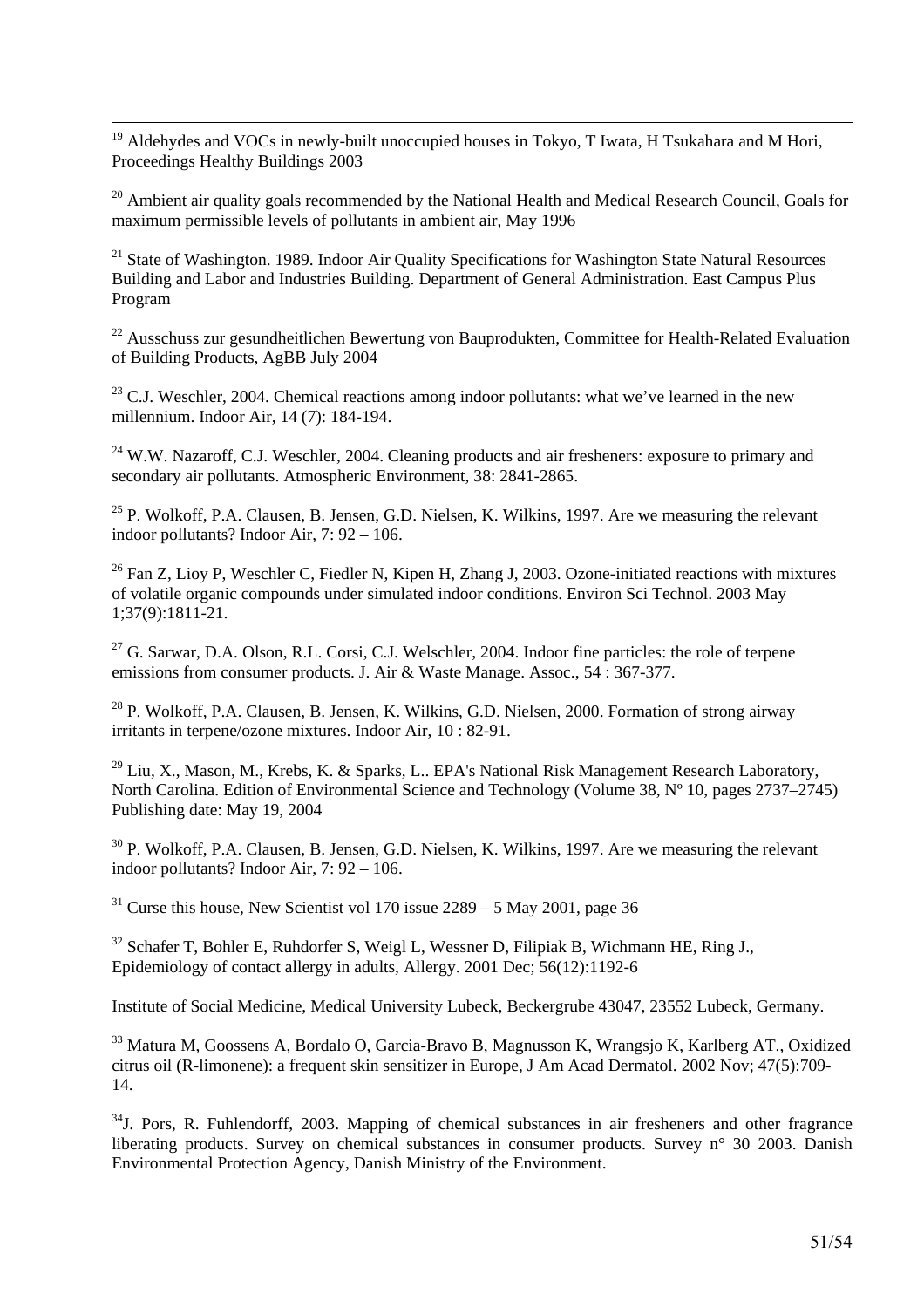<sup>35</sup> L. Mosqueron, V. Nedellec, 2002. Hiérarchisation sanitaire des paramètres mesurés dans les bâtiments par l'observatoire de la qualité de l'air intérieur. Rapport final, 98p..

 $\overline{a}$ 

<sup>36</sup> Building Research Establishment (BRE), 1996. Indoor air quality in homes, Part 2: The building research establishment indoor environment study, London, Crown Construction Ltd.

<sup>37</sup> Q. Lan, L. Zhang, G. Li, R. Vermeulen, R.S. Weinberg, M. Dosemici, S. M. Rappaport, M. Shen, B.P. Alter, Y. Wu, W. Kopp, S. Waidyanatha, C. Rabkin, W. Guo, S. Chanok, R.B. Hayes, M. Linet, S. Kim, S. Yin, N. Rothman, M.T. Smith. Hematotoxicity in workers exposed to low levels of benzene. Science, 306, 1774-1776.

<sup>38</sup> American research team from the National Cancer Institut (NIH, Bethesda) in collaboration with the New York Blood Center, and a Chinese research team from the Chinese CDC.

<sup>39</sup> PK Johnston, G Hadwen, J JR. G Mc Carthy, 2002. A screening-level ranking of toxic chemicals at levels typically found in indoor air. In: Indoor Air 2002, 9<sup>th</sup> International Conference on Indoor Air Quality and Climate. Monterey, California. June 30 – July 5.

<sup>40</sup> Extrapolation of the Benzene Inhalation Unit Risk Estimate to the Oral Route of Exposure, November, 1999. US Environmental Protection Agency Washington, DC.

<sup>41</sup> Master of science in Public Health "Characterization of scented candle emissions and associated public health risks" by David Krause, Department of Environmental and Occupational Health, College of Public Health, University of South Africa, August 1999.

<sup>42</sup> T. Eggert and O.C. Hansen, 2004. Survey and emission of chemical substances from incense. *In survey and chemical substances in consumer products*, n° 39. Danish Environmental Protection Agency

<sup>43</sup> Löfroth G., Stensman C., and Brandhorst-Satzkorn M., 1991. Indoor sources of mutagenic aerosol particulate matter: smoking, cooking and incense burning. *Mutation research*, 261: 21-28

<sup>44</sup> Candles and incense as potential sources of indoor air pollution: market analysis and literature review, Jan 01. EPA-600/R-01-001

<sup>45</sup> Lowengart R.A., Peters J.M., Cicioni C., Buckley J., Bernstein L., Preston-Martin S., Rappaport E., 1987. Childhood leukemia and parents' occupational and home exposures. J. Natl Cancer Inst. 79(1) :39-46.

<sup>46</sup> Yang C.Y., Chiu J.F., Cheng M.F., Lin M.C., 1997. Effects of indoor environmental factors on respiratory health of children in a subtropical climate. Environ. Res., 75(1) :49-55.

 $^{47}$  L. Mosqueron, V. Nedellec, 2002. Hiérarchisation sanitaire des paramètres mesurés dans les bâtiments par l'observatoire de la qualité de l'air intérieur. Rapport final, 98p.

<sup>48</sup> P. Wolkoff, P.A. Clausen, P.A. Nielsen, L. Molhave, 1991. The Danish twin apartment study: Part I: formaldehyde and long term VOC measurements. Indoor Air, 4, 478-490.

<sup>49</sup>L. Molhave, L. E. Sparks, P. Wolkoff, P.A. Clausen, P.A. Nielsen, N.C. Bergso, 1996. The Danish twin apartment study: Part II: mathematical modelling of the relative strength of sources of indoor air pollution. Indoor Air, 6, 18-30.

<sup>50</sup> Ho SS, Yu JZ, 2002. Concentrations of formaldehyde and other carbonyls in environments affected by incense burning. J Environ Monit. 2002 ; 4(5) : 728-33.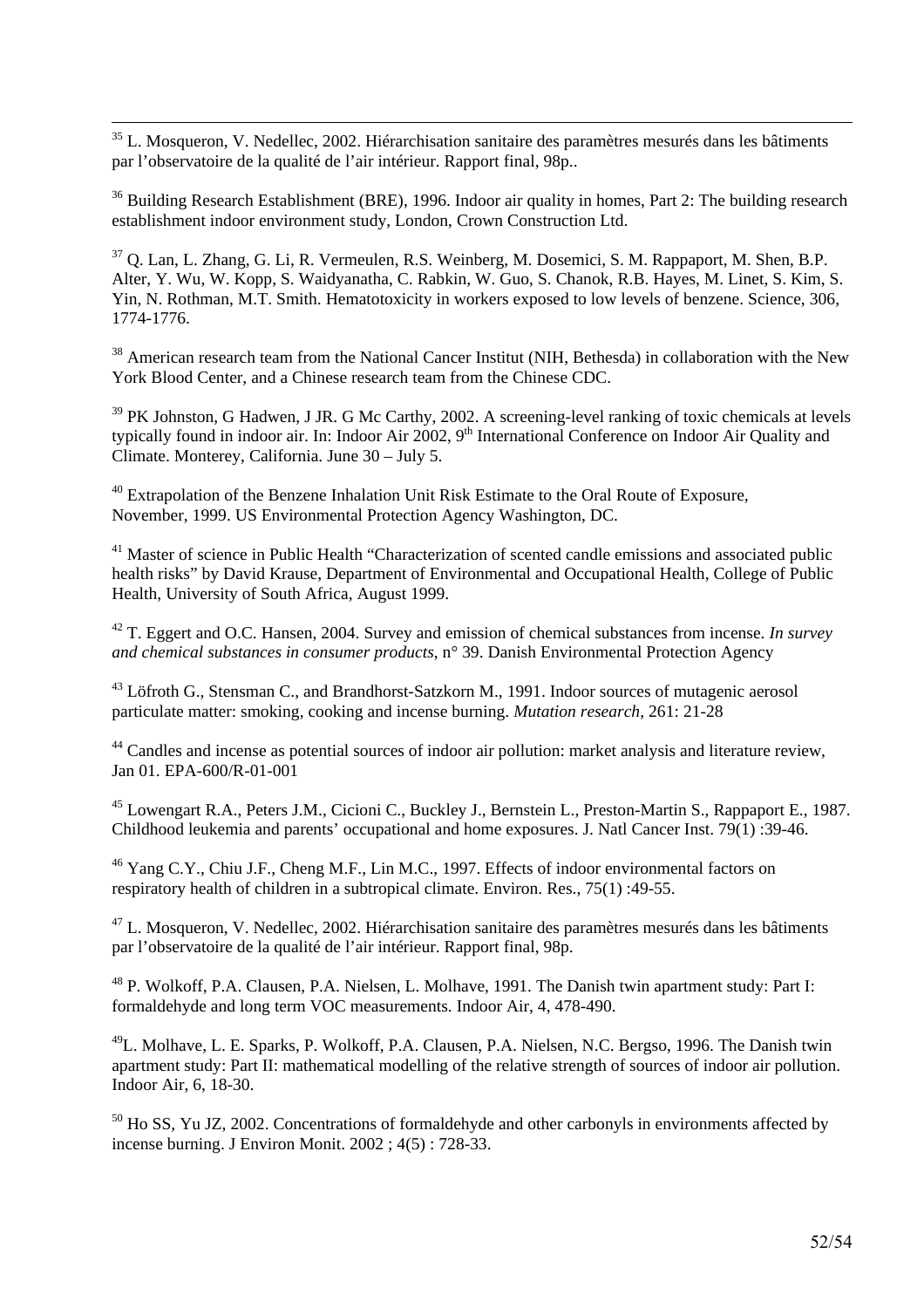$\overline{a}$ <sup>51</sup> M. KUSKE, J. NICOLAS Les pollutions dans l'air à l'intérieur des bâtiments. Diagnostic, incidences sur la santé. Fondation Universitaire Luxembourgeoise, Province de Luxembourg (Département Prévention-Santé), en collaboration avec la Députation permanente de la Province de Luxembourg. 141p..

<sup>52</sup> Prevencion de la exposicion a formaldehido, NTP 590, Instituto Nacional de Seguridad e higiene en el trabajo, Ministerio de trabajo y asuntos sociales, et REAL DECRETO 363/1995, de 10 de Marzo de 1995 por el que se regula la Notificación de Sustancias Nuevas y Clasificación, Envasado y Etiquetado de Sustancias Peligrosas. BOE 133 núm. de 5 de junio.

<sup>53</sup> World Health Organization, Regional Office for Europe, Copenhagen, Air quality guidelines for Europe,  $2<sup>nd</sup>$  edition, 2000.

<sup>54</sup> World Health Organization, Air Quality Guidelines for Europe, 1995.

<sup>55</sup> T. Eggert and O.C. Hansen, 2004. Survey and emission of chemical substances from incense. *In survey and chemical substances in consumer products*, n° 39. Danish Environmental Protection Agency

<sup>56</sup> AT Hodgson, D Beal, JE McIlvaine, 2002. Sources of formaldehyde, other aldehydes and terpenes in a new manufactured house. Indoor Air, 12(4), 235-242.

<sup>57</sup> Molhave L, Kjaergaard SK, Hempel-Jorgensen A, Juto JE, Andersson K, Stridh G, Falk J, 2000. The eye irritation and odor potencies of four terpenes which are major constituents of the emissions of VOCs from Nordic soft woods. Indoor Air, 10(4) : 315-318.

<sup>58</sup> P. Wolkoff, P.A. Clausen, B. Jensen, K. Wilkins, G.D. Nielsen, 2000. Formation of strong airway irritants in terpene/ozone mixtures. Indoor Air, 10 : 82-91.

<sup>59</sup> Agency for Toxic Substances and Disease Registry (ATSDR). *Toxicological Profile for Styrene* (Draft). US Public Health Service, US Department of Health and Human Services, Atlanta, GA. 1992.

<sup>60</sup> Relation entre l'exposition au styrène et les effets sur la santé - Analyse critique de la littérature Bilans de connaissances / Rapport B-053, 1998, 138 pages.

 $61$  projet n° 9 du PER 1995

 $62$  Toxic Air Contaminant Identification List Summaries - ARB/SSD/SES September 1997.

 $63$  An endocrine disrupter is a chemical product that interferes with the function of the endocrine system, causing adverse health effects: some of these chemical products bind with receptors, such as estrogen receptors and androgen receptors. Most of the in-vitro and in-vivo tests conducted derive from laboratory tests which measure the estrogenic potential; few studies measure the androgenic potential.

<sup>64</sup> Catherine A. Harris, <sup>1</sup>Pirkko Henttu, <sup>2</sup>Malcolm G. Parker, <sup>2</sup> and John P. Sumpter <sup>1</sup>. The Estrogenic Activity of Phthalate Esters *In Vitro* Environ Health Perspect 105:802-811 (1997)

<sup>65</sup> Ghorpade N, Mehta V, Khare M, Sinkar P, Krishnan S, Rao CV, Toxicity study of diethyl phthalate on freshwater fish Cirrhina mrigala, Ecotoxicol Environ Saf. 2002 Oct;53(2):255-8, St. Xavier's College, Department of Zoology, Mahapalika Road, Mumbai 400001, India

<sup>66</sup> Sonde V, D'souza A, Tarapore R, Pereira L, Khare MP, Sinkar P, Krishnan S, Rao CV, Simultaneous administration of diethylphthalate and ethyl alcohol and its toxicity in male Sprague-Dawley rats, Toxicology. 2000 May 19;147(1):23-31, Department of Zoology, St. Xavier's College, 400001, Mumbai, India.